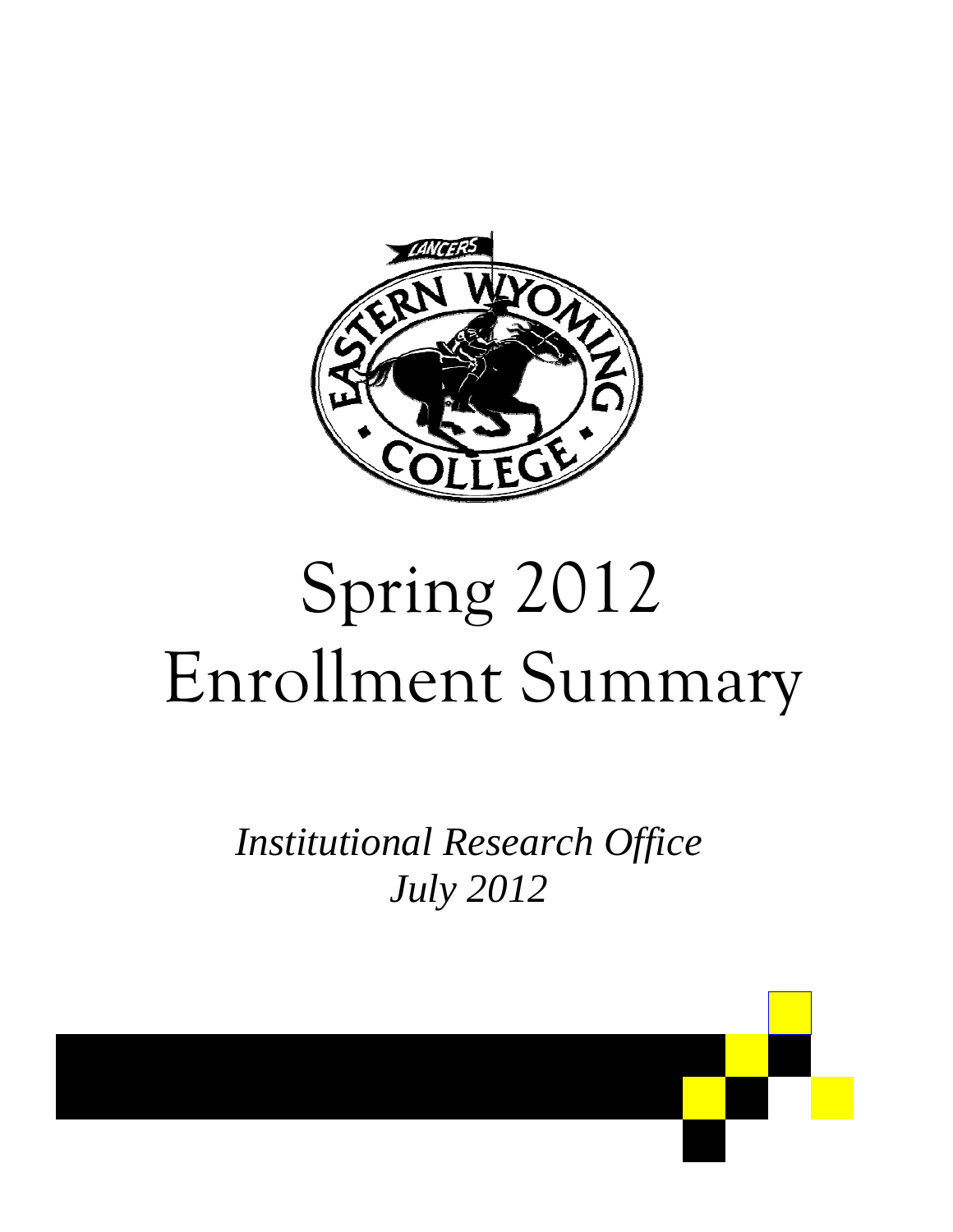# **TABLE OF CONTENTS**

| Spring 2012 Student Majors.                                      | .25 |
|------------------------------------------------------------------|-----|
|                                                                  |     |
|                                                                  |     |
|                                                                  |     |
|                                                                  |     |
| Spring Workforce Development Non-Credit Headcount by Location 31 |     |
|                                                                  |     |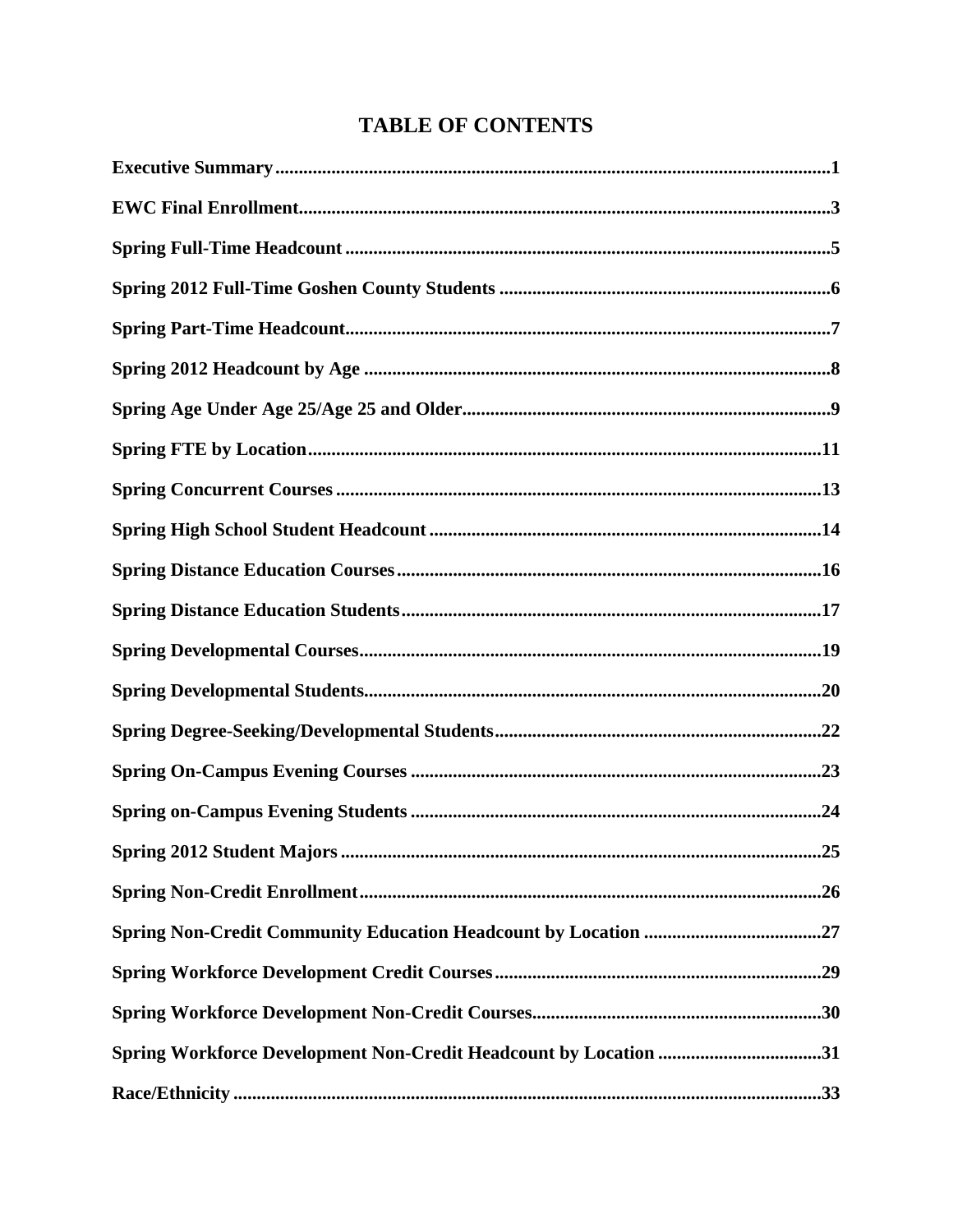#### EXECUTIVE SUMMARY

The Spring 2012 headcount increased 7.6% and the FTE increased 8.7%. Full-time headcount was down 45 students and part-time headcount was up 87 students resulting in a total increase of 132 students. The number of students who attended EWC for the first time in Spring 2012 was up 63 full-time students and up 32 part-time students. The number of students who had attended EWC anytime prior to Spring 2012 was down 18 full-time students and up 55 part-time students. Goshen County was down 5 full-time students and up 17 part-time students, and Outreach increased by 50 full-time students and increased by 70 part-time students. Goshen County FTE decreased by 11.13 FTE, and Outreach increased by 103.92 FTE. Outreach accounted for 41.4% and Goshen County accounted for 58.6% of the FTE.

Credit course offerings are provided as regular courses in both Goshen County and most of the 12 outreach sites. In addition, concurrent enrollment in the high schools, and distance learning courses are also offered. Goshen County courses generated 682.50 FTE of which 3.1% were from concurrent enrollment courses, 5.5% from evening courses, and 27.7% from distance education courses. Concurrent enrollment courses generated 40.9% of the 481.92 FTE from Outreach.

The 114 distance education courses served 180 students living in EWC's outreach areas and 237 students living in Goshen County for a total of 476 students. However, 186 (78.5%) of the 237 students in Goshen County were also enrolled in regular on-campus day courses. Similarly, the 18 on-campus credit evening courses served a total of 153 students with 106 (69.3%) of the students also enrolled in regular on-campus day courses. Distance education courses meet the needs of busy working adults and also regular on-campus students.

Developmental courses are offered for those students who do not have college level skills in reading, writing, and mathematics. There were 164 students enrolled in developmental courses, which accounted for 4.99% of the FTE. Of the 164 students enrolled in developmental courses, 132 of those students are seeking an associate degree or certificate.

The total Spring 2012 headcount was 1,863 students. Of those students, 1061 (57.0%) were nondegree seeking. High School students accounted for 491 (46.3%) students of the 1061 nondegree seeking students. The programs with the largest enrollments were Interdisciplinary Studies, Welding & Joining Technology, Computer Applications, and Veterinary Technology.

Eastern Wyoming College provides numerous non-credit and workforce development offerings. EWC's non-credit enrollment was 2,262 students compared to 1,965 students in Spring 2011. EWC's workforce development efforts provided 102 credit courses totaling 179.50 FTE and 73 non-credit courses meeting for a total of 801.00 contact hours to provide further educational opportunities for individuals in or preparing to enter the workforce.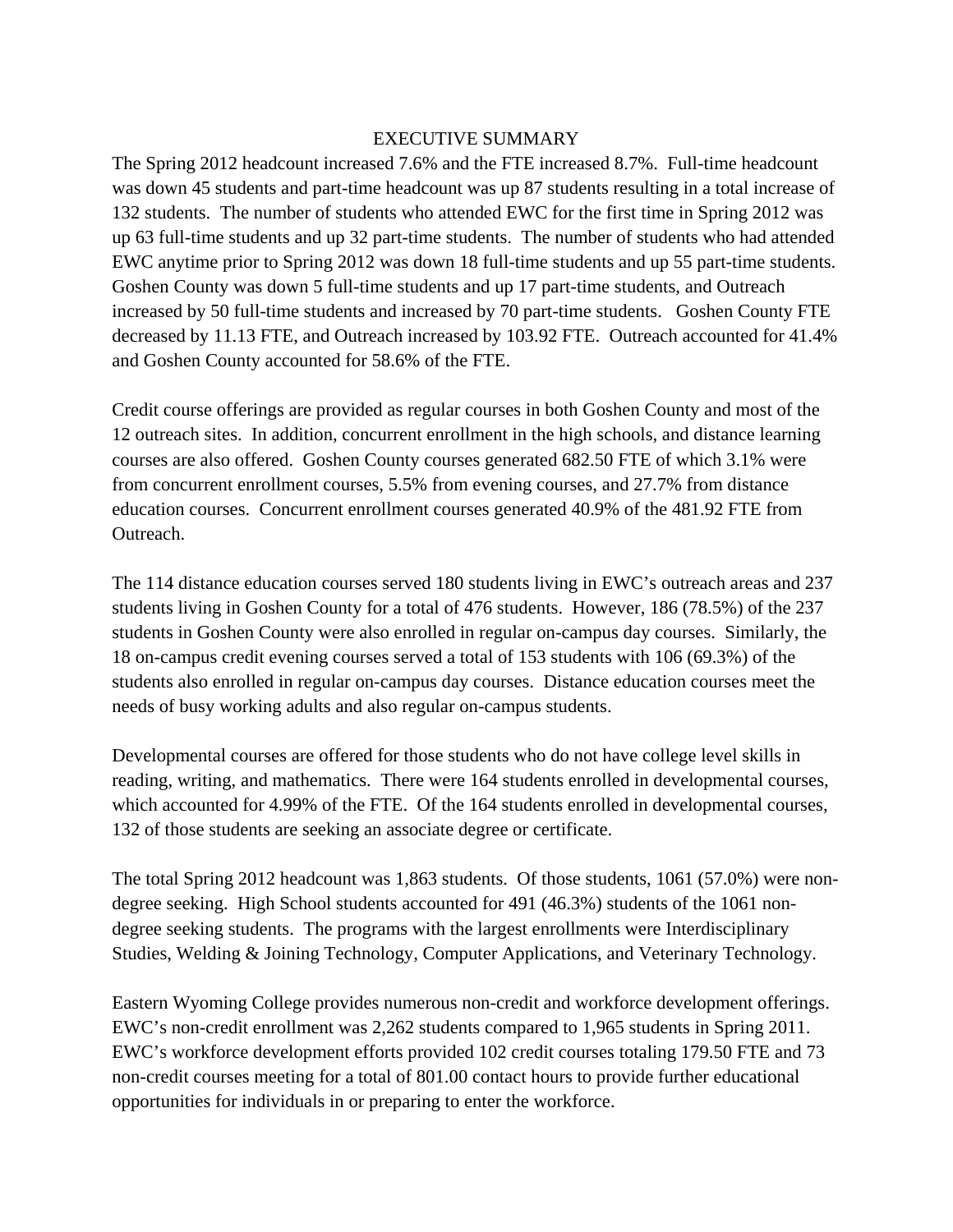The Spring 2012 on-campus, full-time students came from 24 states and four foreign countries. Most of the students came from five states: Wyoming, Nebraska, Colorado, South Dakota, and Montana. Within Wyoming, the full-time, on-campus students came from 20 counties, with the majority coming from Goshen, Laramie and Platte. The gender distribution for all credit students was 44% male and 56% female. The ethnicity distribution was 79% white non-Hispanic, 5% Hispanic, 11% Unknown and 5% all others. The average age of students enrolled in credit courses was 29.2 with a 23.55 average for full-time students and a 31.77 average for part-time students.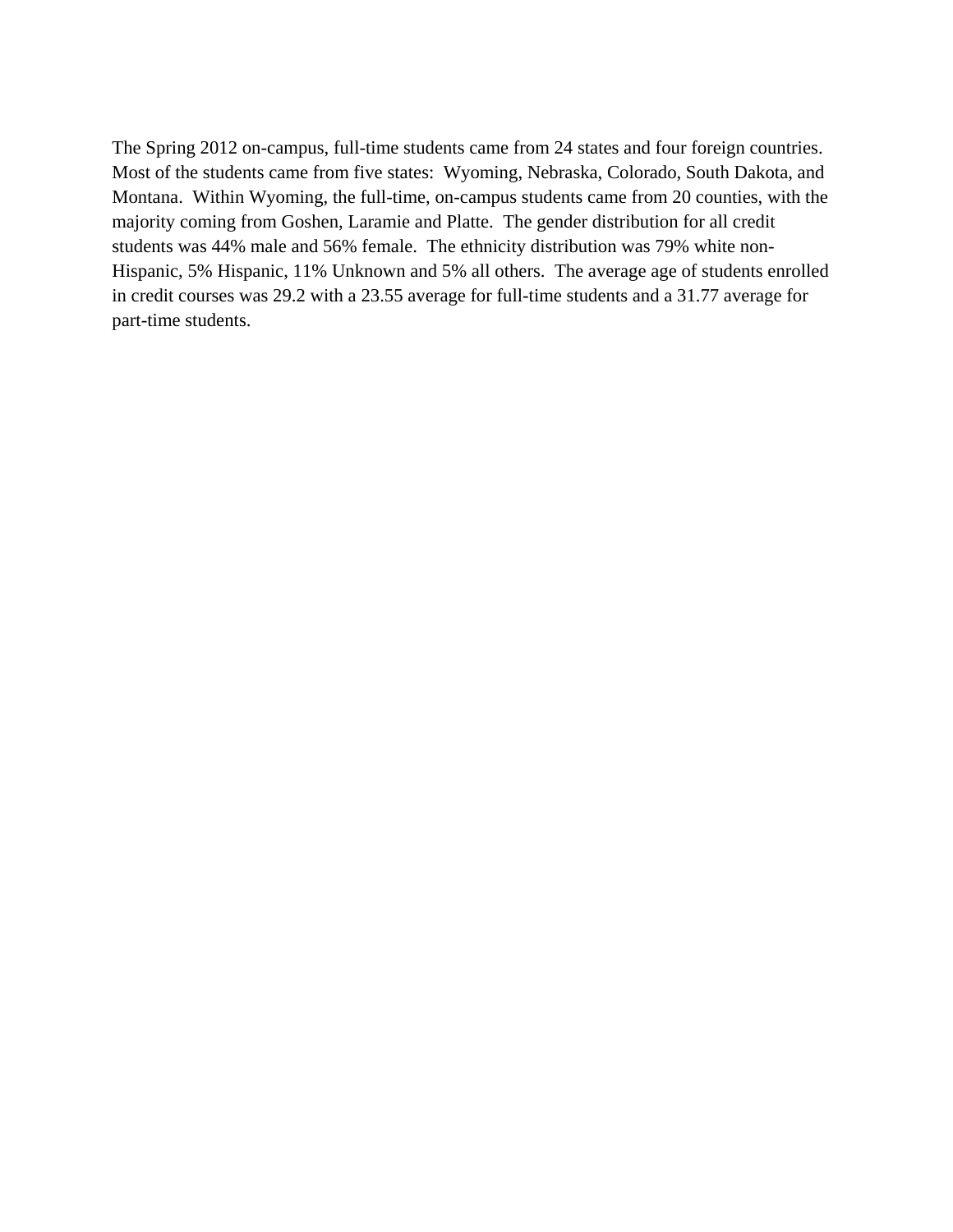## **EWC FINAL ENROLLMENT SPRING 2012**

EWC experienced a 7.6% increase in total student headcount as compared to Spring 2011. The total student headcount of 1863 students reflects an overall increase of 132 students. Total full-time enrollment was 45 students above Spring 2011 and total part-time enrollment was 87 students above Spring 2011. Spring 2012 enrollment was 211 students above the five-year average.

| <b>HEADCOUNT</b>       |             |             | Spring 2010 |             |             | Spring 2012 |               | $5Yr.$ AVG |  |
|------------------------|-------------|-------------|-------------|-------------|-------------|-------------|---------------|------------|--|
|                        | Spring 2008 | Spring 2009 |             | Spring 2011 | Spring 2012 | <b>VAR</b>  | $\frac{0}{0}$ |            |  |
| <b>Full</b> - Time     |             |             |             |             |             |             |               |            |  |
| <b>First Time</b>      | 90          | 114         | 113         | 58          | 121         | 63          | 108.6%        | 99.2       |  |
| Previous               | 398         | 431         | 455         | 477         | 459         | $-18$       | $-3.8\%$      | 444        |  |
| <b>Total Full Time</b> | 488         | 545         | 568         | 535         | 580         | 45          | 8.4%          | 543.2      |  |
| <b>Part</b> - Time     |             |             |             |             |             |             |               |            |  |
| <b>First Time</b>      | 169         | 254         | 198         | 299         | 331         | 32          | 10.7%         | 250.2      |  |
| Previous               | 809         | 798         | 837         | 897         | 952         | 55          | 6.1%          | 858.6      |  |
| <b>Total Part Time</b> | 978         | 1052        | 1035        | 1196        | 1283        | 87          | 7.3%          | 1108.8     |  |
| <b>Total Headcount</b> | 1,466       | 1,597       | 1,603       | 1,731       | 1,863       | 132         | 7.6%          | 1652       |  |

EWC experienced an increase of 8.7% in FTE compared to Spring 2011. The FTE is 92.94 above the 5 year average.

|                  |        | Spring 2008 Spring 2009 | Spring 2010 | Spring 2011 |             | <b>5 Yr. AVG</b> |               |         |
|------------------|--------|-------------------------|-------------|-------------|-------------|------------------|---------------|---------|
| FTE              |        |                         |             |             | Spring 2012 | <b>VAR</b>       | $\frac{0}{0}$ |         |
| <b>Total FTE</b> | 975.50 | 1,055.42                | 1,090.42    | .,071.63    | 1,164.42    | 92.79            | 8.7%          | .071.48 |

Spring 2012 Enrollment Report Footnotes:

| Total students exclusively auditing classes:              |                         | 242 Total number of hours exclusive audits students took:             |        |  |  |  |  |
|-----------------------------------------------------------|-------------------------|-----------------------------------------------------------------------|--------|--|--|--|--|
| Total students taking audit hours within regular courses: |                         | 136 Total number of audited hours credit students took:               | 143    |  |  |  |  |
| Total credits taken by credit students:                   |                         | 13,576 Total hours taken by all students including all audited hours: | 13,973 |  |  |  |  |
| Total FTE is 1164.42                                      | Total Headcount is 1863 | Source: WCCC Enrollment Report                                        |        |  |  |  |  |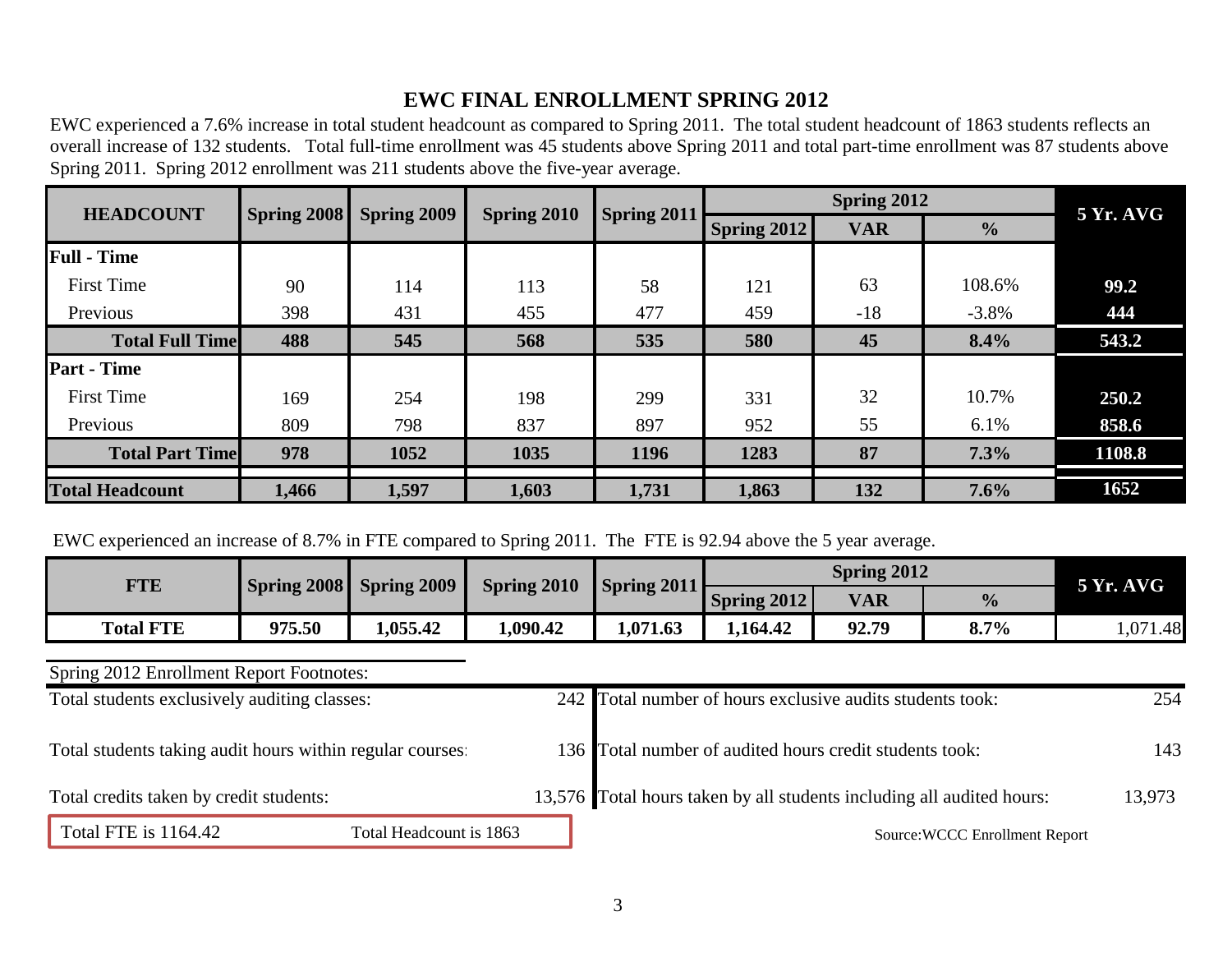



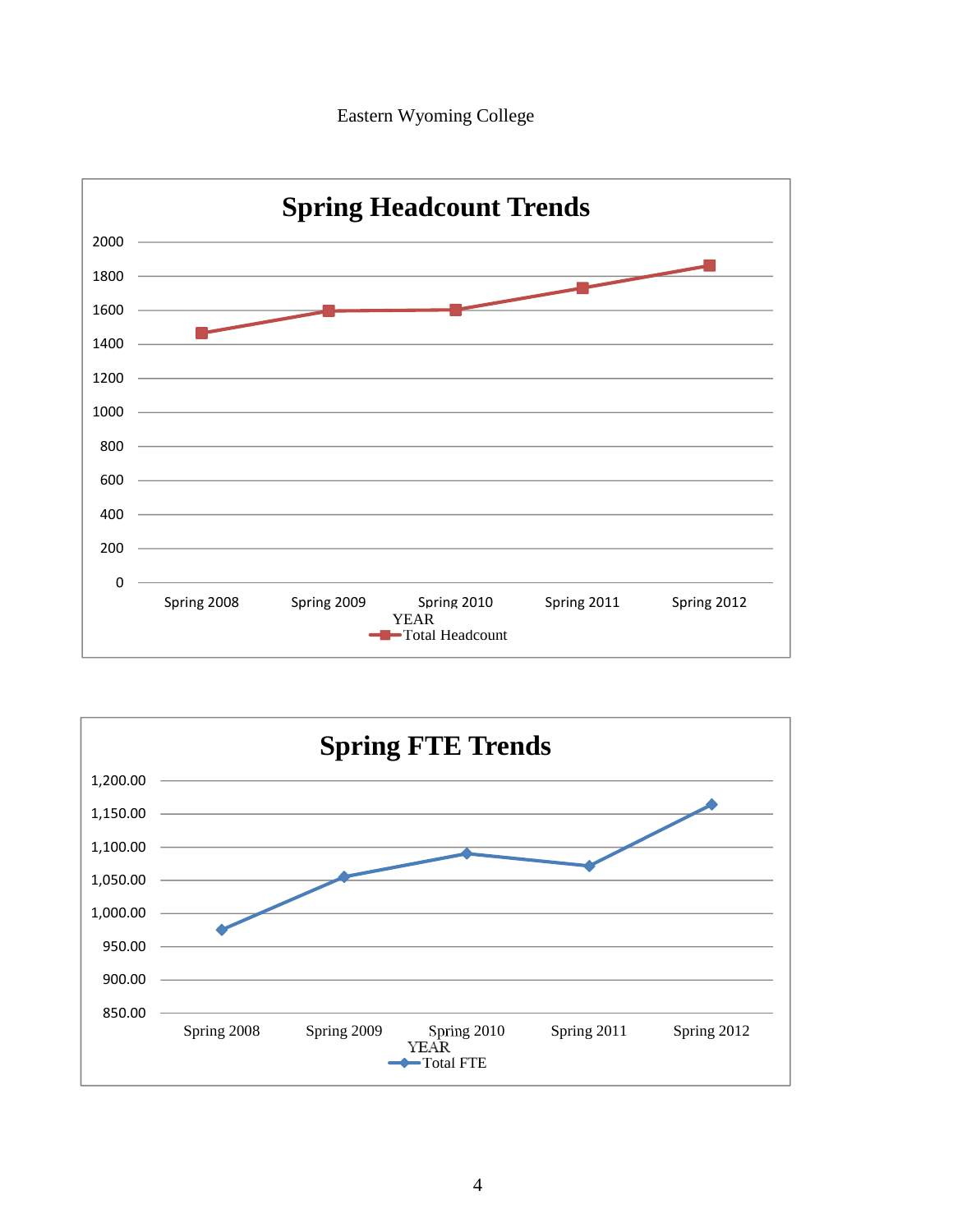#### **SPRING FULL-TIME HEADCOUNT**

EWC experienced an increase of 50 (48.5%) full-time students in Outreach enrollment and a decrease of 5 (1.2%) students in Goshen County for a total increase of 45 (8.4%) students as compared to Spring 2011. Outreach full-time headcount was 23 students above the five-year. Goshen County was 14 students above the five-year average for an overall 37 students above the five-year average.

|                         |                         |                         | Year                    |                         |                  | 5 Yr.                   |
|-------------------------|-------------------------|-------------------------|-------------------------|-------------------------|------------------|-------------------------|
| <b>Student Location</b> | 08                      | 09                      | 10                      | 11                      | 12               | Avg.                    |
| Douglas                 | 34                      | 33                      | 45                      | 54                      | 60               | 45                      |
| Glenrock                | $\overline{4}$          | $\mathbf{1}$            | $\overline{0}$          | $\mathbf{1}$            | $\mathbf{1}$     | $\mathbf{1}$            |
| <b>LEA</b>              | 72                      | 89                      | 78                      | 23                      | 66               | 66                      |
| <b>Converse County</b>  | 110                     | 123                     | 123                     | 78                      | 127              | 112                     |
| Hulett                  | $\overline{0}$          | $\overline{0}$          | $\overline{0}$          | $\mathbf{1}$            | $\boldsymbol{0}$ | $\bf{0}$                |
| Moorcroft               | 3                       | $\overline{0}$          | $\overline{2}$          | $\overline{4}$          | 5                | $\mathbf{3}$            |
| Sundance                | $\overline{0}$          | $\overline{0}$          | $\mathbf{1}$            | $\boldsymbol{0}$        | $\overline{0}$   | $\boldsymbol{0}$        |
| <b>Crook County</b>     | $\overline{\mathbf{3}}$ | $\boldsymbol{0}$        | $\overline{\mathbf{3}}$ | 5                       | 5                | $\overline{\mathbf{3}}$ |
| Lusk                    | $\overline{2}$          | $\mathbf{1}$            | $\overline{2}$          | $\mathbf{1}$            | 5                | $\overline{2}$          |
| <b>Niobrara County</b>  | $\overline{2}$          | $\mathbf{1}$            | $\overline{2}$          | $\mathbf{1}$            | 5                | $\overline{2}$          |
| Chugwater               | $\boldsymbol{0}$        | $\overline{0}$          | $\overline{0}$          | $\boldsymbol{0}$        | $\overline{0}$   | $\boldsymbol{0}$        |
| Glendo                  | $\overline{0}$          | $\overline{0}$          | $\overline{0}$          | $\boldsymbol{0}$        | $\overline{0}$   | $\boldsymbol{0}$        |
| Guernsey                | $\overline{0}$          | $\overline{0}$          | $\mathbf{1}$            | $\overline{0}$          | $\overline{2}$   | 1                       |
| Wheatland               | 3                       | 3                       | $\mathbf{1}$            | 3                       | 3                | 3                       |
| <b>Platte County</b>    | $\overline{\mathbf{3}}$ | $\overline{\mathbf{3}}$ | $\overline{2}$          | $\overline{\mathbf{3}}$ | $\overline{5}$   | $\overline{\mathbf{3}}$ |
| Newcastle               | 5                       | $\overline{3}$          | 5                       | 11                      | 9                | $\overline{7}$          |
| Upton                   | $\mathbf{1}$            | $\overline{0}$          | $\mathbf{1}$            | $\mathbf{1}$            | $\mathbf{1}$     | $\mathbf{1}$            |
| <b>Weston County</b>    | 6                       | 3                       | 6                       | 12                      | 10               | $\overline{7}$          |
| Other*                  | $\mathbf{1}$            | $\boldsymbol{0}$        | $\overline{2}$          | $\overline{\mathbf{4}}$ | $\mathbf{1}$     | $\overline{2}$          |
|                         |                         |                         |                         |                         |                  |                         |
| <b>Outreach</b>         | 125                     | 130                     | 138                     | 103                     | 153              | 130                     |
| <b>Variance</b>         |                         | 5                       | 8                       | $-35$                   | 50               |                         |
| % Change                |                         | 4.0%                    | 6.2%                    | $-25.4%$                | 48.5%            |                         |
|                         |                         |                         |                         |                         |                  |                         |
| <b>EWC</b>              | 363                     | 415                     | 430                     | 432                     | 417              | 411                     |
| <b>WMC</b>              |                         |                         |                         | $\bf{0}$                | 10               |                         |
| Goshen                  | 363                     | 415                     | 430                     | 432                     | 427              | 413                     |
| <b>Variance</b>         |                         | 52                      | 15                      | $\overline{2}$          | $-5$             |                         |
| % Change                |                         | 14.3%                   | 3.6%                    | 0.5%                    | $-1.2%$          |                         |
|                         |                         |                         |                         |                         |                  |                         |
| <b>Total</b>            | 488                     | 545                     | 568                     | 535                     | 580              | 543                     |
| <b>Variance</b>         |                         | 57                      | 23                      | $-33$                   | 45               |                         |
| % Change                |                         | 11.7%                   | 4.2%                    | $-5.8\%$                | 8.4%             |                         |

\* Full-Time Distance Learning Students Living in WY Outside the EWC Service Area

Source: Colleague FTE Summary Report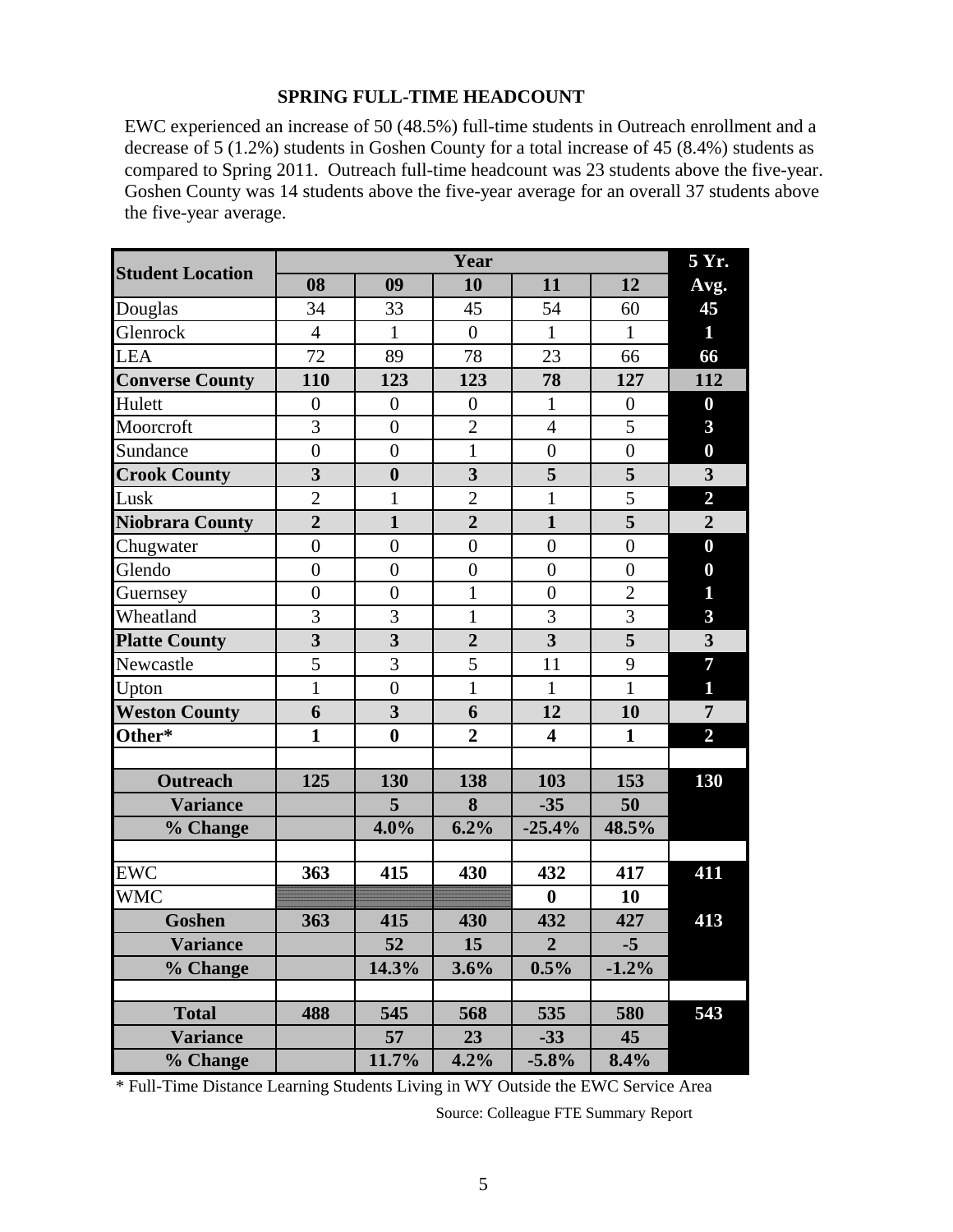

**SPRING FULL-TIME GOSHEN COUNTY STUDENTS**

| <b>STATE</b>  | <b>TOTAL</b>   | $\frac{0}{0}$ | <b>COUNTY</b>      | <b>TOTAL</b>     | $\frac{0}{0}$ |
|---------------|----------------|---------------|--------------------|------------------|---------------|
| Wyoming       | 261            | 62.6%         | Goshen             | 151              | 57.9%         |
| Alaska        | 3              | 0.7%          | Albany             | 5                | 1.9%          |
| Arizona       | 6              | 1.4%          | Big Horn           | $\mathbf{1}$     | 0.4%          |
| California    | 3              | 0.7%          | Campbell           | 10               | 3.8%          |
| Colorado      | 14             | 3.4%          | Carbon             | 9                | 3.4%          |
| Florida       | $\overline{2}$ | 0.5%          | Converse           | 6                | 2.3%          |
| Georgia       | $\mathbf{1}$   | 0.2%          | Crook              | 8                | 3.1%          |
| Hawaii        | $\mathbf{1}$   | 0.2%          | Freemont           | 6                | 2.3%          |
| Idaho         | $\overline{2}$ | 0.5%          | <b>Hot Springs</b> | $\mathbf{1}$     | 0.4%          |
| Illinois      | $\mathbf{1}$   | 0.2%          | Johnson            | $\mathbf{1}$     | 0.4%          |
| Indiana       | $\mathbf{1}$   | 0.2%          | Laramie            | 20               | 7.7%          |
| Kansas        | $\mathbf{1}$   | 0.2%          | Lincoln            | $\mathbf{1}$     | 0.4%          |
| Michigan      | $\mathbf{1}$   | 0.2%          | Natrona            | 8                | 3.1%          |
| Minnesota     | 3              | 0.7%          | Niobrara           | $\overline{7}$   | 2.7%          |
| Mississippi   | $\overline{0}$ | 0.0%          | Park               | $\overline{2}$   | 0.8%          |
| Montana       | 10             | 2.4%          | Platte             | 17               | 6.5%          |
| Nebraska      | 67             | 16.1%         | Sheridan           | $\mathbf{1}$     | 0.4%          |
| North Dakota  | 6              | 1.4%          | Sublette           | $\boldsymbol{0}$ | 0.0%          |
| Ohio          | $\mathbf{1}$   | 0.2%          | Sweetwater         | $\overline{2}$   | 0.8%          |
| Pennsylvania  | $\mathbf{1}$   | 0.2%          | Teton              | $\overline{0}$   | 0.0%          |
| South Dakota  | 16             | 3.8%          | Uinta              | $\mathbf{1}$     | 0.4%          |
| Texas         | $\mathbf{1}$   | 0.2%          | Washakie           | $\boldsymbol{0}$ | 0.0%          |
| Utah          | $\overline{7}$ | 1.7%          | Weston             | $\overline{4}$   | 1.5%          |
| Washington    | $\overline{2}$ | 0.5%          | <b>Total</b>       | 261              | 100.0%        |
| International | 6              | 1.4%          |                    |                  |               |
| <b>Total</b>  | 417            | 100.0%        |                    |                  |               |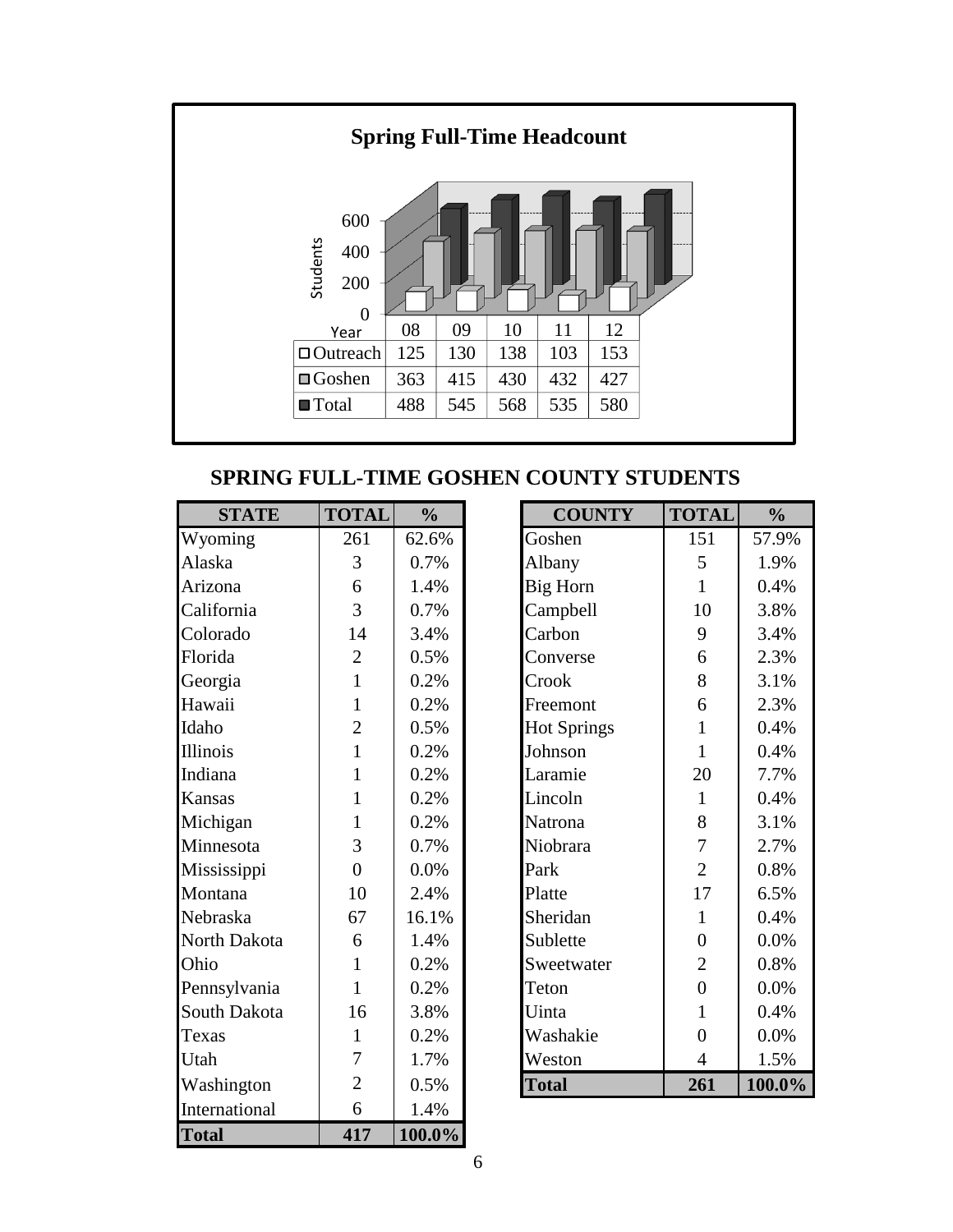#### **SPRING PART-TIME HEADCOUNT**

EWC experienced an increase of 70 (10.6%) part-time students in Outreach enrollment and an increase of 17 (3.2%) students in Goshen County for a total increase of 87 (7.3%) students as compared to Spring 2011. Spring 2012 outreach part-time headcount was 134 students above the five-year average, and Goshen County part-time headcount was 40 students above the fiveyear average. The total part-time headcount was above the five-year average by 174 students.

| <b>Student Location</b> |                         |                  | Year           |                |       | 5 Yr.                   |
|-------------------------|-------------------------|------------------|----------------|----------------|-------|-------------------------|
|                         | 08                      | 09               | 10             | 11             | 12    | Avg.                    |
| Douglas                 | 175                     | 155              | 204            | 218            | 213   | 193                     |
| Glenrock                | 24                      | 33               | 39             | 33             | 35    | 33                      |
| <b>LEA</b>              | $\overline{3}$          | $\overline{0}$   | $\mathbf{1}$   | $\overline{0}$ | 10    | $\overline{\mathbf{3}}$ |
| <b>Converse County</b>  | 202                     | 188              | 244            | 251            | 258   | 229                     |
| Hulett                  | 27                      | 23               | 31             | 21             | 22    | 25                      |
| Moorcroft               | $\overline{35}$         | 35               | 38             | 43             | 57    | 42                      |
| Sundance                | 21                      | 24               | 33             | 44             | 30    | 30                      |
| <b>Crook County</b>     | 83                      | 82               | 102            | 108            | 109   | 97                      |
| Lusk                    | 32                      | 50               | 40             | 37             | 22    | 36                      |
| <b>Niobrara County</b>  | 32                      | 50               | 40             | 37             | 22    | 36                      |
| Chugwater               | $\overline{0}$          | $\boldsymbol{0}$ | $\overline{0}$ | $\overline{0}$ | 3     | $\mathbf{1}$            |
| Glendo                  | 6                       | $\overline{2}$   | $\overline{2}$ | $\overline{5}$ | 9     | 5                       |
| Guernsey                | 9                       | 15               | $\overline{7}$ | 16             | 22    | 14                      |
| Wheatland               | 29                      | 30               | 28             | 39             | 49    | 35                      |
| <b>Platte County</b>    | 44                      | 47               | 37             | 60             | 83    | 54                      |
| Newcastle               | 89                      | 147              | 129            | 146            | 185   | 139                     |
| Upton                   | 13                      | 25               | 11             | 15             | 16    | 16                      |
| <b>Weston County</b>    | 102                     | 172              | 140            | 161            | 201   | 155                     |
| Other*                  | $\overline{\mathbf{3}}$ | 12               | 17             | 46             | 60    | 28                      |
| <b>Outreach</b>         | 466                     | 551              | 580            | 663            | 733   | 599                     |
| <b>Variance</b>         |                         | 85               | 29             | 83             | 70    |                         |
| % Change                |                         | 18.2%            | 5.3%           | 14.3%          | 10.6% |                         |
| <b>EWC</b>              | 512                     | 501              | 455            | 511            | 506   | 497                     |
| <b>WMC</b>              |                         |                  |                | 22             | 44    |                         |
| Goshen                  | 512                     | 501              | 455            | 533            | 550   | 510                     |
| <b>Variance</b>         |                         | $-11$            | $-46$          | 78             | 17    |                         |
| % Change                |                         | $-2.1%$          | $-9.2%$        | 17.1%          | 3.2%  |                         |
| <b>Total</b>            | 978                     | 1,052            | 1,035          | 1,196          | 1,283 | 1,109                   |
| <b>Variance</b>         |                         | 74               | $-17$          | 161            | 87    |                         |
| % Change                |                         | 7.6%             | $-1.6%$        | 15.6%          | 7.3%  |                         |

\* Part-Time Distance Ed Students Living Outside EWC's Service Area

Source: Colleague FTE Summary Report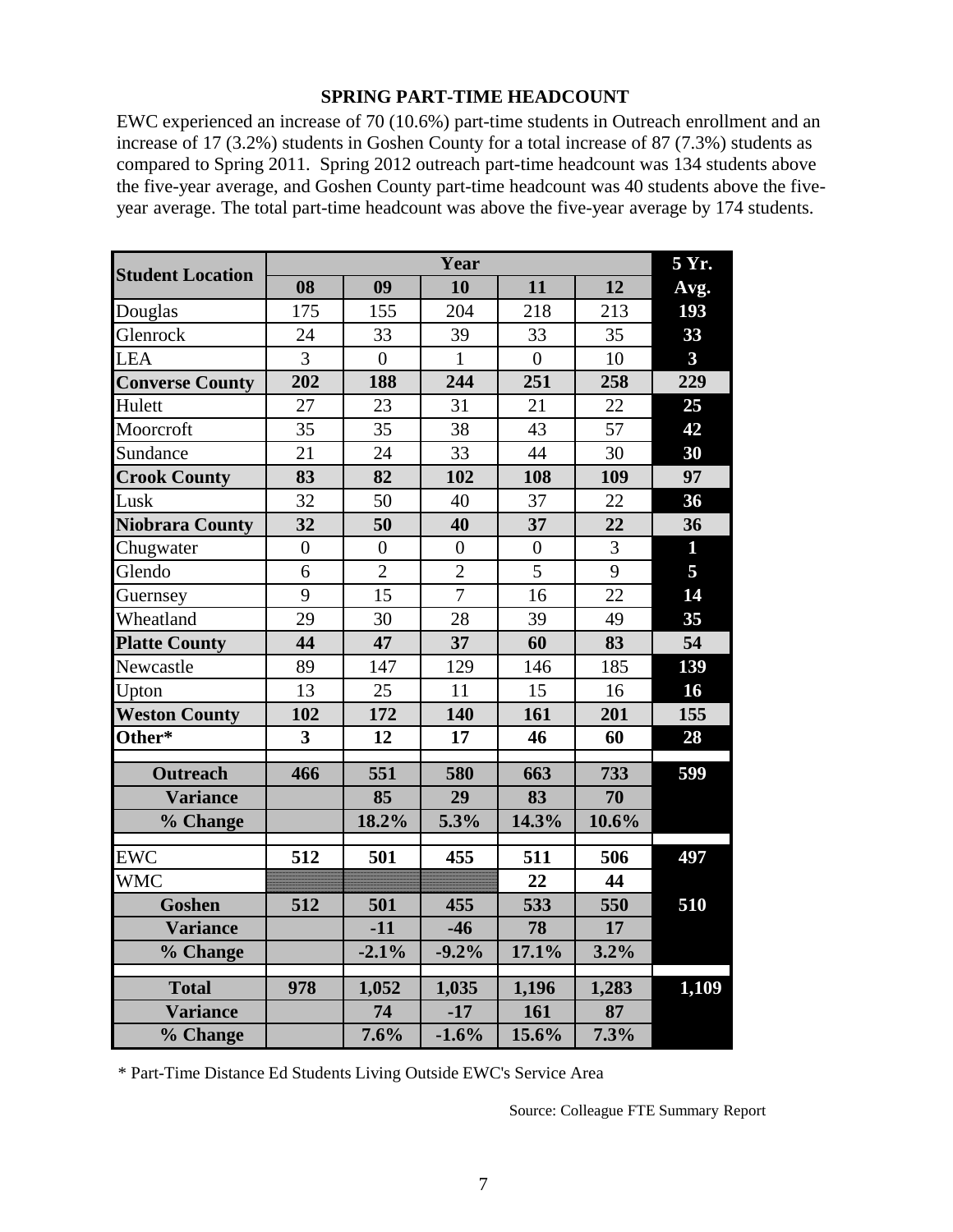

## **SPRING HEADCOUNT BY AGE**

The two highest enrollments by age group were the 17-24 age group with 55.7% of the enrollment and 40-49 age with 8.6%. The most significant changes were an increase of 37 students in the 30-34 age group, increase of 33 students in the 40-49 age group, and a decrease of 4 students in the 60 and older age group. The traditional age students (24 and younger) had an increase of 39 students. The non-traditional age students (25 and older) had an increase of 120 students.

|                |     | <b>Full-Time</b> |       | <b>Part-Time</b> |       | <b>Total</b>  |
|----------------|-----|------------------|-------|------------------|-------|---------------|
| Age            | No. | $\frac{0}{0}$    | No.   | $\frac{0}{0}$    | No.   | $\frac{0}{0}$ |
| 16 or Younger  | 2   | 0.3%             | 129   | 10.1%            | 131   | 7.0%          |
| $17 - 24$      | 442 | 76.2%            | 521   | 40.6%            | 963   | 51.7%         |
| $25 - 29$      | 58  | 10.0%            | 101   | 7.9%             | 159   | 8.5%          |
| $30 - 34$      | 35  | 6.0%             | 91    | 7.1%             | 126   | 6.8%          |
| $35 - 39$      | 22  | 3.8%             | 77    | 6.0%             | 99    | 5.3%          |
| 40-49          | 17  | 2.9%             | 144   | 11.2%            | 161   | 8.6%          |
| 50-59          | 4   | 0.7%             | 117   | 9.1%             | 121   | 6.5%          |
| 60 or older    | 0   | 0.0%             | 97    | 7.6%             | 97    | 5.2%          |
| <b>Unknown</b> | 0   | 0.0%             | 6     | 0.5%             | 6     | 0.3%          |
| <b>Total</b>   | 580 | 100%             | 1,283 | 100%             | 1,863 | 100%          |

**Average Age of 813 Men: 29.57 Average Age of 1044 Women: 28.91 Average Age of 1277 Part-time Students: 31.77 Average Age of 580 Full-time Students: 23.55 Average Age of 1857 Men and Women: 29.20**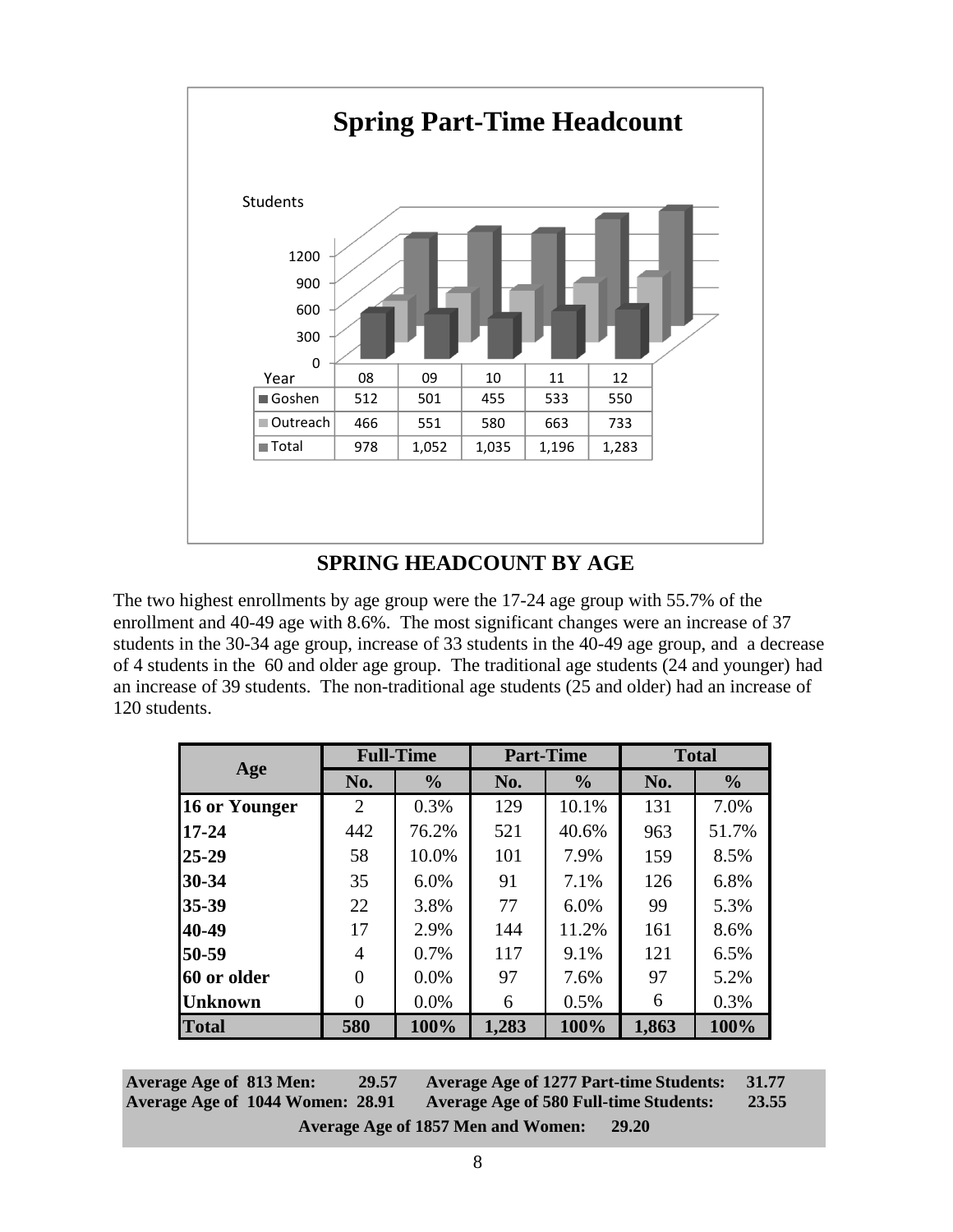## **SPRING AGE UNDER AGE 25/AGE 25 AND OLDER**

EWC experienced an increase in the number of students less than age 25 in Outreach by 51 (10.0%) students and a decrease of 12 (2.2%) students in Goshen County for a total increase of 39 (3.7%) students less than age 25. Outreach had an increase of 87 (37.8%) students age 25 and older, and Goshen County experienced an increase of 29 (7.0%) students for a total increase of 116 (18.0%) students age 25 and older

|                         | Year           |                |                |                |                         |                  |                |                  |          |                |                         |
|-------------------------|----------------|----------------|----------------|----------------|-------------------------|------------------|----------------|------------------|----------|----------------|-------------------------|
| <b>Student Location</b> |                | 08             |                | 09             |                         | 10               |                | 11               |          | 12             | <b>Total</b><br>Var     |
|                         | LT 25          | <b>GE 25</b>   | LT 25          | <b>GE 25</b>   | $LT$ 25                 | <b>GE 25</b>     | LT 25          | <b>GE 25</b>     | LT 25    | <b>GE 25</b>   |                         |
| Douglas                 | 126            | 83             | 108            | 80             | 163                     | 86               | 184            | 88               | 181      | 92             | $\mathbf{1}$            |
| Glenrock                | 21             | $\overline{7}$ | 27             | $\overline{7}$ | 34                      | $\overline{4}$   | 32             | $\overline{2}$   | 33       | $\overline{3}$ | $\overline{2}$          |
| <b>LEA</b>              | 21             | 54             | 16             | 73             | 21                      | 58               | 9              | 14               | 23       | 53             | 53                      |
| <b>Converse County</b>  | 168            | 144            | 151            | 160            | 218                     | 148              | 225            | 104              | 237      | 148            | 56                      |
| Hulett                  | 18             | 9              | 14             | 9              | 22                      | 9                | 13             | 9                | 14       | 8              | $\bf{0}$                |
| Moorcroft               | 27             | 11             | 28             | $\overline{7}$ | 38                      | $\overline{2}$   | 45             | $\overline{2}$   | 52       | 10             | 15                      |
| Sundance                | 17             | $\overline{4}$ | 23             | 1              | 33                      | $\boldsymbol{0}$ | 34             | 10               | 26       | $\overline{4}$ | $-14$                   |
| <b>Crook County</b>     | 62             | 24             | 65             | 17             | 93                      | 11               | 92             | 21               | 92       | 22             | $\mathbf{1}$            |
| Lusk                    | 6              | 28             | 20             | 31             | 14                      | 27               | 24             | 14               | 13       | 14             | $-11$                   |
| <b>Niobrara County</b>  | 6              | 28             | 20             | 31             | 14                      | 27               | 24             | 14               | 13       | 14             | $-11$                   |
| Chugwater               | $\overline{0}$ | $\overline{0}$ | $\overline{0}$ | $\overline{0}$ | $\theta$                | $\boldsymbol{0}$ |                |                  | 3        | $\overline{0}$ | $\overline{\mathbf{3}}$ |
| Glendo                  | 1              | 5              | $\overline{2}$ | $\overline{0}$ | $\overline{2}$          | $\overline{0}$   | $\overline{5}$ | $\boldsymbol{0}$ | 5        | $\overline{4}$ | $\overline{\mathbf{4}}$ |
| Guernsey                | 6              | 3              | 11             | $\overline{4}$ | $\overline{7}$          | $\mathbf{1}$     | 14             | 2                | 10       | 14             | 8                       |
| Wheatland               | 12             | 20             | 16             | 17             | 8                       | 21               | 18             | 24               | 33       | 19             | 10                      |
| <b>Platte County</b>    | 19             | 28             | 29             | 21             | 17                      | 22               | 37             | 26               | 51       | 37             | 25                      |
| Newcastle               | 68             | 26             | 115            | 34             | 83                      | 50               | 114            | 42               | 141      | 53             | 38                      |
| Upton                   | 6              | 8              | 21             | $\overline{4}$ | 10                      | $\overline{2}$   | 13             | 3                | 13       |                | $-3$                    |
| <b>Weston County</b>    | 74             | 34             | 136            | 38             | 93                      | 52               | 127            | 45               | 154      | 53             | 35                      |
| Other*                  | $\overline{2}$ | $\overline{2}$ | $\overline{2}$ | 10             | $\overline{\mathbf{4}}$ | 8                | $\overline{7}$ | 20               | 16       | 43             | 32                      |
| Outreach                | 331            | 260            | 403            | 277            | 439                     | 268              | 512            | 230              | 563      | 317            |                         |
| <b>Variance</b>         |                |                | 72             | 17             | 36                      | $-9$             | 73             | $-38$            | 51       | 87             | 138                     |
| % Change                |                |                | 21.8%          | 6.5%           | 8.9%                    | $-3.2\%$         | 16.6%          | $-14.2%$         | 10.0%    | 37.8%          | 18.6%                   |
| <b>EWC</b>              | 487            | 386            | 530            | 385            | 520                     | 358              | 537            | 397              | 521      | 398            | $-15$                   |
| <b>WMC</b>              |                |                |                |                |                         |                  | 6              | 16               | 10       | 44             | 32                      |
| Goshen                  | 487            | 386            | 530            | 385            | 520                     | 358              | 543            | 413              | 531      | 442            |                         |
| <b>Variance</b>         |                |                | 43             | $-1$           | $-10$                   | $-27$            | 23             | 55               | $-12$    | 29             | 17                      |
| % Change                |                |                | 8.8%           | $-0.3%$        | $-1.9%$                 | $-7.0\%$         | 4.4%           | 15.4%            | $-2.2\%$ | 7.0%           | 1.8%                    |
| <b>Total</b>            | 818            | 646            | 933            | 662            | 959                     | 626              | 1055           | 643              | 1094     | 759            |                         |
| <b>Variance</b>         |                |                | 115            | 16             | 26                      | $-36$            | 96             | 17               | 39       | 116            | 155                     |
| $\frac{6}{6}$ Change    |                |                | 14.1%          | 2.5%           | 2.8%                    |                  | $-5.4\%$ 10.0% | 2.7%             | 3.7%     | 18.0%          | 9.1%                    |

\* Distance Ed Students Living Outside EWC's Service Area: 16- Less Than Age 25 and 43 - Age 25 or Older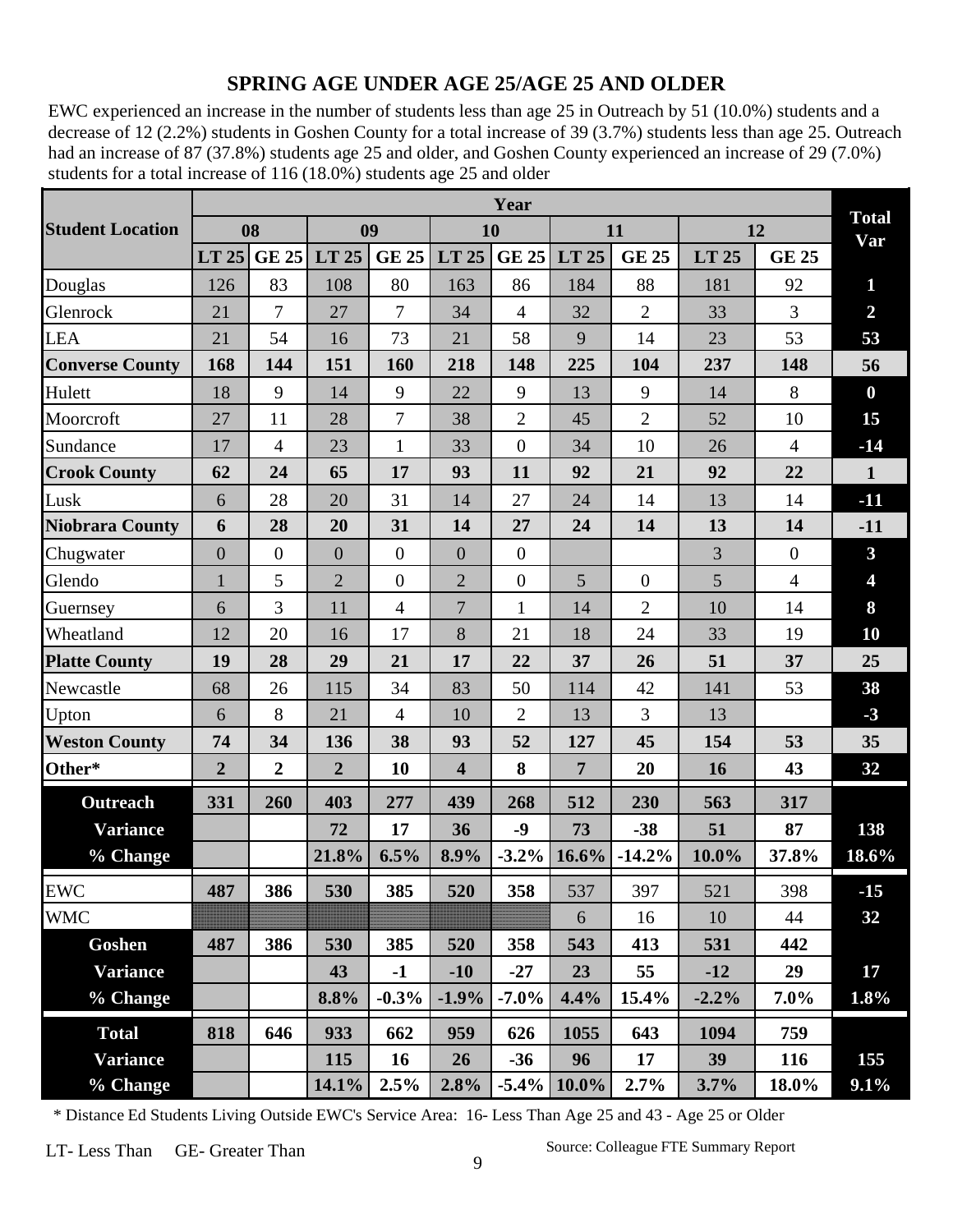#### **SPRING AGE UNDER 25/AGE 25 AND OLDER**



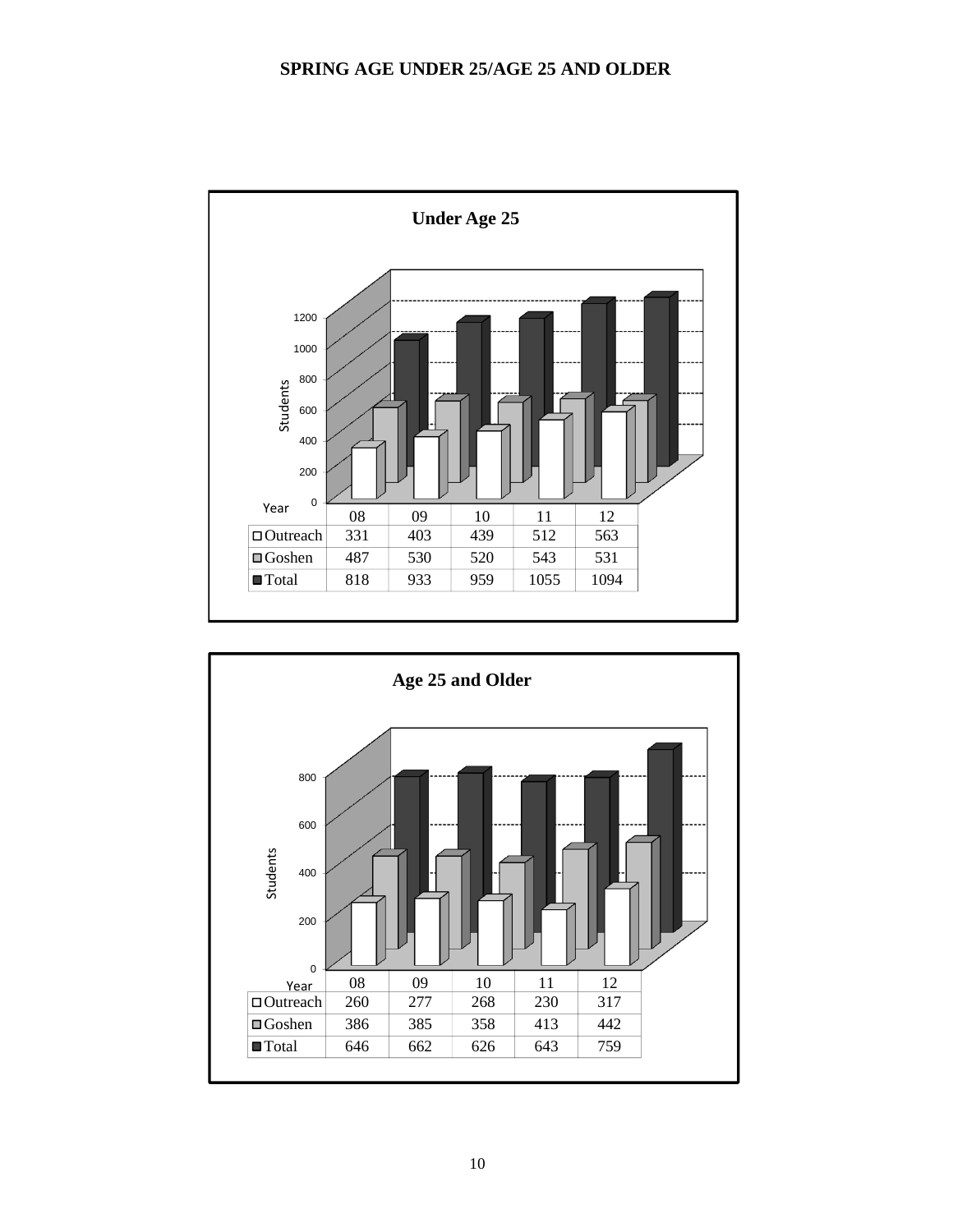#### **SPRING FTE BY LOCATION**

EWC experienced an increase of 92.79 (8.7%) FTE compared to Spring 2011. Goshen County had a decrease of 11.13 (1.6%) FTE. Outreach had an increase of 103.92 (27.5%) FTE. **The total FTE distribution was 41.4% Outreach and 58.6% Goshen County**. Goshen County FTE was above the five-year average by 17.07. Outreach was above their five-year average by 75.07. The total FTE is 92.95 above the five-year.

| <b>Student Location</b> |        |          | Year     |          |          | Var      | 5 Yr.    |
|-------------------------|--------|----------|----------|----------|----------|----------|----------|
|                         | 08     | 09       | 10       | 11       | 12       |          | Avg.     |
| <b>Douglas</b>          | 112.17 | 101.50   | 136.42   | 156.75   | 170.83   | 14.08    | 101.37   |
| <b>Glenrock</b>         | 16.00  | 18.08    | 16.92    | 14.42    | 17.17    | 2.75     | 16.52    |
| <b>LEA</b>              | 138.08 | 146.42   | 130.75   | 29.50    | 92.58    | 63.08    | 107.47   |
| <b>Converse County</b>  | 266.25 | 266.00   | 284.08   | 200.67   | 280.58   | 79.92    | 259.52   |
| <b>Hulett</b>           | 7.08   | 5.50     | 11.33    | 7.33     | 8.92     | 1.59     | 8.03     |
| <b>Moorcroft</b>        | 17.00  | 11.75    | 18.58    | 23.00    | 28.83    | 5.83     | 19.83    |
| <b>Sundance</b>         | 6.50   | 7.67     | 11.92    | 13.83    | 10.00    | $-3.83$  | 9.98     |
| <b>Crook County</b>     | 30.58  | 24.92    | 41.83    | 44.16    | 47.75    | 3.59     | 37.85    |
| Lusk                    | 7.17   | 14.50    | 11.58    | 11.67    | 10.00    | $-1.67$  | 10.98    |
| Nobrara County          | 7.17   | 14.50    | 11.58    | 11.67    | 10.00    | $-1.67$  | 10.98    |
| <b>Chugwater</b>        | 0.00   | 0.00     | 0.00     | 0.00     | 1.42     | 1.42     | 0.28     |
| <b>Glendo</b>           | 0.75   | 0.58     | 0.50     | 1.67     | 3.25     | 1.58     | 1.35     |
| <b>Guernsey</b>         | 2.17   | 3.83     | 2.75     | 5.25     | 12.83    | 7.58     | 5.37     |
| Wheatland               | 15.92  | 16.92    | 12.17    | 19.67    | 24.42    | 4.75     | 17.82    |
| <b>Platte County</b>    | 18.84  | 21.33    | 15.42    | 26.58    | 41.92    | 15.33    | 24.82    |
| <b>Newcastle</b>        | 39.25  | 49.00    | 52.75    | 70.58    | 78.17    | 7.58     | 57.95    |
| <b>Upton</b>            | 4.83   | 9.17     | 3.33     | 5.08     | 6.25     | 1.17     | 5.73     |
| <b>Weston County</b>    | 44.08  | 58.17    | 56.08    | 75.67    | 84.42    | 8.75     | 63.68    |
| Other*                  | 2.50   | 3.42     | 7.58     | 19.25    | 17.25    | $-2.00$  | 10.00    |
| <b>Outreach</b>         | 369.42 | 388.33   | 416.58   | 378.00   | 481.92   | 103.92   | 406.85   |
| <b>Variance</b>         |        | 18.91    | 28.25    | $-38.59$ | 103.92   |          |          |
| % Change                |        | 5.1%     | 7.3%     | $-9.3%$  | 27.5%    |          |          |
| <b>EWC</b>              | 606.08 | 667.08   | 673.83   | 686.21   | 664.08   | $-22.13$ | 659.46   |
| <b>WMC</b>              |        |          |          | 7.42     | 18.42    | 11.00    |          |
| <b>Goshen</b>           | 606.08 | 667.08   | 673.83   | 693.63   | 682.50   | $-11.13$ | 664.62   |
| <b>Variance</b>         |        | 61.00    | 6.75     | 19.79    | $-11.13$ |          |          |
| % Change                |        | 10.1%    | 1.0%     | 2.9%     | $-1.6%$  |          |          |
| <b>Total</b>            | 975.50 | 1,055.42 | 1,090.42 | 1,071.62 | 1,164.42 | 92.79    | 1,071.47 |
| <b>Variance</b>         |        | 79.92    | 35.00    | $-18.79$ | 92.79    |          |          |
| % Change                |        | 8.2%     | 3.3%     | $-1.7%$  | 8.7%     |          |          |

\* Distance Education Students Living in WY Outside the EWC Service Area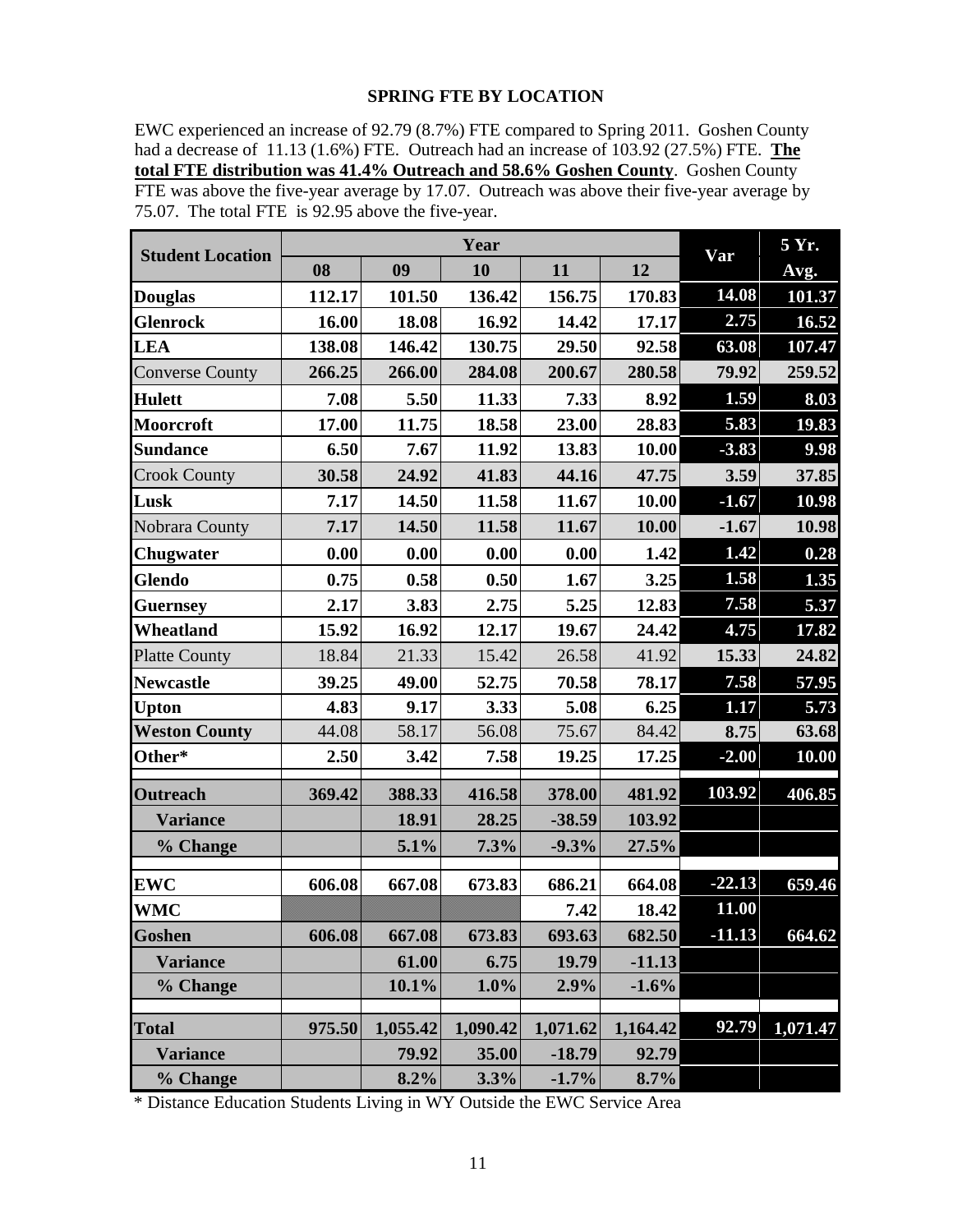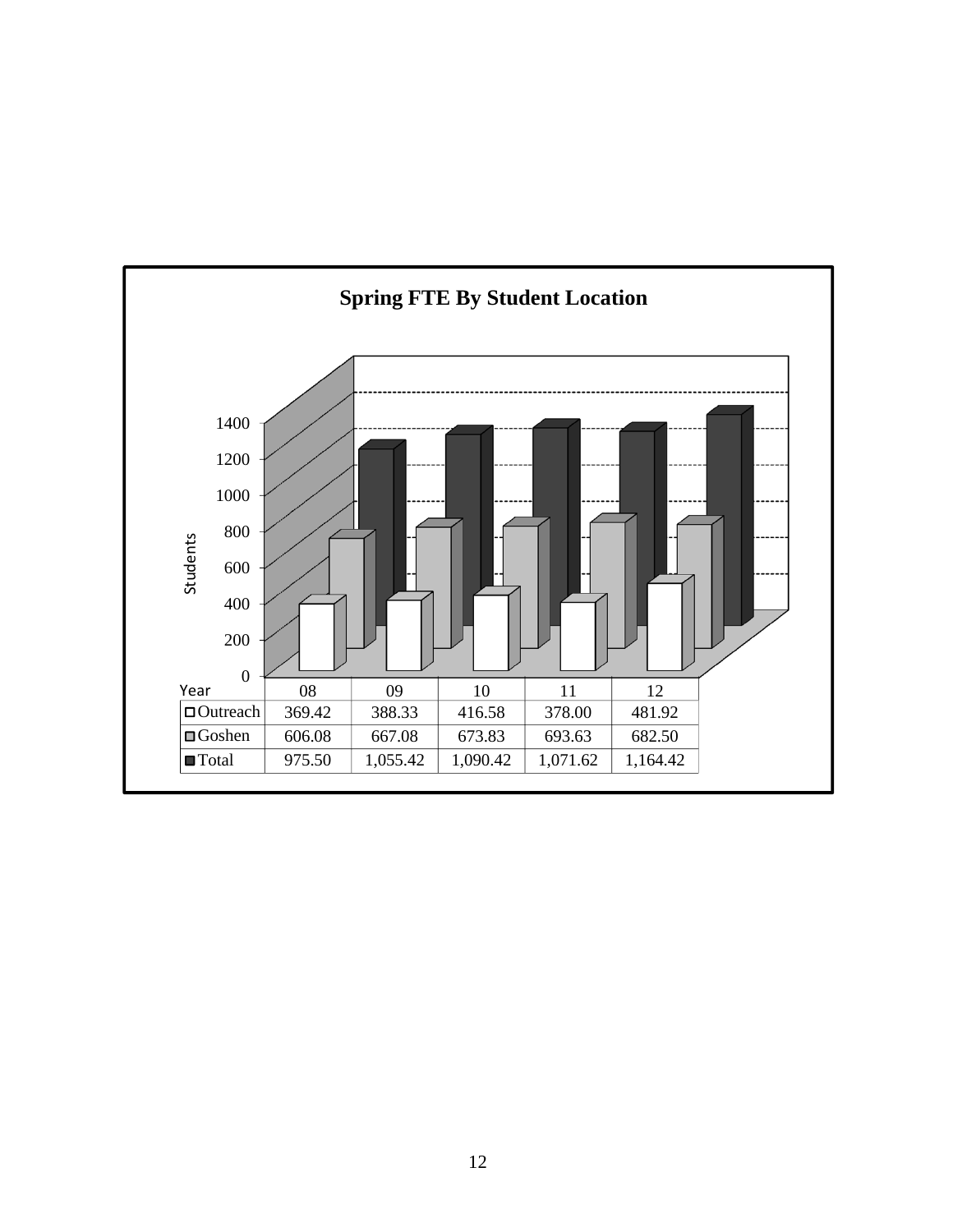|                        | Spring 2010           |            | Spring 2011             |            | Spring 2012           |            |  |
|------------------------|-----------------------|------------|-------------------------|------------|-----------------------|------------|--|
| <b>Course Location</b> | No.<br><b>Courses</b> | <b>FTE</b> | No.<br><b>Courses</b>   | <b>FTE</b> | No.<br><b>Courses</b> | <b>FTE</b> |  |
| Douglas                | 24                    | 55.58      | 25                      | 78.92      | 33                    | 95.08      |  |
| Glenrock               | $\overline{4}$        | 15.67      | $\overline{4}$          | 12.42      | 7                     | 15.92      |  |
| <b>Converse County</b> | 28                    | 71.25      | 29                      | 91.34      | 40                    | 111.00     |  |
| Hulett                 | 7                     | 9.50       | $\overline{4}$          | 4.00       | 6                     | 4.83       |  |
| Moorcroft              | 8                     | 15.50      | $\overline{7}$          | 19.17      | 10                    | 24.50      |  |
| Sundance               | 7                     | 9.75       | 7                       | 10.67      | 7                     | 9.67       |  |
| <b>Crook County</b>    | 22                    | 34.75      | 18                      | 33.84      | 23                    | 39.00      |  |
| Lusk                   | $\mathbf{1}$          | 1.50       | $\overline{4}$          | 4.83       | 5                     | 3.17       |  |
| <b>Niobrara County</b> | 1                     | 1.50       | $\overline{\mathbf{4}}$ | 4.83       | 5                     | 3.17       |  |
| Chugwater              | $\boldsymbol{0}$      | 0.00       | $\overline{0}$          | 0.00       | 1                     | 0.50       |  |
| Glendo                 | $\mathbf{1}$          | 0.50       | $\mathbf{1}$            | 1.67       | 3                     | 2.50       |  |
| Guernsey               | $\mathbf{1}$          | 0.50       | 5                       | 3.67       | $\overline{2}$        | 2.33       |  |
| Wheatland              | $\overline{4}$        | 1.17       | 1                       | 0.50       | $\overline{2}$        | 3.00       |  |
| <b>Platte County</b>   | 6                     | 2.17       | $\overline{7}$          | 5.84       | 8                     | 8.33       |  |
| Newcastle              | 15                    | 14.00      | 18                      | 22.50      | 28                    | 31.67      |  |
| Upton                  | $\overline{2}$        | 1.92       | 3                       | 3.25       | $\overline{4}$        | 3.75       |  |
| <b>Weston County</b>   | 17                    | 15.92      | 21                      | 25.75      | 32                    | 35.42      |  |
| <b>Outreach</b>        | 74                    | 125.59     | 79                      | 161.60     | 108                   | 196.92     |  |
| Goshen                 | 11                    | 25.00      | 9                       | 23.25      | 10                    | 21.08      |  |
| <b>Total</b>           | 85                    | 150.59     | 88                      | 184.85     | 118                   | 218.00     |  |
| % of Total FTE         | 13.81%                |            | 17.25%                  |            | 18.72%                |            |  |

## **SPRING CONCURRENT COURSES**

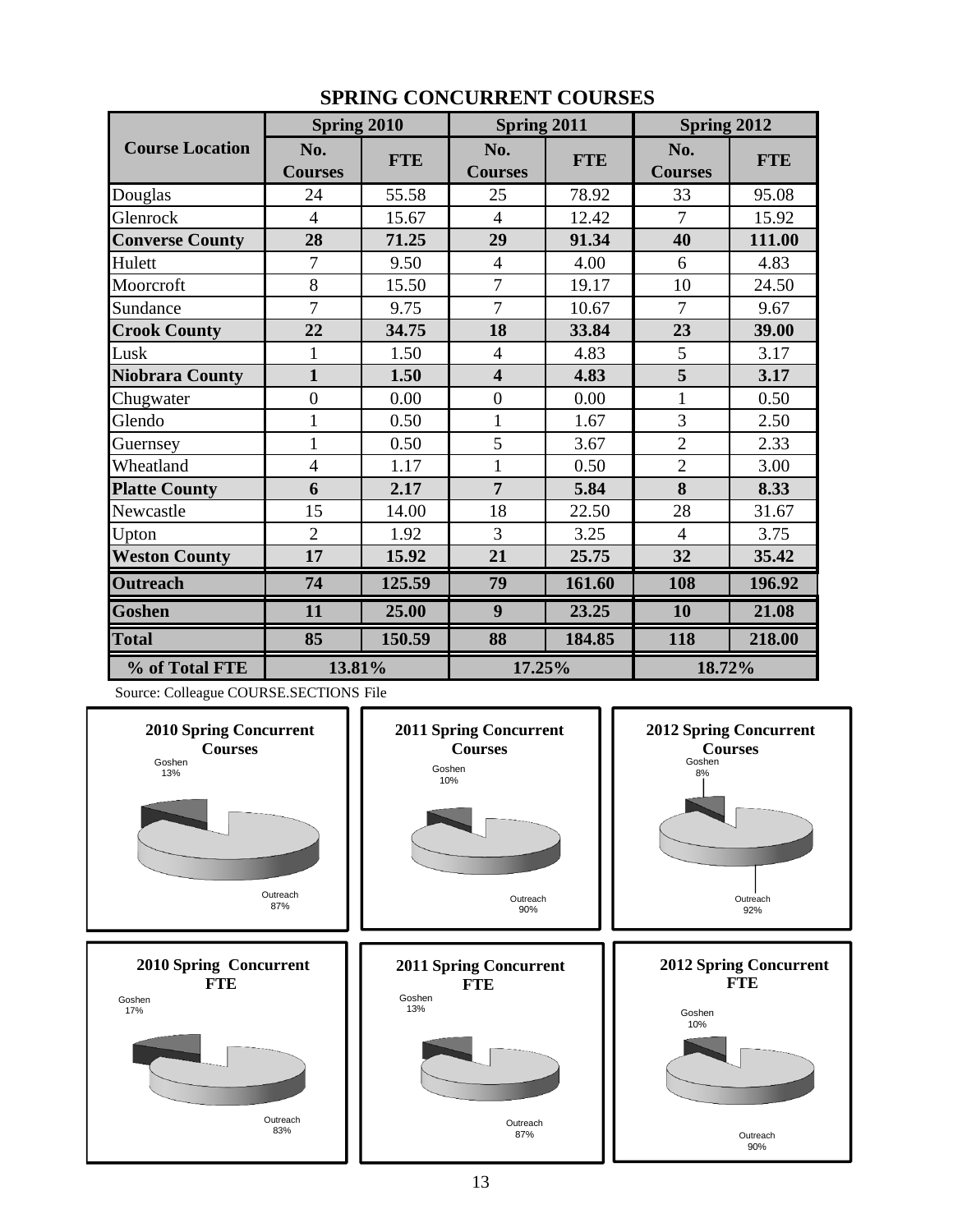#### **SPRING HIGH SCHOOL STUDENT HEADCOUNT**

The number of high school students enrolled in EWC credit classes increased by 26 students compared to Spring 2011. The number of full-time students increased by 20 students, and the number of part-time students increased by 6 students.

|                         |                | <b>Spring 2010</b> |                |                         | <b>Spring 2011</b> |                |                  | Spring 2012    |                  | 3 Yr.          |
|-------------------------|----------------|--------------------|----------------|-------------------------|--------------------|----------------|------------------|----------------|------------------|----------------|
| <b>Student Location</b> | <b>FT</b>      | <b>PT</b>          | <b>Total</b>   | <b>FT</b>               | PT                 | <b>Total</b>   | <b>FT</b>        | <b>PT</b>      | <b>Total</b>     | Avg.           |
| Douglas                 | 5              | 113                | 118            | 17                      | 129                | 146            | 27               | 103            | 130              | 131            |
| Glenrock                | $\mathbf{0}$   | 34                 | 34             | $\mathbf{1}$            | 30                 | 31             | $\mathbf{1}$     | 32             | 33               | 33             |
| <b>Converse County</b>  | 5              | 147                | 152            | 18                      | 159                | 177            | 28               | 135            | 163              | 164            |
| Hulett                  | $\overline{0}$ | 22                 | 22             | $\overline{0}$          | 12                 | 12             | $\overline{0}$   | 11             | 11               | 15             |
| Moorcroft               | $\overline{2}$ | 32                 | 34             | $\overline{4}$          | 40                 | 44             | 5                | 47             | 52               | 43             |
| Sundance                | $\mathbf{0}$   | 31                 | 31             | $\overline{0}$          | 34                 | 34             | $\overline{0}$   | 25             | 25               | 30             |
| <b>Crook County</b>     | $\overline{2}$ | 85                 | 87             | $\overline{\mathbf{4}}$ | 86                 | 90             | 5                | 83             | 88               | 88             |
| Lusk                    | $\overline{0}$ | $\overline{7}$     | $\overline{7}$ | $\overline{0}$          | 17                 | 17             | $\overline{0}$   | 9              | 9                | 11             |
| <b>Niobrara County</b>  | $\bf{0}$       | $\overline{7}$     | $\overline{7}$ | $\boldsymbol{0}$        | 17                 | 17             | $\boldsymbol{0}$ | 9              | $\boldsymbol{9}$ | 11             |
| Chugwater               | $\overline{0}$ | $\overline{0}$     | $\overline{0}$ | $\overline{0}$          | $\overline{0}$     | $\overline{0}$ | $\overline{0}$   | $\overline{2}$ | $\overline{2}$   | $\mathbf{1}$   |
| Glendo                  | $\mathbf{0}$   | $\overline{2}$     | $\overline{2}$ | $\boldsymbol{0}$        | 5                  | 5              | $\overline{0}$   | 5              | 5                | $\overline{4}$ |
| Guernsey                | $\overline{0}$ | $\overline{7}$     | 7              | $\overline{0}$          | 14                 | 14             | $\mathbf{0}$     | 9              | 9                | 10             |
| Wheatland               | $\mathbf{0}$   | $\overline{4}$     | $\overline{4}$ | $\overline{0}$          | 8                  | 8              | $\overline{0}$   | 15             | 15               | 9              |
| <b>Platte County</b>    | $\bf{0}$       | 13                 | 13             | $\boldsymbol{0}$        | 27                 | 27             | $\boldsymbol{0}$ | 31             | 31               | 24             |
| Newcastle               | $\overline{0}$ | 47                 | 47             | $\overline{0}$          | 54                 | 54             | $\overline{2}$   | 87             | 89               | 63             |
| Upton                   | $\mathbf{0}$   | 9                  | 9              | $\boldsymbol{0}$        | 13                 | 13             | $\mathbf{0}$     | 12             | 12               | 11             |
| <b>Weston County</b>    | $\bf{0}$       | 56                 | 56             | $\boldsymbol{0}$        | 67                 | 67             | $\overline{2}$   | 99             | 101              | 75             |
| Other                   | $\bf{0}$       | $\bf{0}$           | $\bf{0}$       | $\bf{0}$                | $\bf{0}$           | $\bf{0}$       | $\bf{0}$         | $\bf{0}$       | $\boldsymbol{0}$ | $\bf{0}$       |
| Outreach                | $\overline{7}$ | 308                | 315            | 22                      | 356                | 378            | 35               | 357            | 392              | 362            |
| Goshen                  | 5              | 95                 | 100            | $\overline{\mathbf{4}}$ | 83                 | 87             | 11               | 88             | 99               | 95             |
| <b>Total</b>            | 12             | 403                | 415            | 26                      | 439                | 465            | 46               | 445            | 491              | 457            |
| % of Total Students     |                | 25.89%             |                |                         | 26.86%             |                |                  | 26.36%         |                  |                |

0 100 200 300 400  $10 \quad 11 \quad 12 \quad 10 \quad 11 \quad 12$ Students Year Goshen County Headcount  $\begin{array}{|c|c|c|c|}\n\hline\n\text{Full-Time} & 2 & 10 & 11 \\
\hline\n\text{Full-Time} & \text{Part-Time}\n\end{array}$ 



Source: Colleague W73.ENROLL.DETAIL.FINAL File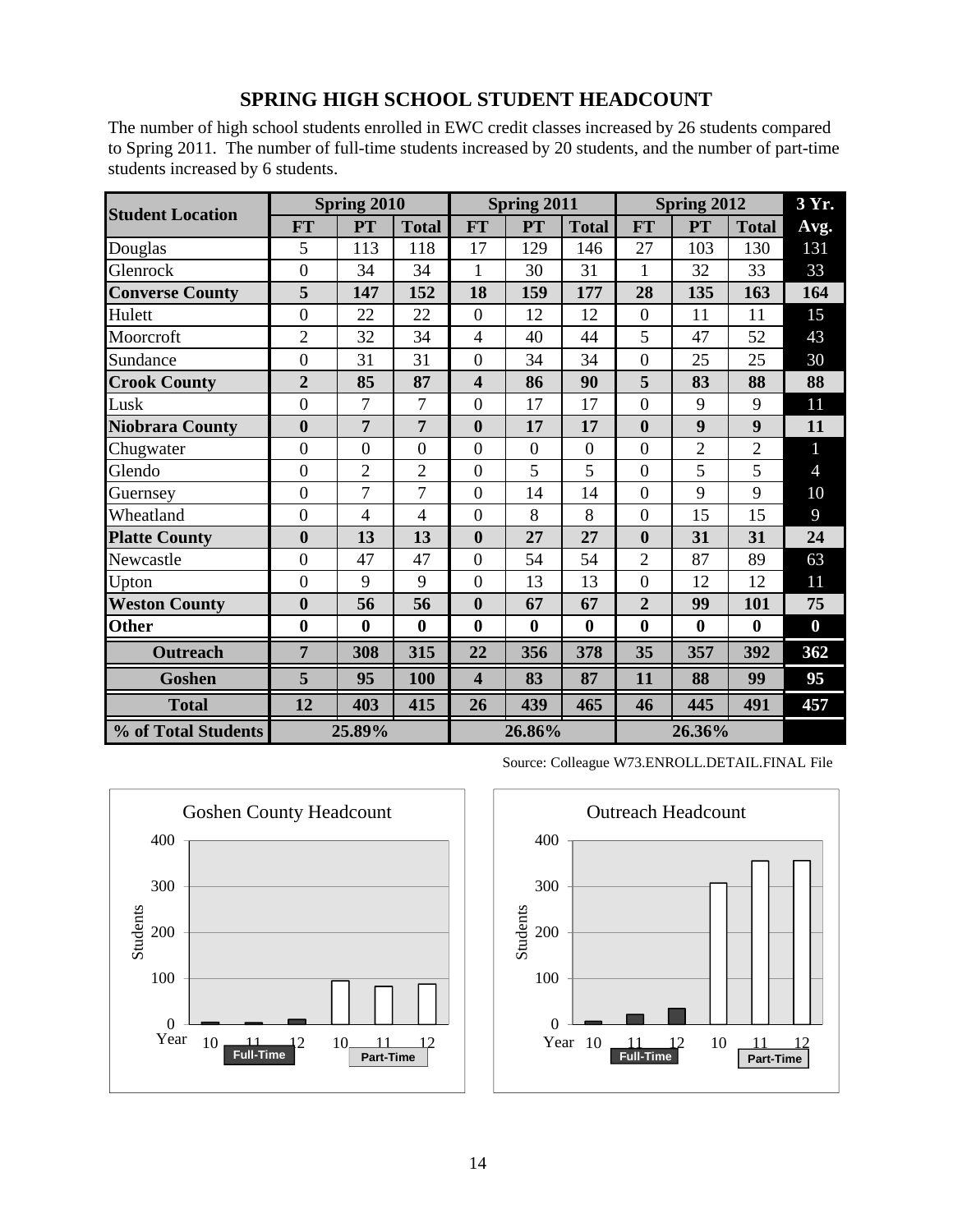| <b>Student Location</b> |                | <b>Concurrent</b><br><b>Courses Only</b> |              |              |                  | <b>Both Concurrent</b><br><b>Regular Courses</b><br>and Regular<br>Only<br><b>Courses</b> |                         |                  |                | <b>All High School</b><br><b>Students</b> |                |                |
|-------------------------|----------------|------------------------------------------|--------------|--------------|------------------|-------------------------------------------------------------------------------------------|-------------------------|------------------|----------------|-------------------------------------------|----------------|----------------|
|                         | <b>FT</b>      | PT                                       | <b>Total</b> | <b>FT</b>    | <b>PT</b>        | <b>Total</b>                                                                              | <b>FT</b>               | <b>PT</b>        | <b>Total</b>   | <b>FT</b>                                 | PT             | <b>Total</b>   |
| Douglas                 | 27             | 103                                      | 130          |              |                  |                                                                                           |                         |                  |                | 27                                        | 103            | 130            |
| Glenrock                | 1              | 31                                       | 32           |              | 1                | 1                                                                                         |                         |                  |                | 1                                         | 32             | 33             |
| <b>Converse County</b>  | 28             | 134                                      | 162          |              | 1                | $\overline{1}$                                                                            |                         |                  |                | 28                                        | 135            | 163            |
| Hulett                  |                | 10                                       | 10           |              |                  |                                                                                           |                         | 1                | 1              |                                           | 11             | 11             |
| Moorcroft               | $\mathbf{1}$   | 42                                       | 43           |              |                  |                                                                                           | 4                       | 5                | 9              | 5                                         | 47             | 52             |
| Sundance                |                | 22                                       | 22           |              |                  |                                                                                           |                         | 3                | 3              |                                           | 25             | 25             |
| <b>Crook County</b>     | $\mathbf{1}$   | 74                                       | 75           |              |                  |                                                                                           | $\overline{\mathbf{4}}$ | 9                | 13             | 5                                         | 83             | 88             |
| Lusk                    |                | 8                                        | 8            |              | $\mathbf{1}$     | $\mathbf{1}$                                                                              |                         |                  |                |                                           | 9              | 9              |
| <b>Niobrara County</b>  |                | 8                                        | 8            |              | $\mathbf{1}$     | $\mathbf{1}$                                                                              |                         |                  |                |                                           | 9              | 9              |
| Chugwater               |                |                                          |              |              | 1                | 1                                                                                         |                         | 1                | 1              |                                           | $\overline{2}$ | $\overline{2}$ |
| Glendo                  |                | 5                                        | 5            |              |                  |                                                                                           |                         |                  |                |                                           | 5              | 5              |
| Guernsey                |                | 6                                        | 6            |              | $\mathbf{1}$     | $\mathbf{1}$                                                                              |                         | $\overline{2}$   | $\overline{2}$ |                                           | $\mathbf Q$    | 9              |
| Wheatland               |                | 8                                        | 8            |              | $\overline{7}$   | $\overline{7}$                                                                            |                         |                  |                |                                           | 15             | 15             |
| <b>Platte County</b>    |                | 19                                       | 19           |              | $\boldsymbol{9}$ | $\boldsymbol{9}$                                                                          |                         | 3                | 3              |                                           | 31             | 31             |
| Newcastle               | $\overline{2}$ | 86                                       | 88           |              |                  |                                                                                           |                         | 1                | 1              | $\overline{2}$                            | 87             | 89             |
| Upton                   |                | 12                                       | 12           |              |                  |                                                                                           |                         |                  |                |                                           | 12             | 12             |
| <b>Weston County</b>    | $\overline{2}$ | 98                                       | 100          |              |                  |                                                                                           |                         | $\mathbf{1}$     | $\mathbf{1}$   | $\overline{2}$                            | 99             | 101            |
| Other*                  |                |                                          |              |              |                  |                                                                                           |                         |                  |                |                                           |                |                |
| <b>Outreach</b>         | 31             | 333                                      | 364          |              | 11               | 11                                                                                        | $\overline{\mathbf{4}}$ | 13               | 17             | 35                                        | 357            | 392            |
| Goshen                  | $\overline{2}$ | 69                                       | 71           | $\mathbf{1}$ | 10               | 11                                                                                        | 8                       | $\boldsymbol{9}$ | 17             | 11                                        | 88             | 99             |
| <b>Total</b>            | 33             | 402                                      | 435          | 1            | $\overline{21}$  | $\overline{22}$                                                                           | $\overline{12}$         | $\overline{22}$  | 34             | 46                                        | 445            | 491            |

## **SPRING HIGH SCHOOL STUDENT HEADCOUNT**

Source: Colleague W73.ENROLL.DETAIL.FINAL

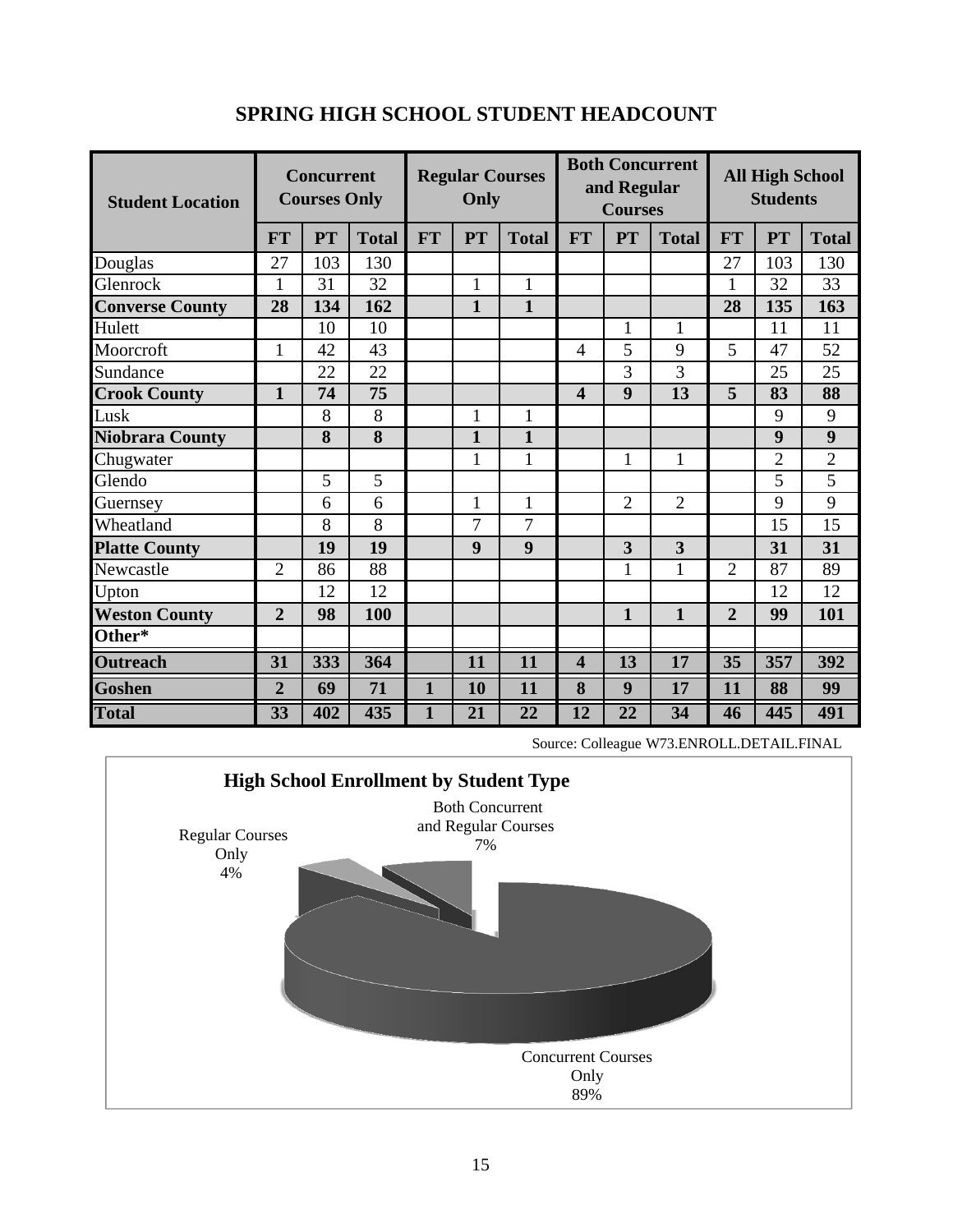## **SPRING DISTANCE EDUCATION COURSES**

Distance Education had an increase of 105 students over Spring 2011. The total Distance FTE for Spring 2012 was 13.96% up from Spring 2011. Total number of sections increased from 60 to 114.

| <b>Course Delivery</b> |    | <b>Spring 2010</b> |            | Spring 2012<br>Spring 2011 |                   |        |     |                              |            |
|------------------------|----|--------------------|------------|----------------------------|-------------------|--------|-----|------------------------------|------------|
| <b>Location</b>        |    | Sections Students  | <b>FTE</b> |                            | Sections Students |        |     | <b>FTE</b> Sections Students | <b>FTE</b> |
| <b>Goshen</b>          | 58 | 655                | 137.75     |                            | 727               | 164.42 | 114 | 843                          | 189.17     |
| Lusk                   |    |                    |            |                            |                   | .58    |     |                              |            |
| <b>Total</b>           | 58 | 655                | 138        | 60                         | 738               | 166.00 | 114 | 843                          | 189.17     |

| <b>Course Delivery</b> |                 | Spring 2010     |            |                 | Spring 2011     |            |                 | Spring 2012     |            |  |
|------------------------|-----------------|-----------------|------------|-----------------|-----------------|------------|-----------------|-----------------|------------|--|
| <b>Method</b>          | <b>Sections</b> | <b>Students</b> | <b>FTE</b> | <b>Sections</b> | <b>Students</b> | <b>FTE</b> | <b>Sections</b> | <b>Students</b> | <b>FTE</b> |  |
| <b>Compressed</b>      |                 |                 |            |                 |                 |            |                 |                 |            |  |
| <b>Video</b>           | 2               | 20              | 5.00       | 5               | 40              | 10.42      | 2               | 20              | 5.00       |  |
| Internet               | 52              | 617             | 128.00     | 55              | 698             | 155.58     | 112             | 823             | 184.17     |  |
| <b>Compressed</b>      |                 |                 |            |                 |                 |            |                 |                 |            |  |
| <b>Video/Internet</b>  | $\overline{4}$  | 18              | 4.75       |                 |                 |            |                 |                 |            |  |
| <b>Total</b>           | 58              | 655             | 137.75     | 60              | 738             | 166.00     | 114             | 843             | 189.17     |  |
|                        |                 |                 |            |                 |                 |            |                 |                 |            |  |
| % of Total FTE         | 12.63%          |                 |            |                 | 15.49%          |            |                 | 16.25%          |            |  |

Number of students is a duplicated headcount

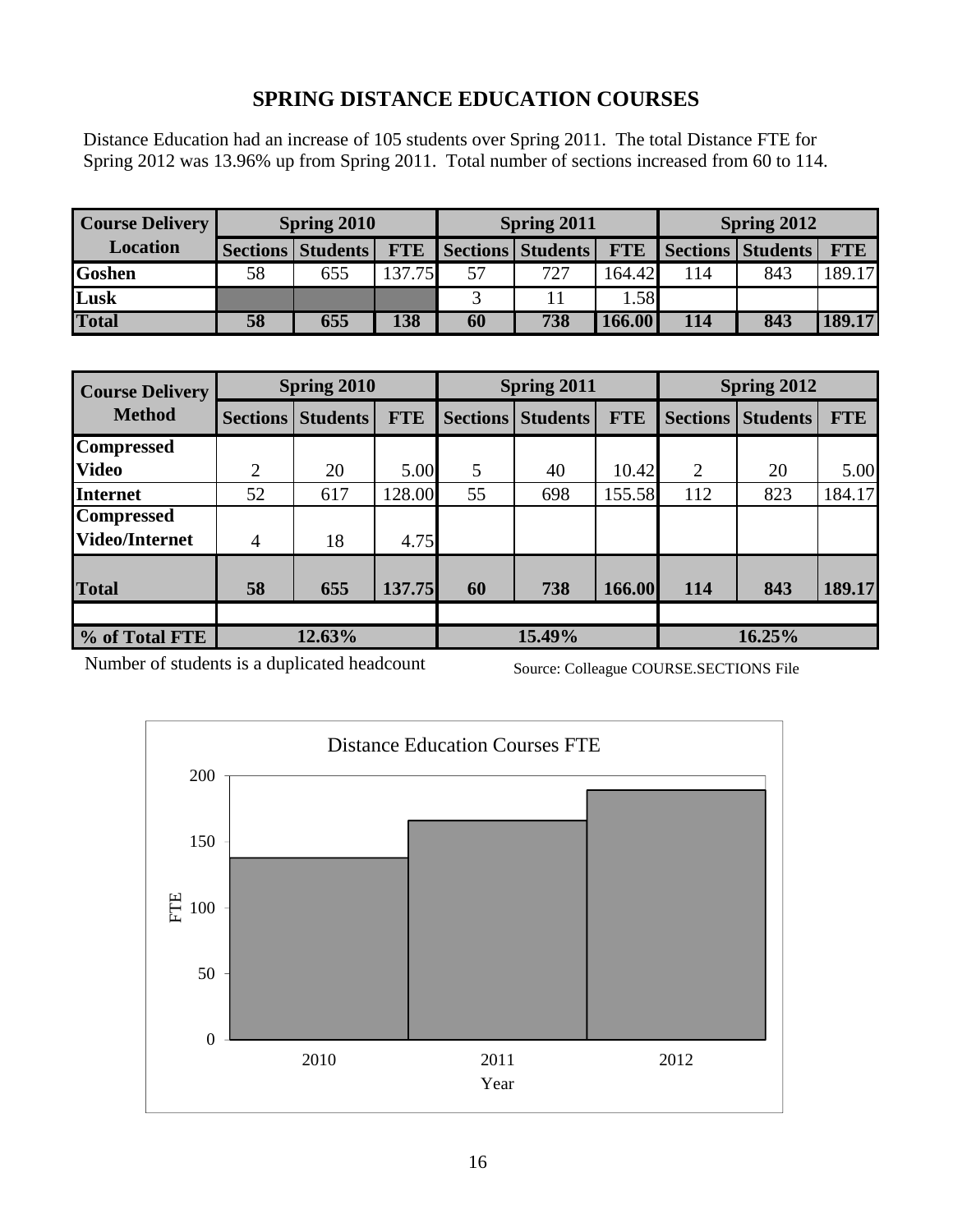# **SPRING DISTANCE EDUCATION STUDENTS Full-Time / Part-time**

| The majority (82.8%) of Outreach Distance Students are part-time. However, the |  |  |
|--------------------------------------------------------------------------------|--|--|
| majority (72.6%) of Goshen County Distance Education students are full-time.   |  |  |

|                         |                  | <b>Spring 2010</b> |                |                         | Spring 2011    |                |                | Spring 2012    |                |
|-------------------------|------------------|--------------------|----------------|-------------------------|----------------|----------------|----------------|----------------|----------------|
| <b>Student Location</b> | <b>FT</b>        | PT                 | <b>Total</b>   | <b>FT</b>               | PT             | <b>Total</b>   | <b>FT</b>      | <b>PT</b>      | <b>Total</b>   |
| Douglas                 | 33               | 39                 | 72             | 23                      | 28             | 51             | 27             | 44             | 71             |
| Glenrock                | $\overline{0}$   | 5                  | 5              | $\overline{0}$          | 3              | $\overline{3}$ | $\overline{0}$ | 3              | 3              |
| <b>Converse County</b>  | 33               | 44                 | 77             | 23                      | 31             | 54             | 27             | 47             | 74             |
| Hulett                  | $\overline{0}$   | 9                  | 9              | $\mathbf{1}$            | $\overline{4}$ | 5              | $\overline{0}$ | 8              | 8              |
| Moorcroft               | $\boldsymbol{0}$ | 3                  | 3              | $\overline{0}$          | 3              | 3              | $\overline{0}$ | 3              | 3              |
| Sundance                | $\mathbf{1}$     | $\mathbf{1}$       | $\overline{2}$ | $\mathbf{0}$            | $\overline{2}$ | $\overline{2}$ | $\overline{0}$ | 3              | 3              |
| <b>Crook County</b>     | $\mathbf{1}$     | 13                 | 14             | $\mathbf{1}$            | 9              | 10             | $\mathbf{0}$   | 14             | 14             |
| Lusk                    | $\overline{2}$   | 9                  | 11             | $\mathbf{1}$            | 15             | 16             | $\overline{0}$ | 5              | 5              |
| <b>Niobrara County</b>  | $\overline{2}$   | 9                  | 11             | $\mathbf{1}$            | 15             | 16             | $\bf{0}$       | 5              | 5              |
| Chugwater               | $\overline{0}$   | $\overline{0}$     | $\overline{0}$ |                         |                | $\overline{0}$ | $\overline{0}$ | $\overline{2}$ | $\overline{2}$ |
| Glendo                  | $\boldsymbol{0}$ | $\overline{0}$     | $\overline{0}$ |                         |                | $\overline{0}$ | $\overline{0}$ |                | $\overline{0}$ |
| Guernsey                | $\mathbf{1}$     | $\overline{0}$     | 1              | $\overline{0}$          | $\overline{2}$ | $\overline{2}$ | $\overline{2}$ | 13             | 15             |
| Wheatland               | $\mathbf{1}$     | 10                 | 11             | 3                       | 19             | 22             | 3              | 18             | 21             |
| <b>Platte County</b>    | $\overline{2}$   | 10                 | 12             | 3                       | 21             | 24             | 5              | 33             | 38             |
| Newcastle               | 5                | 37                 | 42             | 10                      | 18             | 28             | $\overline{7}$ | 37             | 44             |
| Upton                   | $\mathbf{1}$     | $\overline{2}$     | 3              | $\mathbf{1}$            | $\mathbf{1}$   | $\overline{2}$ | $\mathbf{1}$   | $\overline{4}$ | 5              |
| <b>Weston County</b>    | 6                | 39                 | 45             | 11                      | 19             | 30             | 8              | 41             | 49             |
| Other*                  | $\overline{2}$   | 17                 | 19             | $\overline{\mathbf{4}}$ | 45             | 49             | $\mathbf{1}$   | 58             | 59             |
| <b>Outreach</b>         | 46               | 132                | 178            | 43                      | 140            | 183            | 41             | 198            | 239            |
| Goshen                  | 153              | 54                 | 207            | 180                     | 70             | 250            | 172            | 65             | 237            |
| <b>Total</b>            | 199              | 186                | 385            | 223                     | 210            | 433            | 213            | 263            | 476            |
| % of Total Students     |                  | 24.02%             |                |                         | 25.01%         |                | 25.55%         |                |                |

Number of Students is a non-duplicated headcount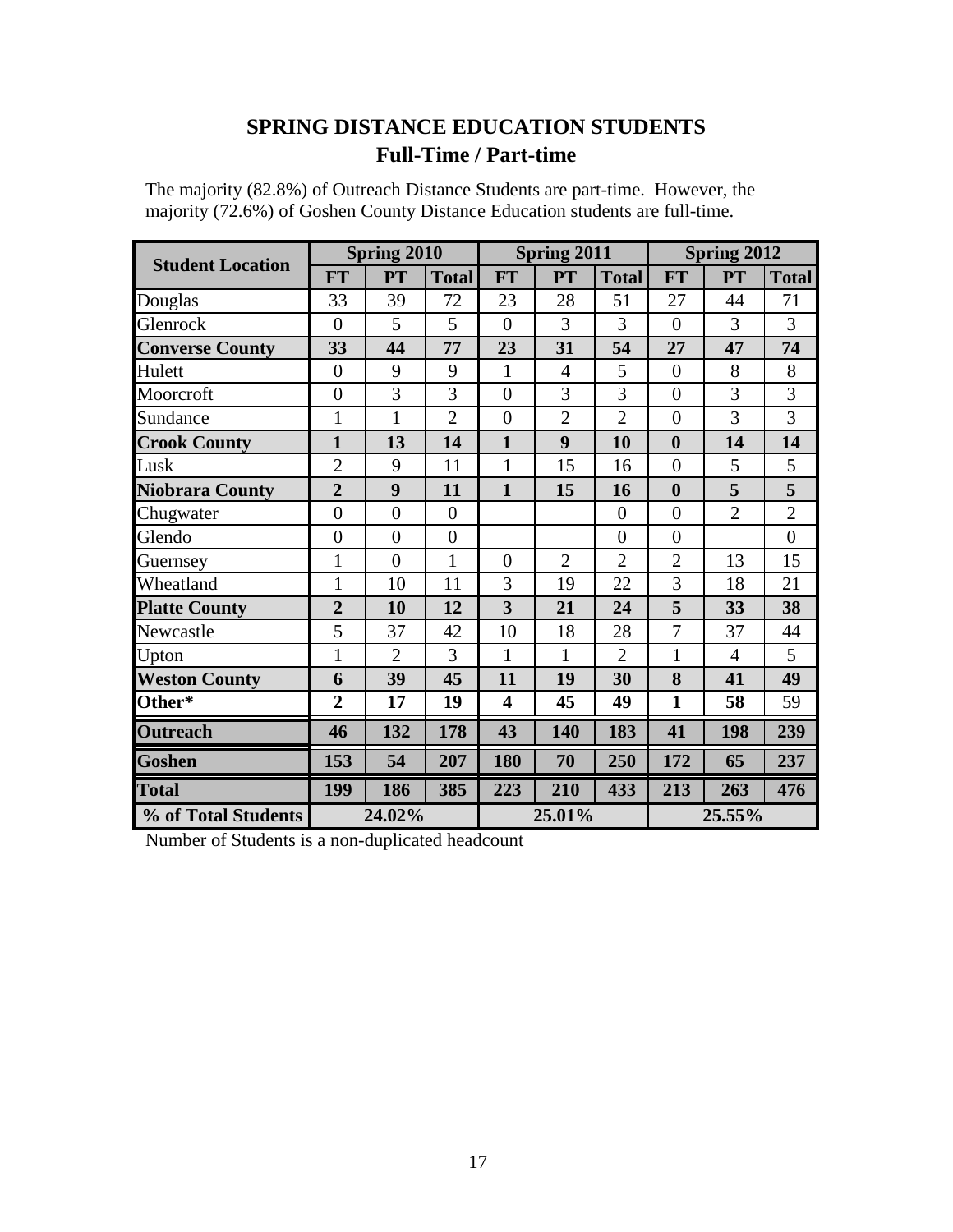# **SPRING DISTANCE EDUCATION STUDENTS**

**Age**

| The majority (69.6%) of Outreach Distance Students are over the age of 25. However, the majority |  |
|--------------------------------------------------------------------------------------------------|--|
| (75.5%) of Goshen County Distance Education students are under the age of 25.                    |  |

|                         |                         | Spring 2010    |                |                | <b>Spring 2011</b> |                |                | Spring 2012             |                |
|-------------------------|-------------------------|----------------|----------------|----------------|--------------------|----------------|----------------|-------------------------|----------------|
| <b>Student Location</b> | LT 25                   | <b>GE 25</b>   | <b>Total</b>   | LT 25          | <b>GE 25</b>       | <b>Total</b>   | LT 25          | <b>GE 25</b>            | <b>Total</b>   |
| Douglas                 | 29                      | 43             | 72             | 17             | 34                 | 51             | 27             | 44                      | 71             |
| Glenrock                | 1                       | $\overline{4}$ | 5              | 1              | $\overline{2}$     | 3              | $\overline{0}$ | 3                       | 3              |
| <b>Converse County</b>  | 30                      | 47             | 77             | 18             | 36                 | 54             | 27             | 47                      | 74             |
| Hulett                  | $\overline{0}$          | 9              | 9              | $\mathbf{1}$   | $\overline{4}$     | 5              | $\overline{2}$ | 6                       | 8              |
| Moorcroft               | 1                       | $\overline{2}$ | 3              | 1              | $\overline{2}$     | 3              | $\overline{0}$ | 3                       | 3              |
| Sundance                | 1                       | $\overline{0}$ | $\mathbf{1}$   | $\overline{0}$ | $\overline{2}$     | $\overline{2}$ | $\overline{0}$ | 3                       | 3              |
| <b>Crook County</b>     | $\overline{2}$          | 11             | 13             | $\overline{2}$ | 8                  | 10             | $\overline{2}$ | 12                      | 14             |
| Lusk                    | $\overline{4}$          | 7              | 11             | 9              | 7                  | 16             | $\mathbf{1}$   | $\overline{4}$          | 5              |
| <b>Niobrara County</b>  | $\overline{\mathbf{4}}$ | 7              | 11             | 9              | 7                  | 16             | $\mathbf{1}$   | $\overline{\mathbf{4}}$ | 5              |
| Chugwater               | $\overline{0}$          | $\overline{0}$ | $\overline{0}$ | $\overline{0}$ | $\overline{0}$     | $\overline{0}$ | $\overline{2}$ | $\overline{0}$          | $\overline{2}$ |
| Glendo                  | $\overline{0}$          | $\overline{0}$ | $\overline{0}$ | $\overline{0}$ | $\overline{0}$     | $\overline{0}$ | $\overline{0}$ | $\overline{0}$          | $\overline{0}$ |
| Guernsey                | $\overline{0}$          | 1              | $\mathbf{1}$   | $\overline{0}$ | $\overline{2}$     | $\overline{2}$ | 1              | 14                      | 15             |
| Wheatland               | $\overline{2}$          | 9              | 11             | 5              | 17                 | 22             | 7              | 14                      | 21             |
| <b>Platte County</b>    | $\overline{2}$          | 10             | 12             | 5              | 19                 | 24             | 10             | 28                      | 38             |
| Newcastle               | 10                      | 32             | 42             | 11             | 17                 | 28             | 15             | 29                      | 44             |
| Upton                   | 1                       | $\overline{2}$ | 3              | $\theta$       | $\overline{2}$     | $\overline{2}$ | 1              | $\overline{4}$          | 5              |
| <b>Weston County</b>    | 11                      | 34             | 45             | 11             | 19                 | 30             | 16             | 33                      | 49             |
| <b>Other</b>            | $\overline{\mathbf{4}}$ | 8              | 12             | 6              | 20                 | 26             | 16             | 41                      | 57             |
| <b>Outreach</b>         | 53                      | 117            | 170            | 51             | 109                | 160            | 72             | 165                     | 237            |
| <b>Goshen</b>           | 146                     | 61             | 207            | 184            | 64                 | 248            | 179            | 58                      | 237            |
| <b>Total</b>            | 199                     | 178            | 377            | 235            | 173                | 408            | 251            | 223                     | 474            |

Non-duplicated headcount

Source: Colleague W73.ENROLL.DETAIL.FINAL File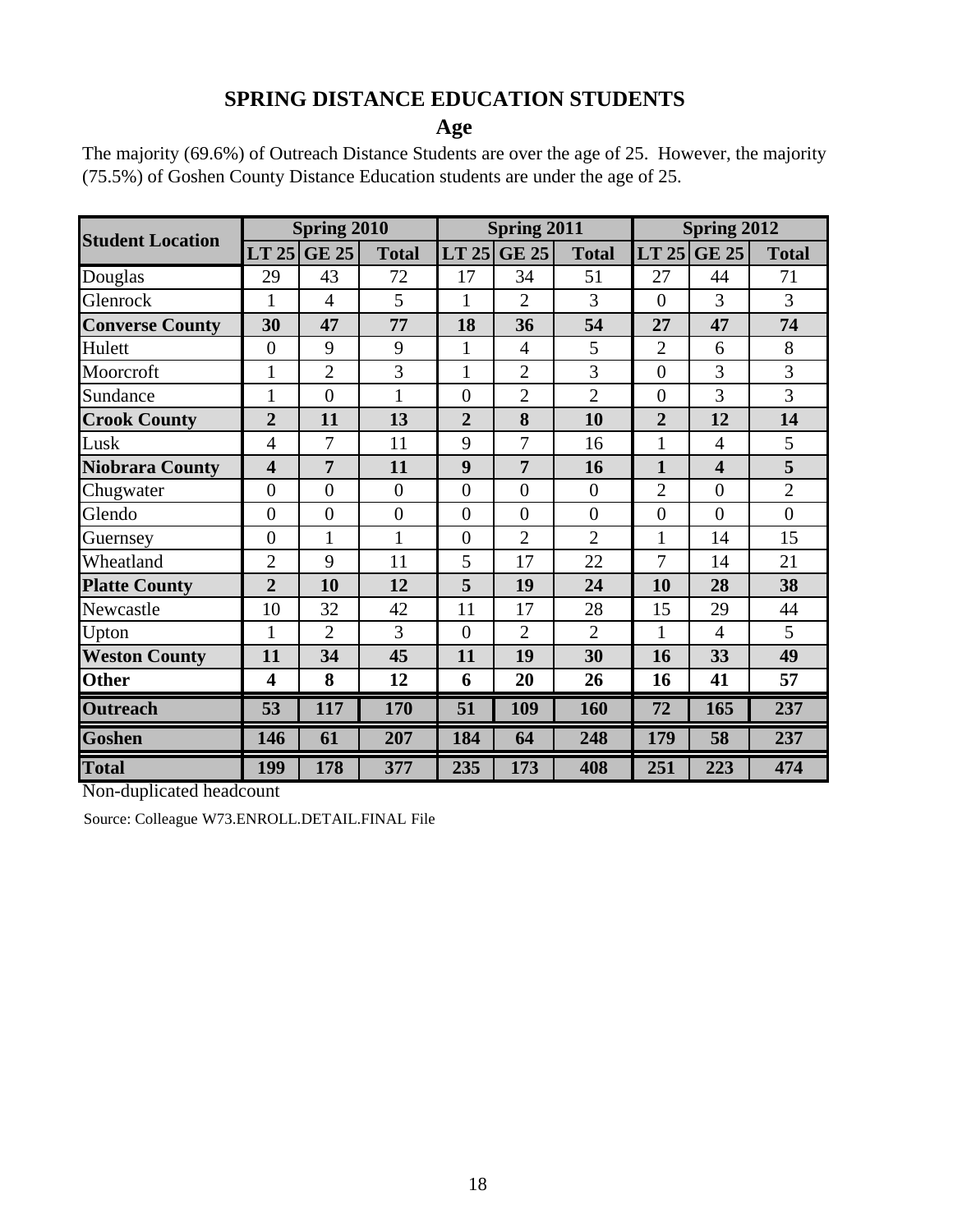| <b>Course Location</b> |                 | Spring 2010             |            |                 | Spring 2011     |            |                 | Spring 2012      |            |
|------------------------|-----------------|-------------------------|------------|-----------------|-----------------|------------|-----------------|------------------|------------|
|                        | <b>Sections</b> | <b>Students</b>         | <b>FTE</b> | <b>Sections</b> | <b>Students</b> | <b>FTE</b> | <b>Sections</b> | <b>Students</b>  | <b>FTE</b> |
| Douglas                | 7               | 38                      | 10.50      | 5               | 31              | 8.67       | 3               | 20               | 5.83       |
| Glenrock               |                 |                         |            |                 |                 |            |                 |                  |            |
| <b>Converse County</b> | $\overline{7}$  | 38                      | 10.50      | 5               | 31              | 8.67       | 3               | 20               | 5.83       |
| Hulett                 |                 |                         |            |                 |                 |            |                 |                  |            |
| Moorcroft              | $\mathbf{1}$    | 5                       | 1.67       |                 |                 |            |                 |                  |            |
| Sundance               |                 | $\overline{2}$          | 0.67       |                 |                 |            |                 |                  |            |
| <b>Crook County</b>    | $\overline{2}$  | 7                       | 2.34       | $\bf{0}$        | $\bf{0}$        | 0.00       | $\mathbf{0}$    | $\boldsymbol{0}$ | 0.00       |
| Lusk                   |                 |                         |            |                 |                 |            |                 |                  |            |
| <b>Niobrara County</b> | $\mathbf{0}$    | $\mathbf{0}$            | 0.00       | $\bf{0}$        | $\mathbf{0}$    | 0.00       | $\mathbf{0}$    | $\mathbf{0}$     | 0.00       |
| Chugwater              |                 |                         |            |                 |                 |            |                 |                  |            |
| Glendo                 |                 |                         |            |                 |                 |            |                 |                  |            |
| Guernsey               |                 |                         |            |                 |                 |            |                 |                  |            |
| Wheatland              | $\mathbf{1}$    | 3                       | 0.75       | 1               | $\overline{4}$  | 1.00       | $\mathbf{1}$    | 3                | 0.75       |
| <b>Platte County</b>   | $\mathbf{1}$    | $\overline{\mathbf{3}}$ | 0.75       | $\mathbf{1}$    | 4               | 1.00       | $\mathbf{1}$    | 3                | 0.75       |
| Newcastle              | $\overline{2}$  | $\overline{4}$          | 1.00       | 2               | 9               | 2.92       | 1               | 1                | 0.25       |
| Upton                  |                 |                         |            |                 |                 |            |                 |                  |            |
| <b>Weston County</b>   | $\overline{2}$  | $\overline{\mathbf{4}}$ | 1.00       | $\overline{2}$  | 9               | 2.92       | $\mathbf{1}$    | $\mathbf{1}$     | 0.25       |
| <b>Outreach</b>        | 12              | 52                      | 14.59      | 8               | 44              | 12.59      | 5               | 24               | 6.83       |
| <b>Goshen</b>          | 10              | 115                     | 33.92      | 10              | 121             | 37.58      | 14              | 169              | 51.33      |
| <b>Total</b>           | 22              | 167                     | 48.51      | 18              | 165             | 50.17      | 19              | 193              | 58.16      |

### **SPRING DEVELOPMENTAL COURSES BY LOCATION**

#### **SPRING DEVELOPMENTAL COURSES BY COURSE**

| <b>Course</b>                |                 | Spring 2010     |            |                 | Spring 2011     |            | Spring 2012     |                 |            |  |
|------------------------------|-----------------|-----------------|------------|-----------------|-----------------|------------|-----------------|-----------------|------------|--|
|                              | <b>Sections</b> | <b>Students</b> | <b>FTE</b> | <b>Sections</b> | <b>Students</b> | <b>FTE</b> | <b>Sections</b> | <b>Students</b> | <b>FTE</b> |  |
| DVST 0510 / HMDV 0510        | 2               | 5.              | 1.25       |                 |                 | 0.25       |                 |                 |            |  |
| <b>DVST 0520 / HMDV 0520</b> | 2               | 5.              | 1.25       | 2               | 3               | 0.75       |                 | 4               | 1.00       |  |
| DVST 0620 / ENGL 0620        |                 | 2               | 0.50       |                 |                 |            |                 | 4               | 1.00       |  |
| DVST 0630 / ENGL 0630        | 2               | 9               | 2.25       | 2               | 5               | 1.25       |                 | 6               | 1.50       |  |
| DVST 0640 / ENGL 0640        | 4               | 24              | 6.00       | 3               | 20              | 5.00       | 4               | 36              | 9.00       |  |
| DVST 0810 / HMDV 0810        |                 |                 | 0.08       |                 |                 |            |                 |                 |            |  |
| DVST 0900 / MATH 0900        | 3               | 38              | 9.50       | 3               | 29              | 7.25       | 3               | 24              | 6.00       |  |
| <b>MATH 0920</b>             | 4               | 56              | 18.67      | 5               | 82              | 27.35      | 6               | 93              | 30.99      |  |
| <b>MATH 0930</b>             | 3               | 27              | 9.00       | 2               | 25              | 8.34       | 3               | 26              | 8.66       |  |
| <b>Total</b>                 | 22              | 167             | 48.50      | 18              | 165             | 50.19      | 19              | 193             | 58.15      |  |
| % of Total FTE               | 4.45%           |                 |            | 4.68%           |                 |            | 4.99%           |                 |            |  |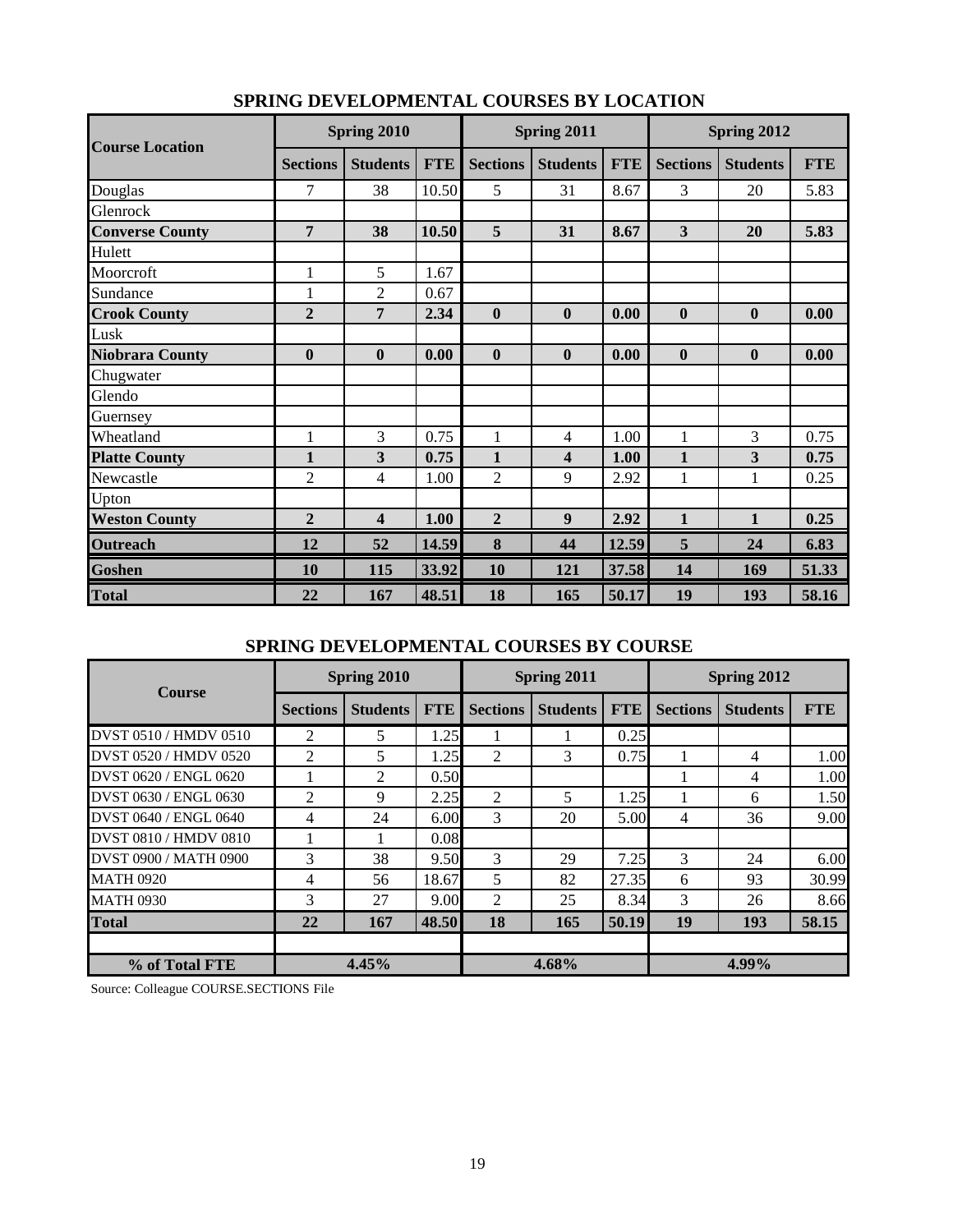#### **FT | PT | Total | FT | PT | Total | FT | PT | Total** Douglas 13 16 29 20 5 25 9 12 21 **Glenrock Converse County** 13 16 29 20 5 25 9 12 21 Hulett Moorcroft 2 2 11 Sundance 2 2 2 **Crook County 4 4 11** Lusk **Niobrara County** Chugwater Glendo Guernsey 235 Wheatland 1 2 2 2 8 10 3 3 **Platte County** 2 2 2 2 8 10 2 6 8 Newcastle 2 6 8 3 7 10 4 6 10 Upton 1 1 1 1 1 1 1 2 **Weston County | 2 | 7 | 9 | 3 | 7 | 10 | 5 | 7 | 12 Other** 1 1 1 1 1 7 8 3 3 **Outreach** 16 29 45 26 27 53 16 29 45 **Goshen 75 15 90 63 29 92 92 27 119 Total 91 44 135 89 56 145 108 56 164 % of Total Students Student Location**<br> **Spring 2010**<br> **Spring 2011**<br> **Spring 2012**<br> **Spring 2012**<br> **Spring 2012**<br> **FT** | **PT** | Total | **FT** | **PT** | Total | **FT** | **PT** | Total **8.42% 8.38% 8.80%**

## **SPRING DEVELOPMENTAL STUDENTS BY FULL-TIME/PART-TIME**

Source: Colleague W73.ENROLL.DETAIL.FINAL File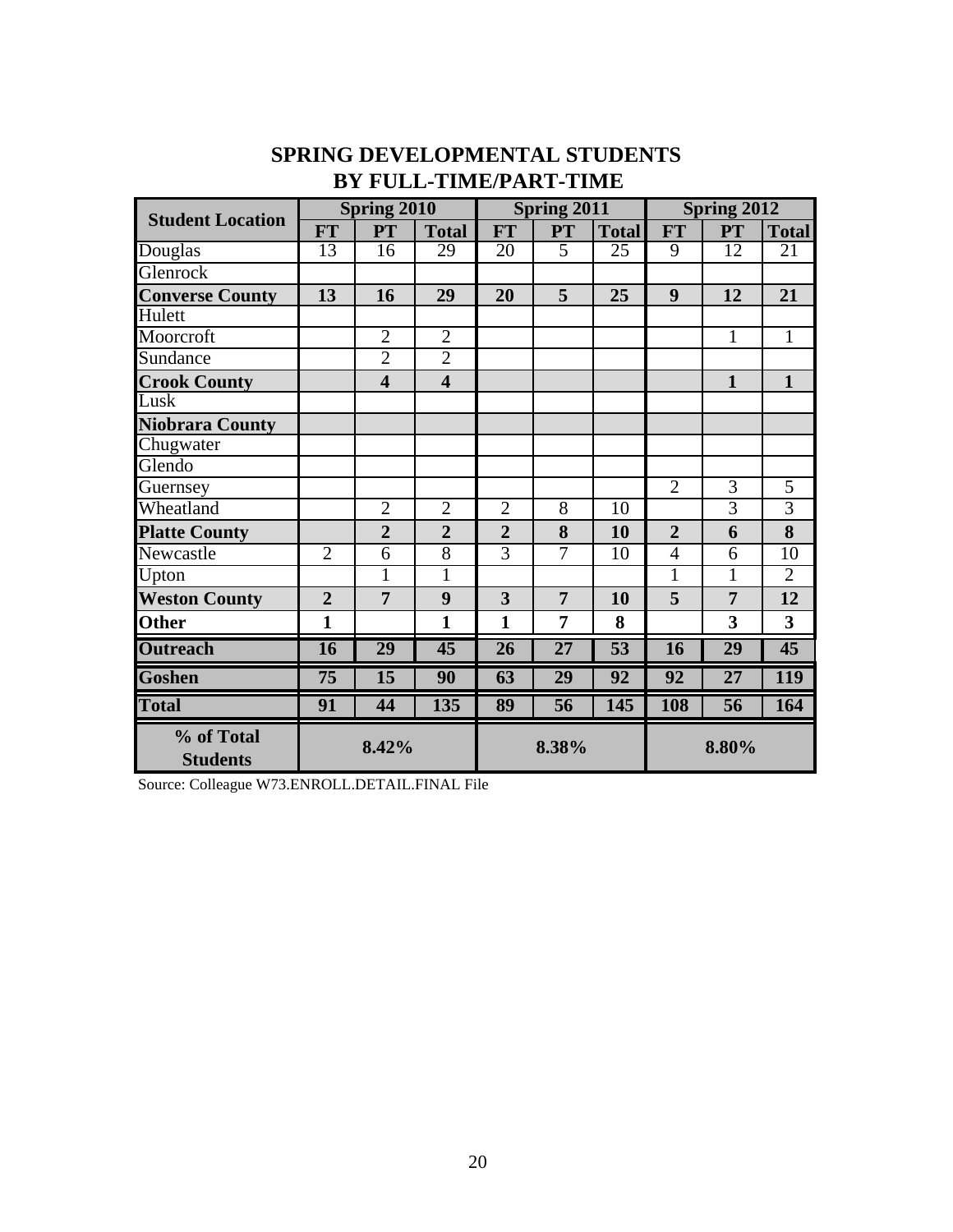|                         |                  | Spring 2010      |                         |                  | Spring 2011      |                  |                  | Spring 2012      |                  |
|-------------------------|------------------|------------------|-------------------------|------------------|------------------|------------------|------------------|------------------|------------------|
| <b>Student Location</b> | LT 25            | <b>GE 25</b>     | <b>Total</b>            |                  | LT $25$ GE $25$  | <b>Total</b>     |                  | LT 25 GE 25      | <b>Total</b>     |
| Douglas                 | 14               | 15               | 29                      | 12               | 13               | 25               | 11               | 10               | 21               |
| Glenrock                |                  |                  | $\overline{0}$          |                  |                  | $\overline{0}$   |                  |                  | $\overline{0}$   |
| <b>Converse County</b>  | 14               | 15               | 29                      | 12               | 13               | 25               | 11               | <b>10</b>        | 21               |
| Hulett                  |                  |                  | $\overline{0}$          |                  |                  | $\overline{0}$   |                  |                  | $\overline{0}$   |
| Moorcroft               | $\mathbf{1}$     | $\mathbf{1}$     | $\overline{2}$          |                  |                  | $\overline{0}$   |                  | $\mathbf{1}$     | 1                |
| Sundance                | $\overline{2}$   | $\overline{0}$   | $\overline{2}$          |                  |                  | $\overline{0}$   |                  |                  | $\overline{0}$   |
| <b>Crook County</b>     | 3                | 1                | $\overline{\mathbf{4}}$ | $\boldsymbol{0}$ | $\boldsymbol{0}$ | $\boldsymbol{0}$ | $\boldsymbol{0}$ | $\mathbf{1}$     | 1                |
| Lusk                    |                  |                  | $\overline{0}$          |                  |                  | $\overline{0}$   |                  |                  | $\overline{0}$   |
| <b>Niobrara County</b>  | $\boldsymbol{0}$ | $\boldsymbol{0}$ | $\boldsymbol{0}$        | $\boldsymbol{0}$ | $\boldsymbol{0}$ | $\boldsymbol{0}$ | $\boldsymbol{0}$ | $\boldsymbol{0}$ | $\boldsymbol{0}$ |
| Chugwater               |                  |                  |                         |                  |                  |                  |                  |                  |                  |
| Glendo                  |                  |                  | $\overline{0}$          |                  |                  | $\overline{0}$   |                  |                  | $\boldsymbol{0}$ |
| Guernsey                |                  |                  | $\overline{0}$          |                  |                  | $\overline{0}$   | 1                | 4                | 5                |
| Wheatland               |                  | $\overline{2}$   | $\overline{2}$          | $\overline{2}$   | 8                | 10               | $\overline{2}$   | $\mathbf{1}$     | 3                |
| <b>Platte County</b>    | $\boldsymbol{0}$ | $\overline{2}$   | $\overline{2}$          | $\overline{2}$   | 8                | 10               | 3                | 5                | 8                |
| Newcastle               | $\overline{2}$   | 6                | 8                       | $\overline{2}$   | 8                | 10               | $\overline{4}$   | 6                | 10               |
| Upton                   | $\mathbf{1}$     | $\overline{0}$   | $\mathbf{1}$            |                  |                  | $\overline{0}$   | 1                | $\mathbf{1}$     | $\overline{2}$   |
| <b>Weston County</b>    | 3                | 6                | 9                       | $\overline{2}$   | 8                | 10               | 5                | $\overline{7}$   | 12               |
| <b>Other</b>            | $\mathbf{1}$     |                  | $\mathbf{1}$            | $\boldsymbol{2}$ | 3                | 5                | $\mathbf{1}$     | $\overline{2}$   | 3                |
| <b>Outreach</b>         | 21               | 24               | 45                      | 18               | 32               | 50               | 20               | 25               | 45               |
| <b>Goshen</b>           | 71               | 18               | 89                      | 62               | 30               | 92               | 93               | 26               | 119              |
| <b>Total</b>            | 92               | 42               | 134                     | 80               | 62               | 142              | 113              | 51               | 164              |

#### **SPRING DEVELOPMENTAL STUDENTS BY AGE**

LT- Less Than 25

Source: Colleague W73.ENROLL.DETAIL.FINAL File

GE- Greater or Equal to 25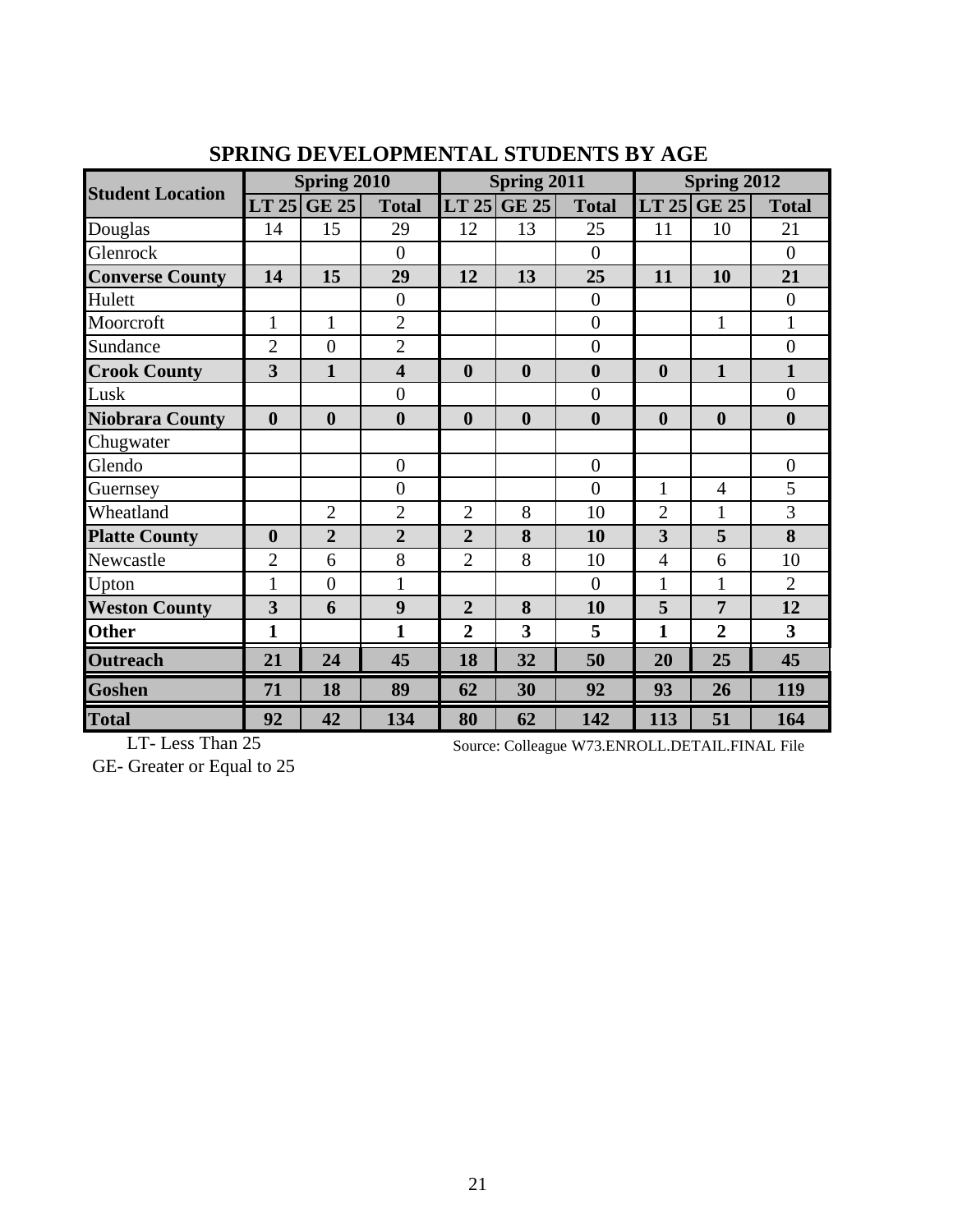#### **SPRING DEGREE-SEEKING/DEVELOPMENTAL STUDENTS**

The percent of AA and AS degree-seeking students enrolled in developmental course(s) during the Spring 2012 semester was 2.3% above Spring 2011. The total number of students went up 35 and the total students taking developmental courses increased by 23. The AAS degree-seeking students enrolled in developmental course(s) decreased by 3.1%, and the Certificate-seeking students decreased to zero.

| <b>Academic</b>    |              | <b>Spring 2010</b>       |       |              | Spring 2011              |         |                          | <b>Spring 2012</b> |         |  |
|--------------------|--------------|--------------------------|-------|--------------|--------------------------|---------|--------------------------|--------------------|---------|--|
| <b>Programs</b>    | <b>Total</b> | <b>Dev</b>               | % Dev | <b>Total</b> | <b>Dev</b>               | $%$ Dev | <b>Total</b>             | <b>Dev</b>         | $%$ Dev |  |
|                    |              | <b>Students Students</b> |       |              | <b>Students Students</b> |         | <b>Students Students</b> |                    |         |  |
| <b>AA/AS</b>       | 452          | 94                       | 20.8% | 508          | 98                       | 19.3%   | 488                      | 117                | 24.0%   |  |
| <b>AAS</b>         | 203          | 15                       | 7.4%  | 188          | 10                       | 5.3%    | 178                      | 15                 | 8.4%    |  |
| <b>Certificate</b> | 47           | $\overline{4}$           | 8.5%  | 71           |                          | 1.4%    | 136                      | $\theta$           | $0.0\%$ |  |
|                    |              |                          |       |              |                          |         |                          |                    |         |  |
| <b>Total</b>       | 702          | 113                      | 16.1% | 767          | 109                      | 14.2%   | 802                      | 132                | 16.5%   |  |

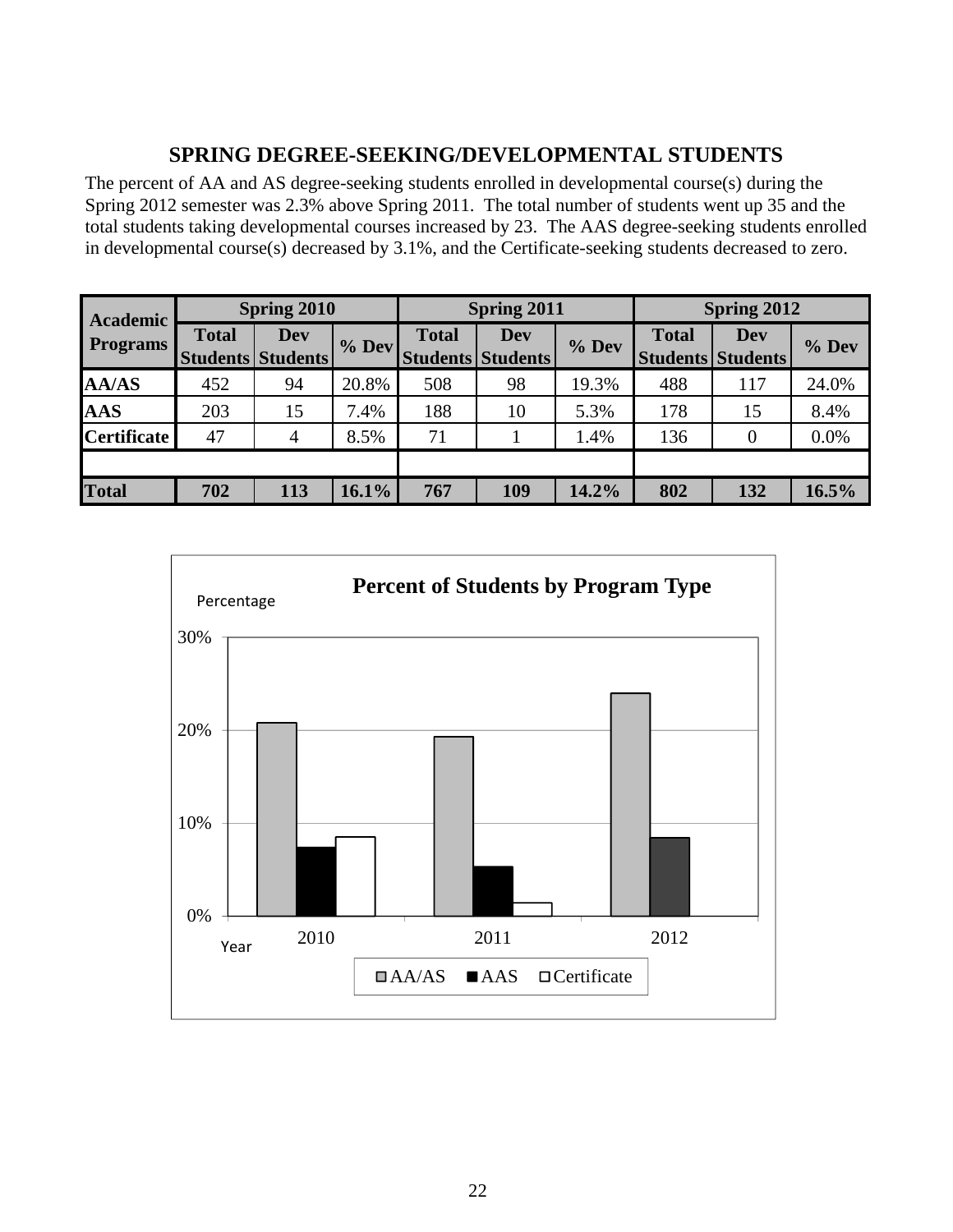## **SPRING ON-CAMPUS EVENING COURSES**

On-Campus Evening unduplicated headcount increased by 18 students and the duplicated headcount increased by 30 students. Sections that made went down by 1 classes and the number of classes being canceled decreased 14 sections.

| <b>Departments</b>     |                | <b>Spring 2010</b>       |            |                | <b>Spring 2011</b>       |            |                | Spring 2012              |            |  |  |
|------------------------|----------------|--------------------------|------------|----------------|--------------------------|------------|----------------|--------------------------|------------|--|--|
|                        |                | <b>Sections Students</b> | <b>FTE</b> |                | <b>Sections Students</b> | <b>FTE</b> |                | <b>Sections Students</b> | <b>FTE</b> |  |  |
| <b>ACCT</b>            |                |                          |            | $\mathbf{1}$   | $\overline{4}$           | 0.67       |                |                          |            |  |  |
| <b>AGEC</b>            |                |                          |            |                |                          |            | $\mathbf{1}$   | $\overline{4}$           | 0.67       |  |  |
| <b>AGTK</b>            |                |                          |            |                |                          |            | $\mathbf{1}$   | 12                       | 2.00       |  |  |
| <b>ART</b>             | $\overline{2}$ | 35                       | 8.75       | $\mathbf{2}$   | 27                       | 6.75       | $\mathbf{1}$   | 11                       | 2.75       |  |  |
| <b>BIOL</b>            |                |                          |            |                |                          |            |                |                          |            |  |  |
| <b>BOTK</b>            |                |                          |            |                |                          |            |                |                          |            |  |  |
| <b>CMAP</b>            | $\mathbf{1}$   | 5                        | 0.42       | $\mathbf{1}$   | 6                        | 0.50       | $\mathbf{1}$   | 10                       | 0.83       |  |  |
| CO/M                   |                |                          |            | $\mathbf{1}$   | 11                       | 2.75       | $\mathbf{1}$   | 27                       | 6.75       |  |  |
| COSC                   |                |                          |            |                |                          |            |                |                          |            |  |  |
| <b>CRMJ</b>            |                |                          |            |                |                          |            |                |                          |            |  |  |
| <b>DVST</b>            |                |                          |            |                |                          |            |                |                          |            |  |  |
| <b>ECON</b>            |                |                          |            |                |                          |            |                |                          |            |  |  |
| <b>EDEX</b>            |                |                          |            | $\mathbf{1}$   | 17                       | 4.25       |                |                          |            |  |  |
| <b>EDFD</b>            |                |                          |            |                |                          |            |                |                          |            |  |  |
| <b>EDUC</b>            |                |                          |            |                |                          |            |                |                          |            |  |  |
| <b>ENTK</b>            |                |                          |            |                |                          |            |                |                          |            |  |  |
| <b>ENTR</b>            | $\overline{2}$ | $\overline{4}$           | 0.67       |                |                          |            |                |                          |            |  |  |
| <b>ENGL</b>            |                |                          |            |                |                          |            |                |                          |            |  |  |
| <b>EQST</b>            | $\overline{4}$ | 27                       | 4.50       | $\overline{4}$ | 23                       | 3.83       |                |                          |            |  |  |
| <b>HIST</b>            | $\mathbf{1}$   | 20                       | 5.00       |                |                          |            | $\overline{4}$ | 32                       | 5.33       |  |  |
| <b>HLTK</b>            | $\overline{4}$ | 24                       | 8.00       | 3              | 17                       | 5.67       |                |                          |            |  |  |
| <b>INST</b>            |                |                          |            | $\mathbf{1}$   | 13                       | 3.25       | $\mathfrak{Z}$ | 14                       | 3.42       |  |  |
| <b>LIBS</b>            | 1              | 8                        | 2.00       |                |                          |            | $\overline{2}$ | 20                       | 5.00       |  |  |
| <b>MATH</b>            | $\overline{2}$ | 20                       | 5.00       | $\mathbf{2}$   | 14                       | 3.50       | $\overline{c}$ | 20                       | 5.00       |  |  |
| <b>MUSC</b>            |                |                          |            |                |                          |            | $\mathbf{1}$   | 3                        | 0.25       |  |  |
| <b>POLS</b>            |                |                          |            |                |                          |            | $\mathbf{1}$   | 21                       | 5.25       |  |  |
| PSYC<br>REAL           | $\mathbf{2}$   | 3                        | 1.00       |                |                          |            |                |                          |            |  |  |
|                        |                |                          |            |                |                          |            |                |                          |            |  |  |
| RELI                   |                |                          |            |                |                          |            |                |                          |            |  |  |
| <b>REWM</b>            |                |                          |            |                |                          |            |                |                          |            |  |  |
| <b>SAFE</b>            |                |                          |            | $\mathbf{1}$   | 6                        | 0.50       |                |                          |            |  |  |
| <b>WELD</b>            | $\mathbf{1}$   | 14                       | 4.67       | $\mathbf{1}$   | $\mathbf{1}$             | 0.08       |                |                          |            |  |  |
| Z <sub>0</sub>         |                |                          |            | $\mathbf{1}$   | 5                        | 1.67       |                |                          |            |  |  |
| <b>Total</b>           | 20             | 160                      | 40.01      | 19             | 144                      | 33.42      | 18             | 174                      | 37.25      |  |  |
| <b>Sects Cancelled</b> | 14             |                          |            |                | 21                       |            |                | $\overline{7}$           |            |  |  |
| <b>Sects Offered</b>   | 34             |                          |            |                | 40                       |            |                | 25                       |            |  |  |

Duplicated Headcount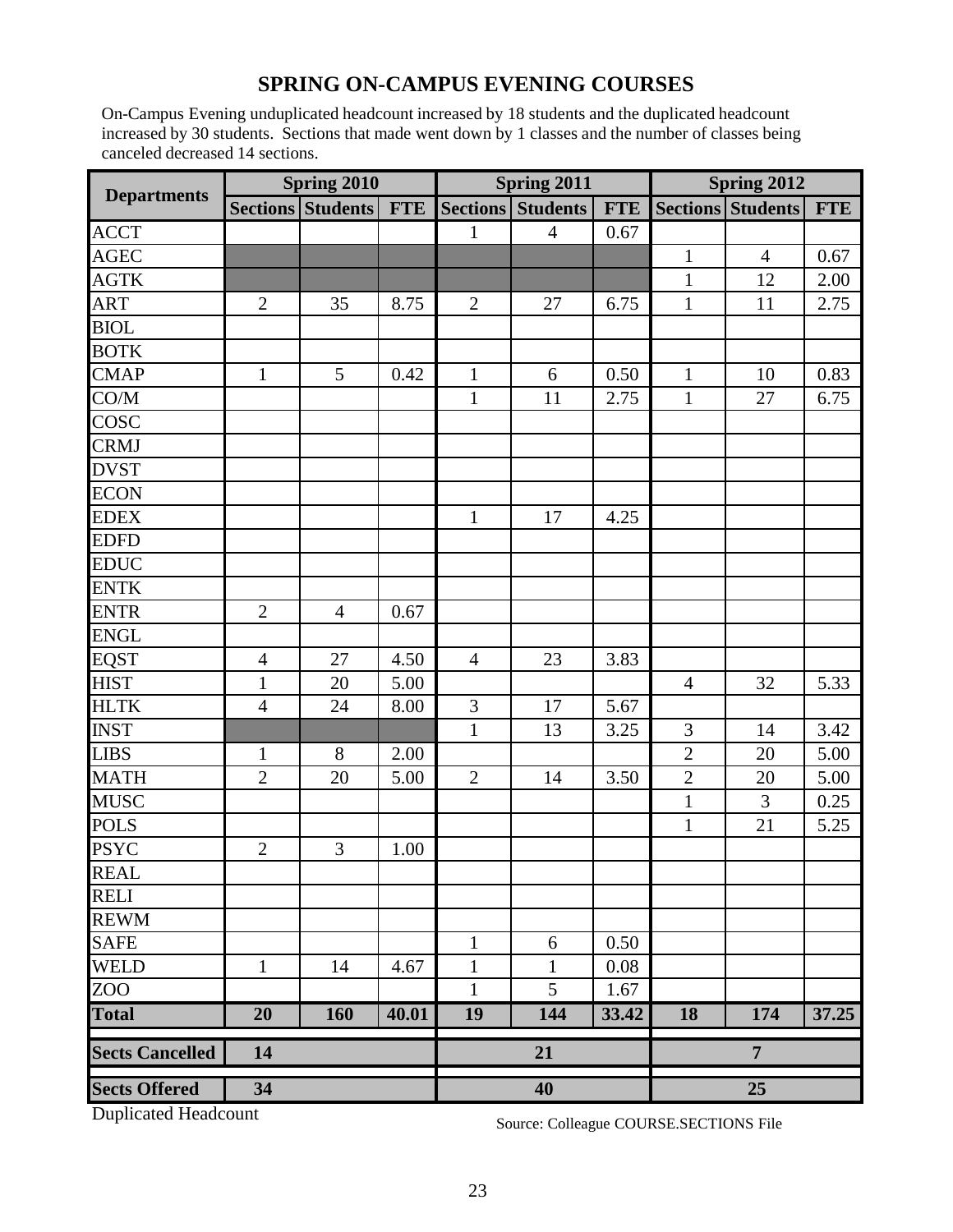## **SPRING ON-CAMPUS EVENING STUDENTS**

| r un-Thile / Tai t-unic |           |                    |              |           |                    |              |           |                    |              |  |  |
|-------------------------|-----------|--------------------|--------------|-----------|--------------------|--------------|-----------|--------------------|--------------|--|--|
|                         |           | <b>Spring 2010</b> |              |           | <b>Spring 2011</b> |              |           | <b>Spring 2012</b> |              |  |  |
|                         | <b>FT</b> | PT                 | <b>Total</b> | <b>FT</b> | PT                 | <b>Total</b> | <b>FT</b> | PT                 | <b>Total</b> |  |  |
| <b>Degree Seeking</b>   | 87        | 25                 | 112          | 96        | 15                 | .11          | 111       | 20                 | 131          |  |  |
| <b>Non-Degree</b>       |           |                    |              |           |                    |              |           |                    |              |  |  |
| <b>Seeking</b>          | 8         | 33                 | 41           | 3         | 21                 | 24           | 3         | 19                 | 22           |  |  |
| <b>Total</b>            | 95        | 58                 | 153          | 99        | 36                 | 135          | 114       | 39                 | 153          |  |  |

### **Full-Time / Part-time**

#### **Age**

|                                     |    | Spring 2010 |     |    | Spring 2011 |     | Spring 2012 |                                                       |     |  |
|-------------------------------------|----|-------------|-----|----|-------------|-----|-------------|-------------------------------------------------------|-----|--|
|                                     |    |             |     |    |             |     |             | LT 25 GE 25 Total LT 25 GE 25 Total LT 25 GE 25 Total |     |  |
| <b>Degree Seeking</b>               | 77 | 35          | 112 | 83 | 28          | 111 | 102         | 29                                                    | 131 |  |
| <b>Non-Degree</b><br><b>Seeking</b> | 14 | 26          | 40  |    | 16          | 23  |             |                                                       | 22. |  |
| <b>Total</b>                        | 91 | 61          | 152 | 90 | 44          | 134 | 109         | 44                                                    |     |  |

Unduplicated Headcount

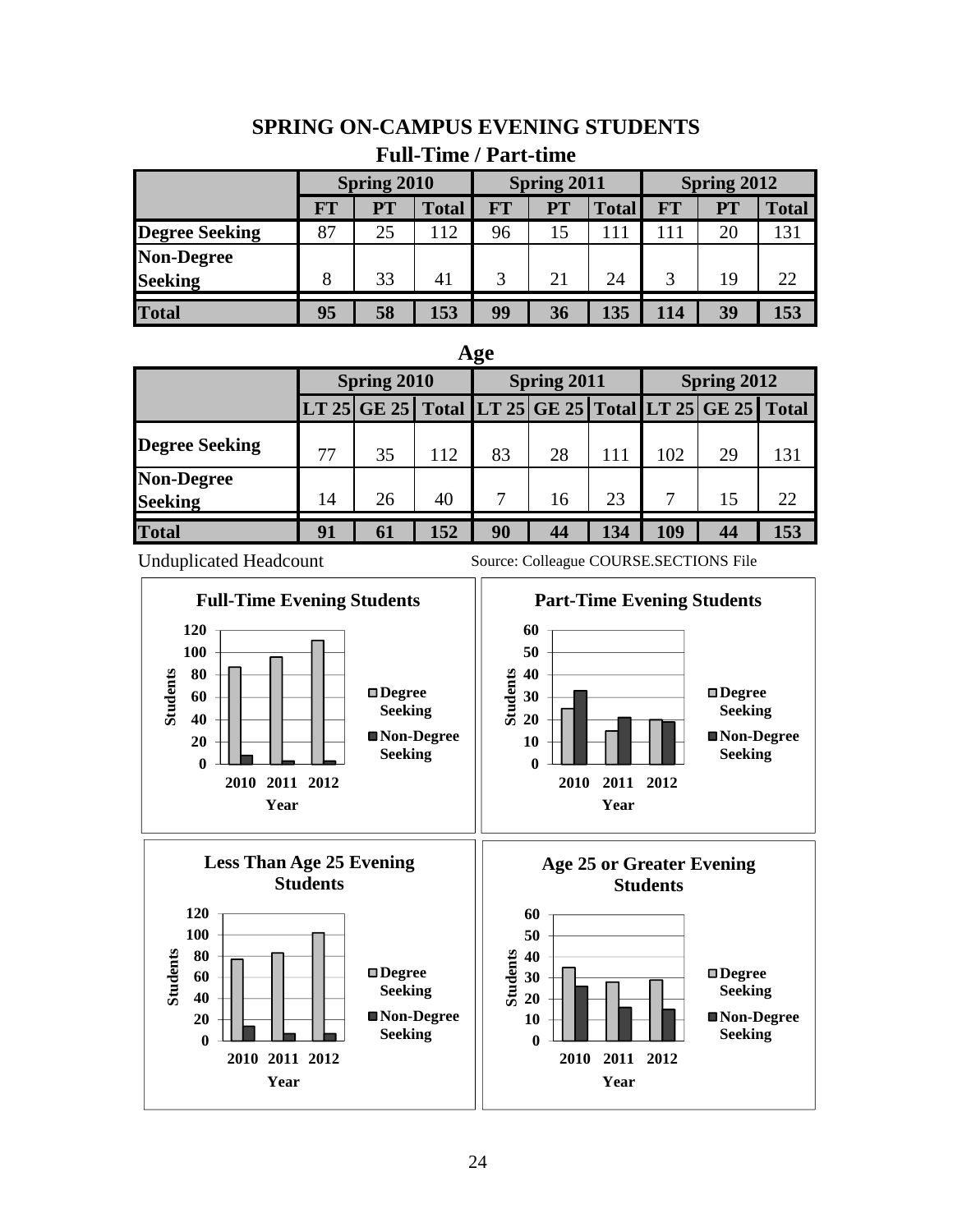#### EASTERN WYOMING COLLEGE STUDENT MAJORS

The programs with the largest enrollments were Interdisciplinary Studies, Welding & Joining Technology, Computer Applications, and Veterinary Technology. The next largest increase of 73 students was in Computer Applications which is taught primailry at Department of Corrections (DOC) locations. Interdisciplinary Studies had the largest decrease of 15 students. Excluding undeclared students, student majors reflect 61% in transfer programs and 39% in career and technical programs.

| <b>Major</b> | <b>Major Description</b>               | 2010           | Spring Spring Spring<br>2011 | 2012           | <b>Variance</b>  | <b>Major</b> | <b>Major Description</b>              | 2010           | Spring Spring Spring<br>2011 | 2012           | <b>Variance</b>          |
|--------------|----------------------------------------|----------------|------------------------------|----------------|------------------|--------------|---------------------------------------|----------------|------------------------------|----------------|--------------------------|
| <b>ACCT</b>  | Accounting                             | 15             | 12                           | 12             | $\mathbf{0}$     | <b>ENTR</b>  | Entrepreneurship                      |                |                              | 2              | 2                        |
| <b>AGBP</b>  | Ag Beef Production                     | $\overline{2}$ | $\overline{2}$               | $\mathbf{1}$   | $-1$             | <b>ENVR</b>  | <b>Environmental Science</b>          |                | 1                            |                | $-1$                     |
| <b>AGBUS</b> | <b>Agricultural Business</b>           | 5              | 11                           | 9              | $-2$             | <b>FRCH</b>  | Farm/Ranch Management                 | 23             | 20                           | 17             | $-3$                     |
| <b>AGEC</b>  | Agri-Economics                         |                |                              |                | $\boldsymbol{0}$ | <b>GAGR</b>  | General Agriculture                   | $\overline{2}$ | $\overline{2}$               | 3              | 1                        |
| <b>AGED</b>  | Agri-Education                         | 6              | 3                            | $\overline{c}$ | $-1$             | <b>HIST</b>  | History                               | $\overline{2}$ | $\overline{3}$               | $\overline{3}$ | $\theta$                 |
| <b>ANSC</b>  | Animal Science                         | 8              | $\overline{4}$               | 8              | $\overline{4}$   | <b>INST</b>  | <b>Interdisciplinary Studies</b>      | 122            | 155                          | 140            | $-15$                    |
| <b>AQTK</b>  | <b>Aquaculture Technolgy</b>           |                |                              | 5              | 5                | <b>ITSS</b>  | <b>Information Technology Support</b> | 1              |                              |                | $\theta$                 |
| <b>ART</b>   | Art                                    | 15             | 11                           | 18             | $\overline{7}$   | <b>LANG</b>  | Languages (Foreign)                   |                |                              |                | $\overline{0}$           |
| <b>BADM</b>  | <b>Business Administration</b>         | 27             | 24                           | 39             | 15               | <b>MATH</b>  | Mathematics                           |                | $\overline{c}$               | $\overline{2}$ | $\theta$                 |
| <b>BIOL</b>  | <b>Biology</b>                         | 3              | 3                            | 1              | $-2$             |              | <b>MEDTK</b> Medical Technology       |                |                              | 4              | $\overline{\mathcal{A}}$ |
| <b>BOFTK</b> | Business Office Technology (Cert.)     | 3              | 3                            |                | $-3$             | <b>MIS</b>   | <b>Management Information Systems</b> |                |                              | -1             |                          |
| <b>BOTK</b>  | <b>Business Office Technology</b>      | 7              | $\overline{4}$               | 6              | $\overline{2}$   | <b>MSGT</b>  | Massage Therapy                       |                |                              |                | - 1                      |
| <b>BSAD</b>  | <b>Business Administration</b>         | 14             | 10                           | 11             | 1                | <b>MTED</b>  | <b>Math Education</b>                 |                |                              |                | $\theta$                 |
| <b>BSDL</b>  | Business Adm. - Distance Learning      | 1              |                              |                | $\boldsymbol{0}$ | <b>MTT</b>   | Machine Tool Technology               | 5              |                              | 2              | $\overline{2}$           |
| <b>BSED</b>  | <b>Business Education</b>              |                |                              | 1              |                  | <b>MUSC</b>  | Music                                 |                | 1                            |                | $\theta$                 |
| <b>BWEB</b>  | (Business) Web Design                  | 7              | 5                            |                | $-5$             | <b>MUSED</b> | <b>Music Education</b>                |                |                              |                | $\theta$                 |
| <b>CJCC</b>  | Criminal Justice - Corr. - Certificate |                | $\mathbf{1}$                 | 1              | $\mathbf{0}$     | <b>PDEN</b>  | Pre-Dentistry                         | 3              | 3                            | 4              |                          |
| <b>CJCR</b>  | Criminal Justice - Corrections         | 20             | 24                           | 21             | $-3$             | <b>PEAC</b>  | <b>Physical Education</b>             |                | 8                            | 7              | -1                       |
| <b>CJLE</b>  | Criminal Justice - Law Enforcement     | 32             | 39                           | 29             | $-10$            | <b>PHAR</b>  | Pre-Pharmacy                          |                | $\overline{2}$               | 1              | -1                       |
| <b>CMAP</b>  | <b>Computer Applications</b>           |                |                              | 73             | 73               | <b>PMED</b>  | Pre-Medicine                          | 3              | 5                            | 9              | $\overline{4}$           |
| <b>CMJT</b>  | <b>Criminal Justice</b>                | $\overline{c}$ | $\mathbf{1}$                 | 1              | $\mathbf{0}$     | <b>PNSG</b>  | Pre-Nursing                           | 61             | 56                           | 49             | $-7$                     |
| <b>CNET</b>  | <b>Computer Networking</b>             | 11             | 6                            | -1             | $-5$             | <b>POLS</b>  | <b>Political Science</b>              |                | $\overline{2}$               | 1              | $-1$                     |
| <b>CNTK</b>  | <b>Construction Technology</b>         | 12             | $\mathbf{1}$                 |                | $-1$             | <b>PSYC</b>  | Psychology                            | 20             | 23                           | 20             | $-3$                     |
| <b>COMM</b>  | Communication                          | $\overline{2}$ | 5                            | 4              | -1               | <b>PVET</b>  | Pre-Veterinary                        | 5              | 10                           | 13             | 3                        |
| <b>CRDL</b>  | Criminal Justice- Distance Learning    | $\overline{c}$ | 1                            |                | -1               | <b>REWM</b>  | Rangeland Ec & Wtrshd Mgt - Ag        | 3              | $\overline{c}$               | 7              | 5                        |
| <b>CRMJ</b>  | <b>Criminal Justice</b>                | 1              | 1                            |                | -1               | <b>SCED</b>  | <b>Secondary Education</b>            | 19             | 23                           | 19             | -4                       |
| <b>CSHT</b>  | Hair Technology                        | 4              |                              | 4              | $\overline{4}$   | <b>SOC</b>   | Sociology                             | $\overline{4}$ | $\overline{4}$               | $\overline{4}$ | $\mathbf{0}$             |
| <b>CSMO</b>  | Cosmetology                            | 25             | 25                           | 28             | 3                | <b>SPED</b>  | Special Education                     |                |                              |                | $\overline{0}$           |
| <b>CSNT</b>  | Nail Technology                        |                | $\mathbf{1}$                 | $\mathbf{1}$   | $\mathbf{0}$     | <b>STAT</b>  | <b>Statistics</b>                     |                |                              |                | $\mathbf{1}$             |
| <b>CSST</b>  | Skin Technology                        | 2              |                              | 1              |                  | <b>UNDE</b>  | Undeclared                            | 901            | 964                          | 1061           | 97                       |
| <b>ECC</b>   | Child Development                      |                |                              | $\mathbf{1}$   | 1                | <b>VTTK</b>  | Veterinary Technology                 | 54             | 67                           | 58             | $-9$                     |
| <b>ECON</b>  | Economics                              |                |                              | 1              | 1                | WILD         | Wildlife/Fisheries Biology & Mgt      | 5              | $\overline{4}$               |                | $-3$                     |
| <b>EDCC</b>  | <b>Early Childcare</b>                 | 4              | 1                            | 1              | $\mathbf{0}$     | <b>WJTK</b>  | Welding & Joining Technology          | 73             | 109                          | 100            | $-9$                     |
| <b>EDEC</b>  | Early Childhood Education              | 15             | 17                           | 13             | $-4$             | WTTK         | <b>Weatherization Technician</b>      |                | $\overline{2}$               |                | $-2$                     |
| <b>ELED</b>  | <b>Elementary Education</b>            | 42             | 46                           | 40             | -6               | <b>Total</b> |                                       | 1.603          | 1,731                        | 1,863          | <b>130</b>               |
| <b>ENGL</b>  | English                                | $\overline{2}$ | $\mathbf{1}$                 |                | $-1$             |              |                                       |                |                              |                |                          |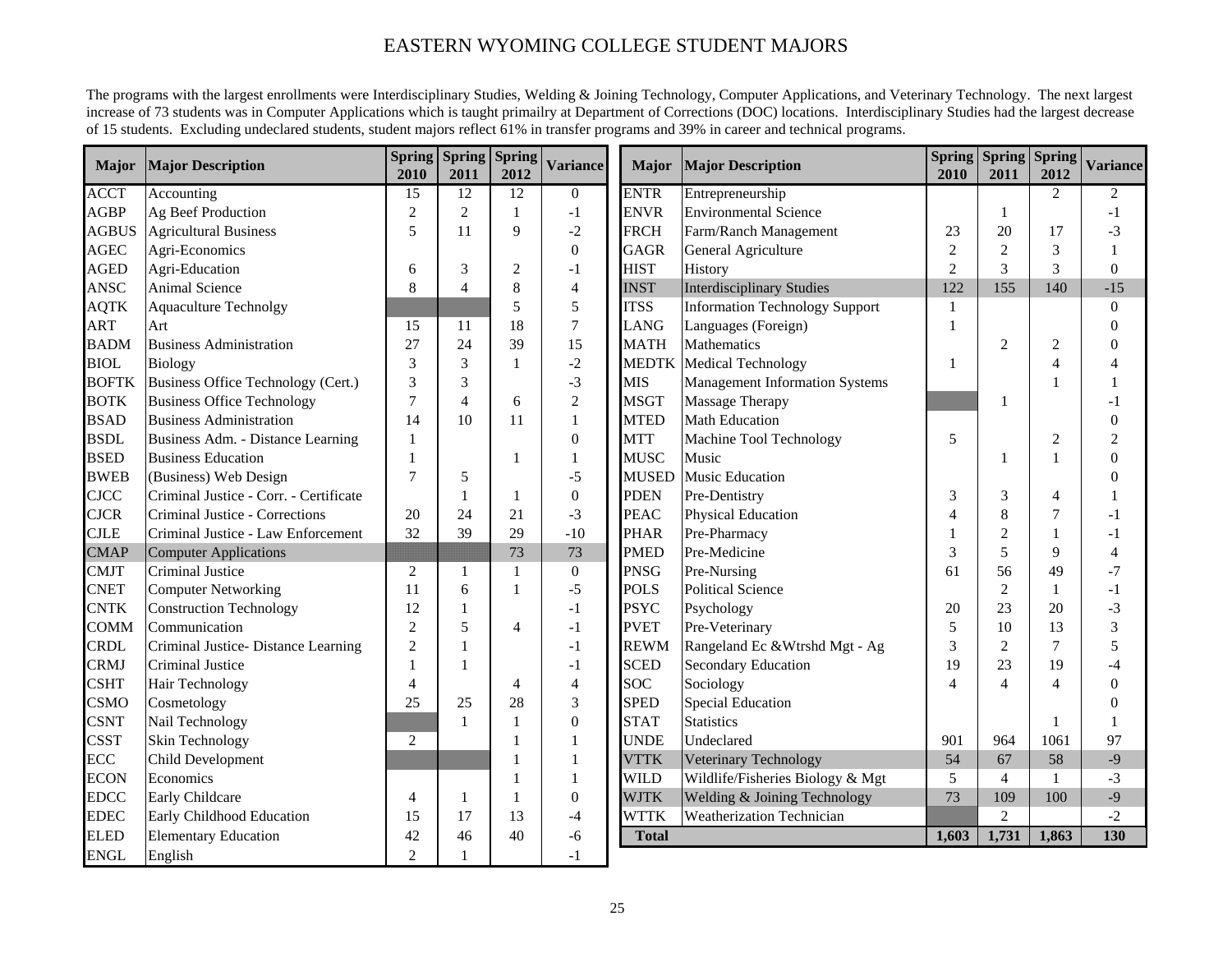## **EWC NON-CREDIT ENROLLMENT**

The total number of students enrolled in non-credit courses for Spring 2012 was 2262 students, which is an increase of 297 (15.11%) students compared to Spring 2011 and 114 students above the three-year average.

| <b>NON-CREDIT HEADCOUNT</b>                                     | Spring $2010$ |       | Spring 2011 Spring 2012 % Change 3 Yr. Avg. |            |       |  |  |  |  |  |  |
|-----------------------------------------------------------------|---------------|-------|---------------------------------------------|------------|-------|--|--|--|--|--|--|
| <b>Continuing Education Students (CE) Workforce Development</b> |               |       |                                             |            |       |  |  |  |  |  |  |
| <b>Unduplicated Headcount</b>                                   | 436           | 550   | 445                                         | $-19.09\%$ | 477   |  |  |  |  |  |  |
| <b>Duplicated Headcount</b>                                     | 527           | 703   | 550                                         | $-21.76%$  | 593   |  |  |  |  |  |  |
| <b>Community Service Students (CS) Community Education</b>      |               |       |                                             |            |       |  |  |  |  |  |  |
| <b>Unduplicated Headcount</b>                                   | 1,819         | 1,461 | 1,874                                       | 28.27%     | 1,718 |  |  |  |  |  |  |
| <b>Duplicated Headcount</b>                                     | 2,405         | 1,995 | 3,004                                       | 50.58%     | 2,468 |  |  |  |  |  |  |
| <b>Total CE + CS Duplicated Headcount</b>                       | 2,932         | 2,698 | 3,554                                       | 31.73%     | 3,061 |  |  |  |  |  |  |
|                                                                 |               |       |                                             |            |       |  |  |  |  |  |  |
| <b>Total CE + CS Unique Headcount</b>                           | 2,216         | 1,965 | 2,262                                       | 15.11%     | 2,148 |  |  |  |  |  |  |

Source: Colleague Non-Credit Enrollment Report

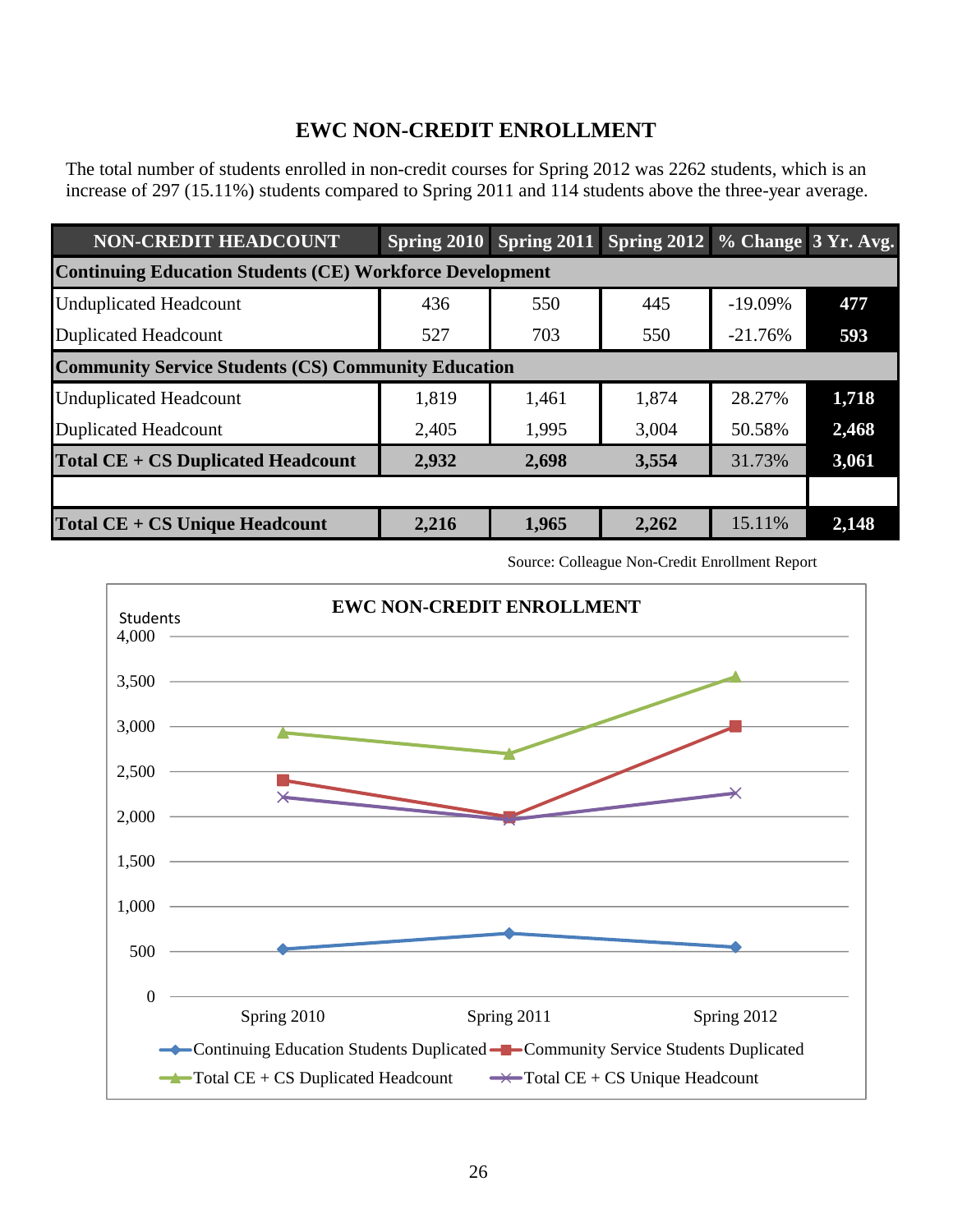| <b>Non-Credit Community Education Headcount by Location</b> |      |                     |                |      |  |  |  |  |  |  |
|-------------------------------------------------------------|------|---------------------|----------------|------|--|--|--|--|--|--|
| <b>Student Location</b>                                     |      | 3 Yr.               |                |      |  |  |  |  |  |  |
|                                                             | 10   | <b>Spring</b><br>11 | 12             | Avg. |  |  |  |  |  |  |
| Douglas                                                     | 154  | 72                  | 144            | 123  |  |  |  |  |  |  |
| Glenrock                                                    | 78   | 60                  | 108            | 82   |  |  |  |  |  |  |
| <b>Converse County</b>                                      | 232  | 132                 | 252            | 205  |  |  |  |  |  |  |
| Hulett                                                      | 38   | 8                   | 431            | 159  |  |  |  |  |  |  |
| Moorcroft                                                   | 89   | 38                  | 59             | 62   |  |  |  |  |  |  |
| Sundance                                                    | 24   | 12                  | $\overline{0}$ | 12   |  |  |  |  |  |  |
| <b>Crook County</b>                                         | 151  | 58                  | 490            | 233  |  |  |  |  |  |  |
| Lusk                                                        | 179  | 178                 | 79             | 145  |  |  |  |  |  |  |
| <b>Niobrara County</b>                                      | 179  | 178                 | 79             | 145  |  |  |  |  |  |  |
| Chugwater                                                   | 183  | 252                 | 227            | 221  |  |  |  |  |  |  |
| Glendo                                                      | 58   | 59                  | 112            | 76   |  |  |  |  |  |  |
| Guernsey                                                    | 44   | 53                  | 140            | 79   |  |  |  |  |  |  |
| Wheatland                                                   | 267  | 57                  | $\overline{0}$ | 108  |  |  |  |  |  |  |
| <b>Platte County</b>                                        | 552  | 421                 | 479            | 484  |  |  |  |  |  |  |
| Newcastle                                                   | 222  | 182                 | 238            | 214  |  |  |  |  |  |  |
| Upton                                                       | 16   | 8                   | $\overline{0}$ | 8    |  |  |  |  |  |  |
| <b>Weston County</b>                                        | 238  | 190                 | 238            | 222  |  |  |  |  |  |  |
| <b>Outreach</b>                                             | 1352 | 979                 | 1538           | 1290 |  |  |  |  |  |  |
| <b>Variance</b>                                             |      | $-373$              | 559            |      |  |  |  |  |  |  |
| % Change                                                    |      | $-27.6%$            | 57.1%          |      |  |  |  |  |  |  |
|                                                             |      |                     |                |      |  |  |  |  |  |  |
| <b>Goshen</b>                                               | 1053 | 1014                | 1469           | 1179 |  |  |  |  |  |  |
| <b>Variance</b>                                             |      | $-39$               | 455            |      |  |  |  |  |  |  |
| % Change                                                    |      | $-3.7%$             | 44.9%          |      |  |  |  |  |  |  |
| <b>Total</b>                                                | 2405 | 1993                | 3007           | 2468 |  |  |  |  |  |  |
| <b>Variance</b>                                             |      | $-412$              | 1,014          |      |  |  |  |  |  |  |
| % Change                                                    |      | $-17.1%$            | 50.9%          |      |  |  |  |  |  |  |

Headcount is a duplicated number.

Г

Source: Colleague COURSE.SECTIONS File

I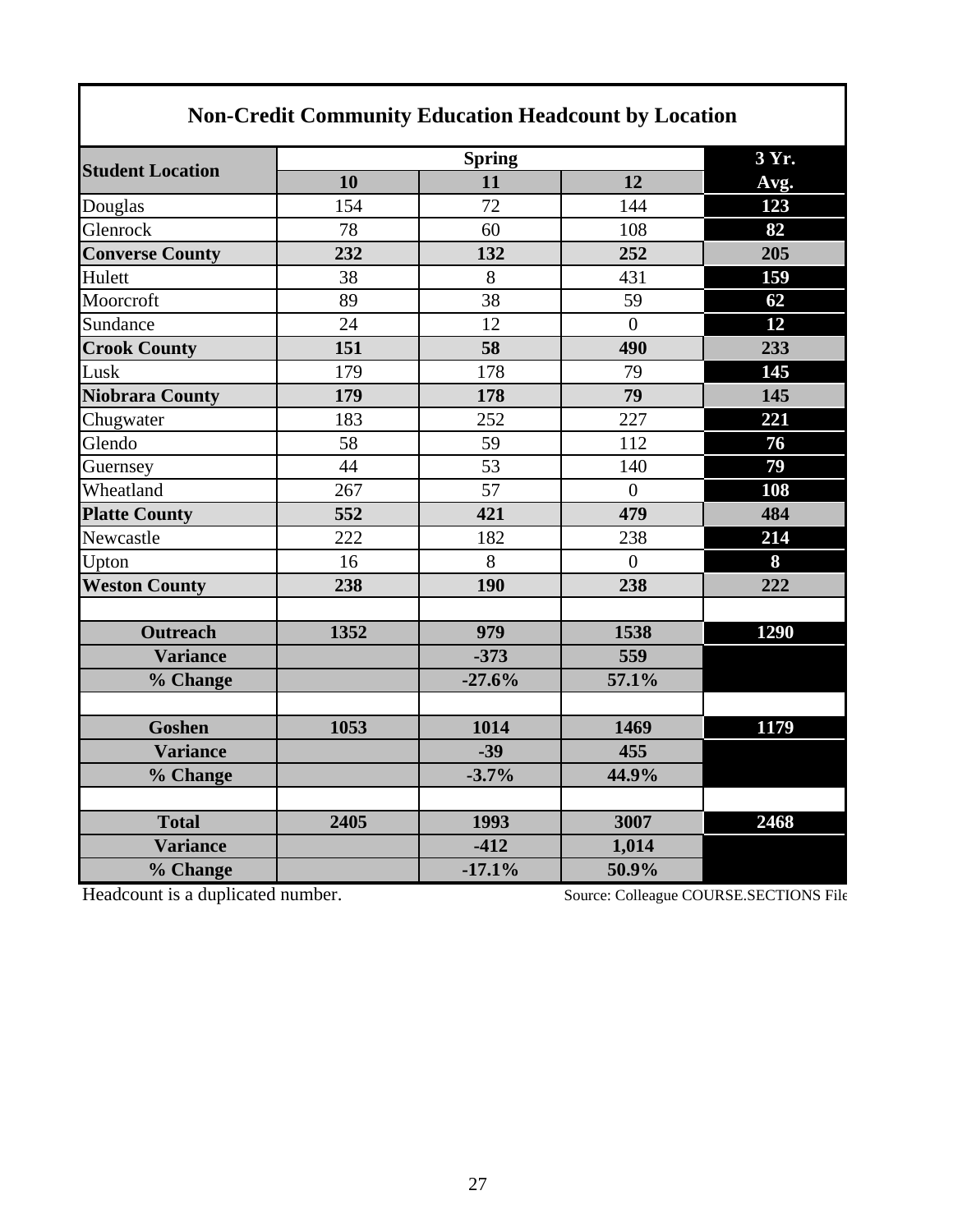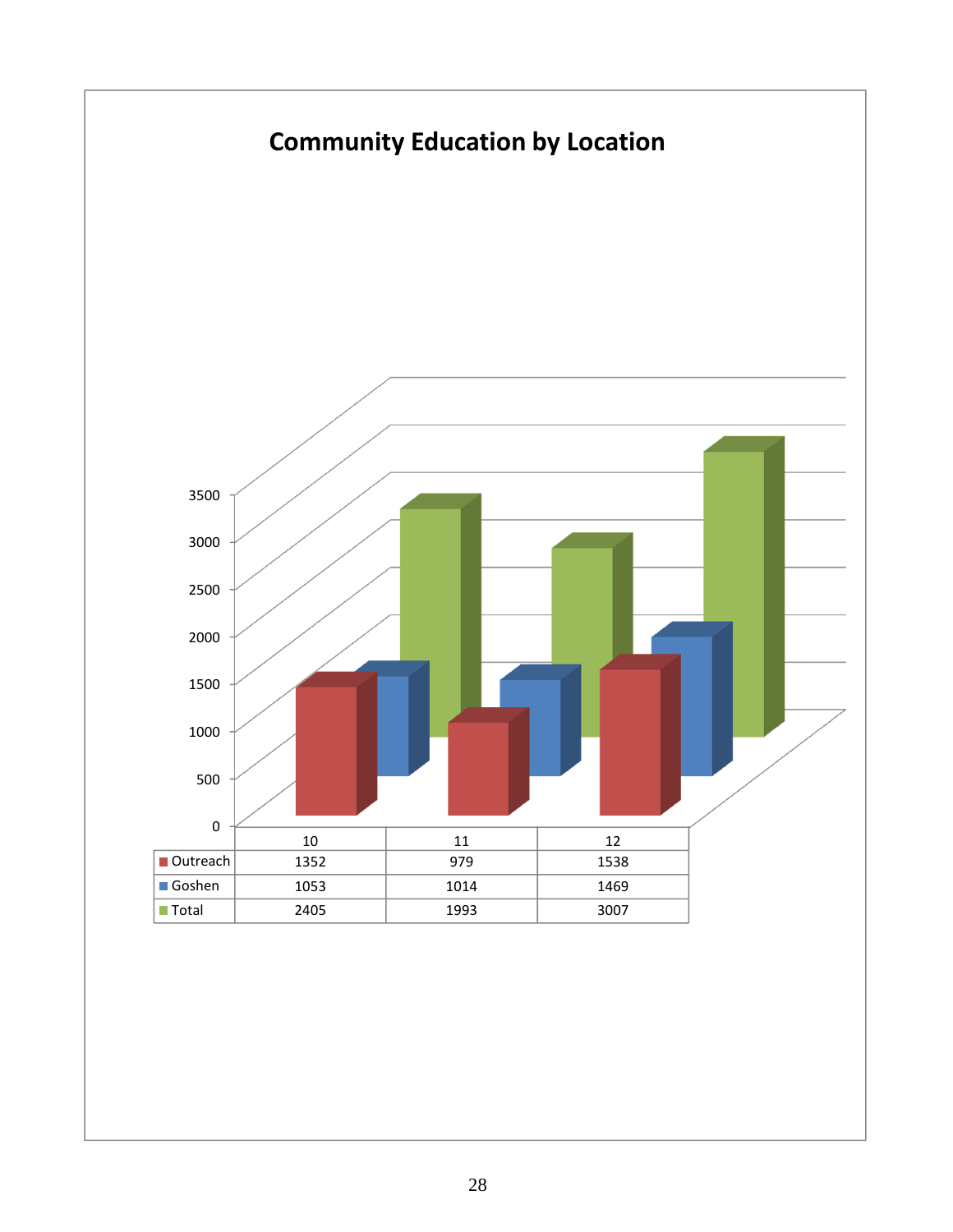## **WORKFORCE DEVELOPMENT**

Workforce development activities are defined as *any training and/or educational related service leading to the acquisition of skills necessary to perform the duties of a particular job for those individuals in or preparing to enter the workforce*. Only those courses organized or coordinated by EWC's workforce development efforts are included in the following table by career cluster as defined by the National Association of State Directors of Career and Technical Education Consortium.

#### **Credit Courses**

Compared to Spring 2011 EWC's workforce development offerings for college credit increased by 33 course sections. The duplicated student headcount decreased by 447 (82.2%) students, and the FTE decreased by 71.17 (65.7%) FTE.

|                                                            |                |                          |                               |               |    |                          | Year                          |               |                          |     |                               |            |
|------------------------------------------------------------|----------------|--------------------------|-------------------------------|---------------|----|--------------------------|-------------------------------|---------------|--------------------------|-----|-------------------------------|------------|
| <b>Career Clusters</b>                                     | Spring 2010    |                          |                               |               |    | Spring 2011              |                               |               |                          |     | Spring 2012                   |            |
|                                                            |                | <b>Sections Students</b> | <b>Credit</b><br><b>Hours</b> | <b>FTE</b>    |    | <b>Sections Students</b> | <b>Credit</b><br><b>Hours</b> | <b>FTE</b>    | <b>Sections Students</b> |     | <b>Credit</b><br><b>Hours</b> | <b>FTE</b> |
| <b>Agriculture, Food &amp; Natural</b><br><b>Resources</b> |                |                          |                               |               |    |                          |                               |               |                          |     |                               |            |
| <b>Architecture &amp; Construction</b>                     | 16             | 121                      | 36.00                         | 21.25         | 10 | 19                       | 32.00                         | 5.58          | $\tau$                   | 20  | 23.00                         | 6.00       |
| Arts, A/V Technology &<br><b>Communications</b>            |                |                          |                               |               |    |                          |                               |               |                          |     |                               |            |
| <b>Business, Management &amp;</b>                          |                |                          |                               |               |    |                          |                               |               |                          |     |                               |            |
| <b>Administration</b>                                      |                | 30                       | 1.00                          | 2.50          | 10 | 113                      | 14.00                         | 13.00         | 23                       | 209 | 36.00                         | 25.17      |
| <b>Education &amp; Training</b>                            | 3              | 18                       | 10.00                         | 4.67          | 12 | 106                      | 26.00                         | 18.08         | 10                       | 52  | 28.00                         | 11.58      |
| <b>Finance</b>                                             |                |                          |                               |               |    |                          |                               |               |                          |     |                               |            |
| <b>Government &amp; Public</b>                             |                |                          |                               |               |    |                          |                               |               |                          |     |                               |            |
| <b>Administration</b>                                      |                |                          |                               |               |    |                          |                               |               |                          |     |                               |            |
| <b>Health Science</b>                                      | 10             | 95                       | 28.00                         | 19.67         | 7  | 59                       | 28.00                         | 19.67         | 9                        | 57  | 30.00                         | 16.50      |
| <b>Hospitality &amp; Tourism</b>                           |                |                          |                               |               |    |                          |                               |               |                          |     |                               |            |
| <b>Human Services</b>                                      |                |                          |                               |               |    |                          |                               |               |                          |     |                               |            |
| <b>Information Technology</b>                              |                |                          |                               |               |    |                          |                               |               |                          |     |                               |            |
| Law, Public Safety & Security                              | 33             | 645                      | 77.00                         | 128.25        | 14 | 168                      | 30.00                         | 30.08         | 28                       | 523 | 60.00                         | 93.42      |
| <b>Manufacturing</b>                                       | $\overline{2}$ | 12                       | 10.00                         | 5.00          | 16 | 79                       | 44.00                         | 21.92         | 25                       | 130 | 63.00                         | 26.83      |
| <b>Marketing, Sales &amp; Service</b>                      |                |                          |                               |               |    |                          |                               |               |                          |     |                               |            |
| <b>Science, Technology, Engineering</b>                    |                |                          |                               |               |    |                          |                               |               |                          |     |                               |            |
| & Mathematics                                              |                |                          |                               |               |    |                          |                               |               |                          |     |                               |            |
| Transportation, Distribution &                             |                |                          |                               |               |    |                          |                               |               |                          |     |                               |            |
| <b>Logistics</b>                                           |                |                          |                               |               |    |                          |                               |               |                          |     |                               |            |
| <b>Total</b>                                               | 65             | 921                      |                               | 162.00 181.34 | 69 | 544                      |                               | 174.00 108.33 | 102                      | 991 | 240.00                        | 179.50     |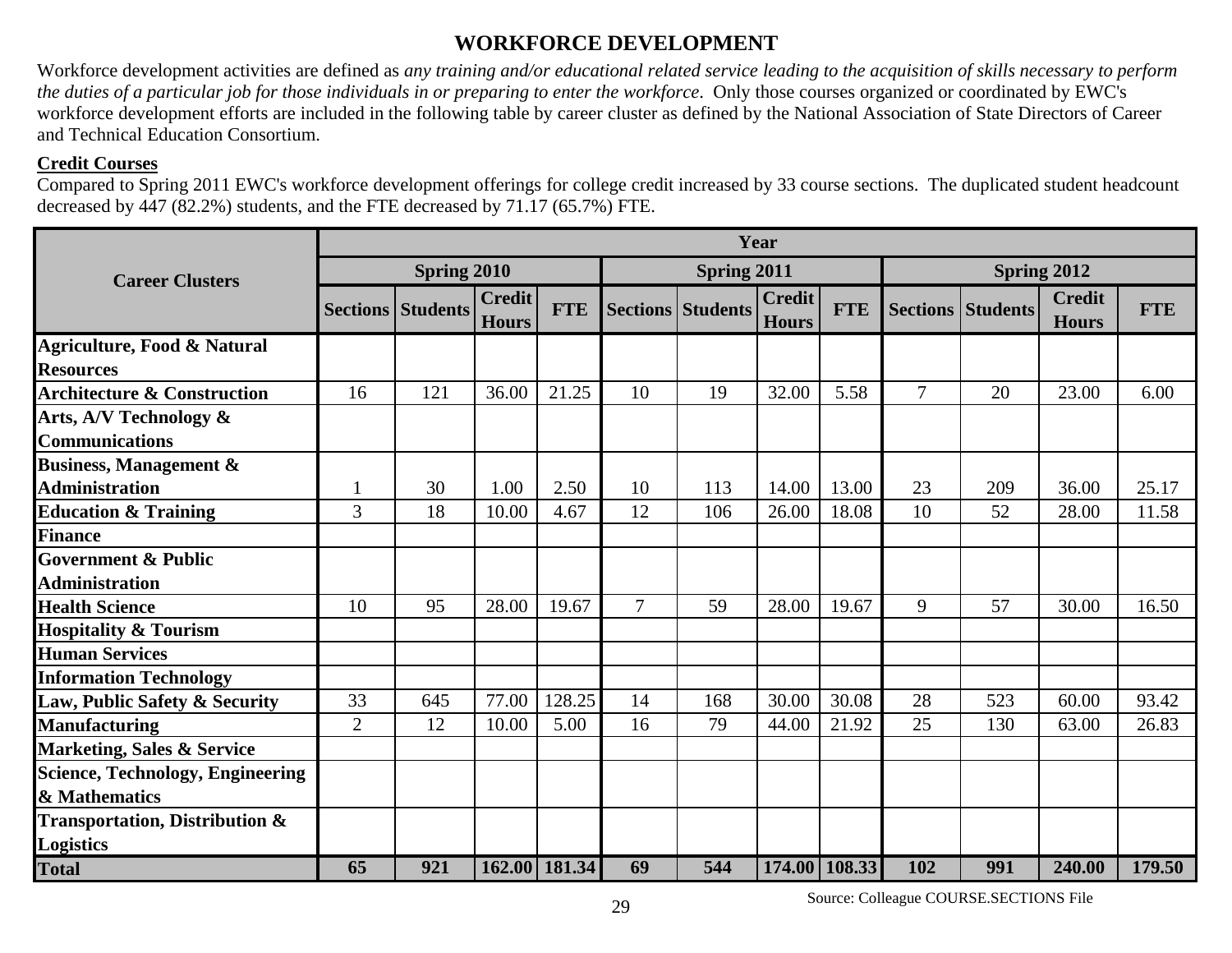## **WORKFORCE DEVELOPMENT**

#### **Non-Credit Courses**

Non-credit workforce development number of course sections decreased by 15, the number of enrollments decreased by 150 (21.3%), and the total contact hours decreased by 13.5 (1.%) hours.

|                                           |    |                          |                                |                | Year                     |                                |                |                          |                                |  |
|-------------------------------------------|----|--------------------------|--------------------------------|----------------|--------------------------|--------------------------------|----------------|--------------------------|--------------------------------|--|
| <b>Career Clusters</b>                    |    | Spring 2010              |                                |                | Spring 2011              |                                |                | Spring 2012              |                                |  |
|                                           |    | <b>Sections Students</b> | <b>Contact</b><br><b>Hours</b> |                | <b>Sections Students</b> | <b>Contact</b><br><b>Hours</b> |                | <b>Sections Students</b> | <b>Contact</b><br><b>Hours</b> |  |
| <b>Agriculture, Food &amp; Natural</b>    |    |                          |                                |                |                          |                                |                |                          |                                |  |
| <b>Resources</b>                          |    |                          |                                | $\overline{2}$ | 13                       | 8.00                           | 5              | 91                       | 42.00                          |  |
| <b>Architecture &amp; Construction</b>    | 1  | 9                        | 6.00                           | 5              | 71                       | 10.00                          | $\overline{4}$ | 60                       | 24.00                          |  |
| Arts, A/V Technology &                    |    |                          |                                |                |                          |                                |                |                          |                                |  |
| <b>Communications</b>                     |    |                          |                                |                |                          |                                |                |                          |                                |  |
| <b>Business, Management &amp;</b>         |    |                          |                                |                |                          |                                |                |                          |                                |  |
| <b>Administration</b>                     | 28 | 171                      | 131.50                         | 16             | 77                       | 36.00                          | 26             | 224                      | 243.00                         |  |
| <b>Education &amp; Training</b>           | 19 | 183                      | 317.50                         | 24             | 238                      | 394.00                         | 12             | 65                       | 273.00                         |  |
| <b>Finance</b>                            |    |                          |                                |                |                          |                                |                |                          |                                |  |
| <b>Government &amp; Public</b>            |    |                          |                                |                |                          |                                |                |                          |                                |  |
| <b>Administration</b>                     |    |                          |                                |                |                          |                                |                |                          |                                |  |
| <b>Health Science</b>                     | 14 | 98                       | 74.00                          | 17             | 127                      | 77.50                          | 17             | 89                       | 85.00                          |  |
| <b>Hospitality &amp; Tourism</b>          |    |                          |                                |                |                          |                                |                |                          |                                |  |
| <b>Human Services</b>                     | 1  | 16                       | 28.00                          | 3              | 17                       | 22.00                          |                |                          |                                |  |
| <b>Information Technology</b>             |    |                          |                                | 3              | 26                       | 25.00                          |                |                          |                                |  |
| Law, Public Safety & Security             |    |                          |                                | 8              | 113                      | 114.00                         | 3              | 18                       | 68.00                          |  |
| <b>Manufacturing</b>                      | 12 | 50                       | 116.50                         | 9              | 16                       | 120.00                         | 6              | 6                        | 66.00                          |  |
| <b>Marketing, Sales &amp; Service</b>     |    |                          |                                | $\mathbf{1}$   | 5                        | 8.00                           |                |                          |                                |  |
| <b>Science, Technology, Engineering</b>   |    |                          |                                |                |                          |                                |                |                          |                                |  |
| & Mathematics                             |    |                          |                                |                |                          |                                |                |                          |                                |  |
| <b>Transportation, Distribution &amp;</b> |    |                          |                                |                |                          |                                |                |                          |                                |  |
| <b>Logistics</b>                          |    |                          |                                |                |                          |                                |                |                          |                                |  |
| <b>Total</b>                              | 75 | 527                      | 673.50                         | 88             | 703                      | 814.50                         | 73             | 553                      | 801.00                         |  |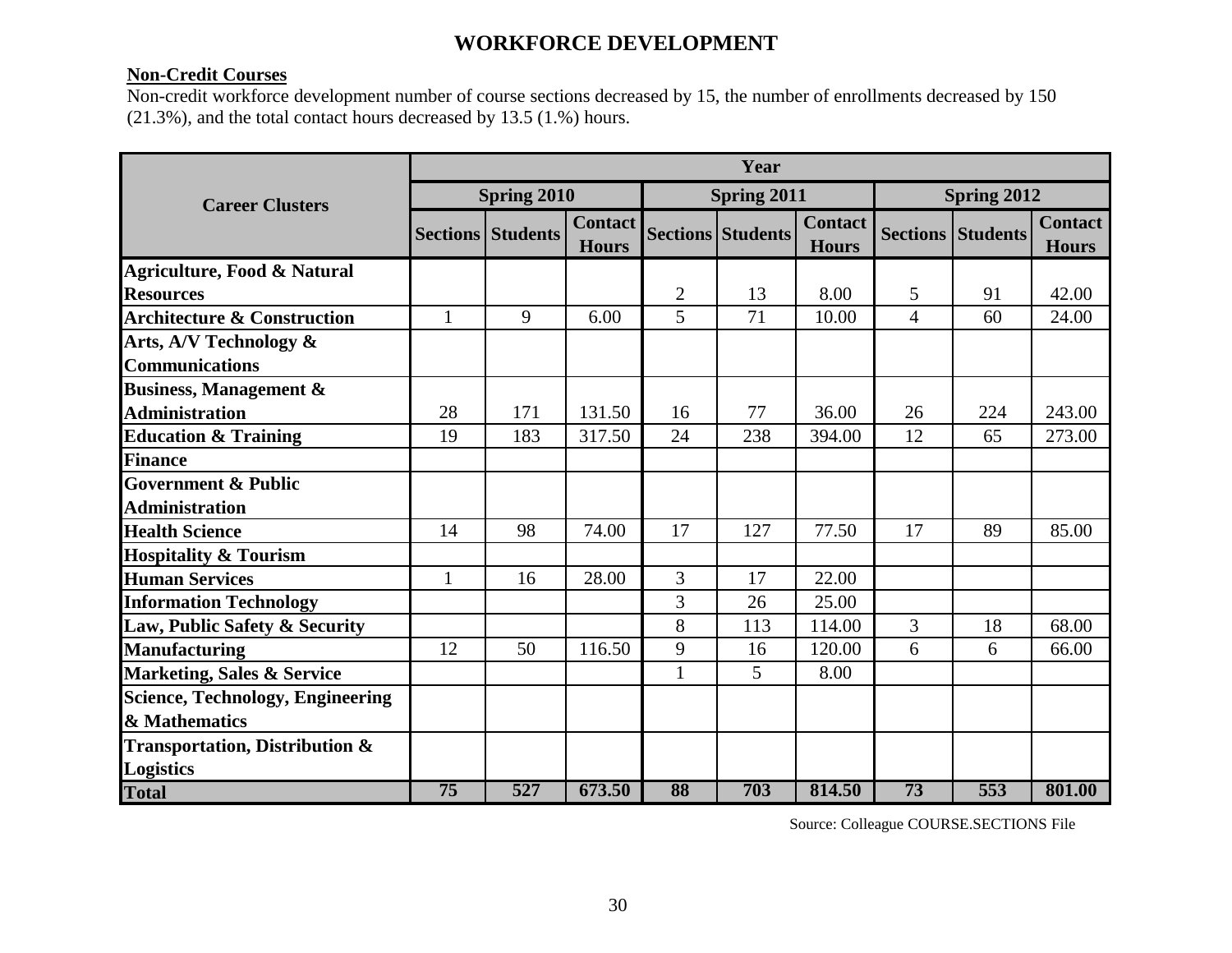| <b>Student Location</b> |                  | 3 Yr.          |                  |                         |
|-------------------------|------------------|----------------|------------------|-------------------------|
|                         | 10               | 11             | 12               | Avg.                    |
| Douglas                 | 41               | 77             | 16               | 45                      |
| Glenrock                |                  |                | 8                | $\overline{\mathbf{3}}$ |
| <b>Converse County</b>  | 41               | 77             | 24               | 51                      |
| Hulett                  |                  |                |                  | $\boldsymbol{0}$        |
| Moorcroft               |                  |                |                  | $\boldsymbol{0}$        |
| Sundance                |                  | $\overline{2}$ |                  | $\overline{\mathbf{1}}$ |
| <b>Crook County</b>     | $\boldsymbol{0}$ | $\overline{2}$ | $\boldsymbol{0}$ | $\mathbf{1}$            |
| Lusk                    | 46               | 41             | 28               | 35                      |
| Niobrara County         | 46               | 41             | 28               | 35                      |
| Chugwater               |                  |                |                  | $\bf{0}$                |
| Glendo                  |                  |                |                  | $\boldsymbol{0}$        |
| Guernsey                |                  |                | 8                | $\overline{\mathbf{4}}$ |
| Wheatland               | 31               | $\overline{7}$ | 11               | $\overline{9}$          |
| <b>Platte County</b>    | 31               | $\overline{7}$ | 19               | 13                      |
| Newcastle               | 37               | 30             |                  | 15                      |
| Upton                   |                  |                |                  | $\boldsymbol{0}$        |
| <b>Weston County</b>    | 37               | 30             | $\boldsymbol{0}$ | 22                      |
|                         |                  |                |                  |                         |
| <b>Outreach</b>         | 155              | 157            | 71               | 114                     |
| <b>Variance</b>         |                  | $\overline{2}$ | $-86$            |                         |
| % Change                |                  | 1.3%           | $-54.8%$         |                         |
|                         |                  |                |                  |                         |
| <b>Goshen</b>           | 372              | 546            | 482              | 514                     |
| <b>Variance</b>         |                  | 174            | $-64$            |                         |
| % Change                |                  | 46.8%          | $-11.7%$         |                         |
|                         |                  |                |                  |                         |
| <b>Total</b>            | 527              | 703            | 553              | 628                     |
| <b>Variance</b>         |                  | 176            | $-150$           |                         |
| % Change                |                  | 33.4%          | $-21.3%$         |                         |

# **Non-Credit Workforce Development Headcount by Location**

Headcount is a duplicated number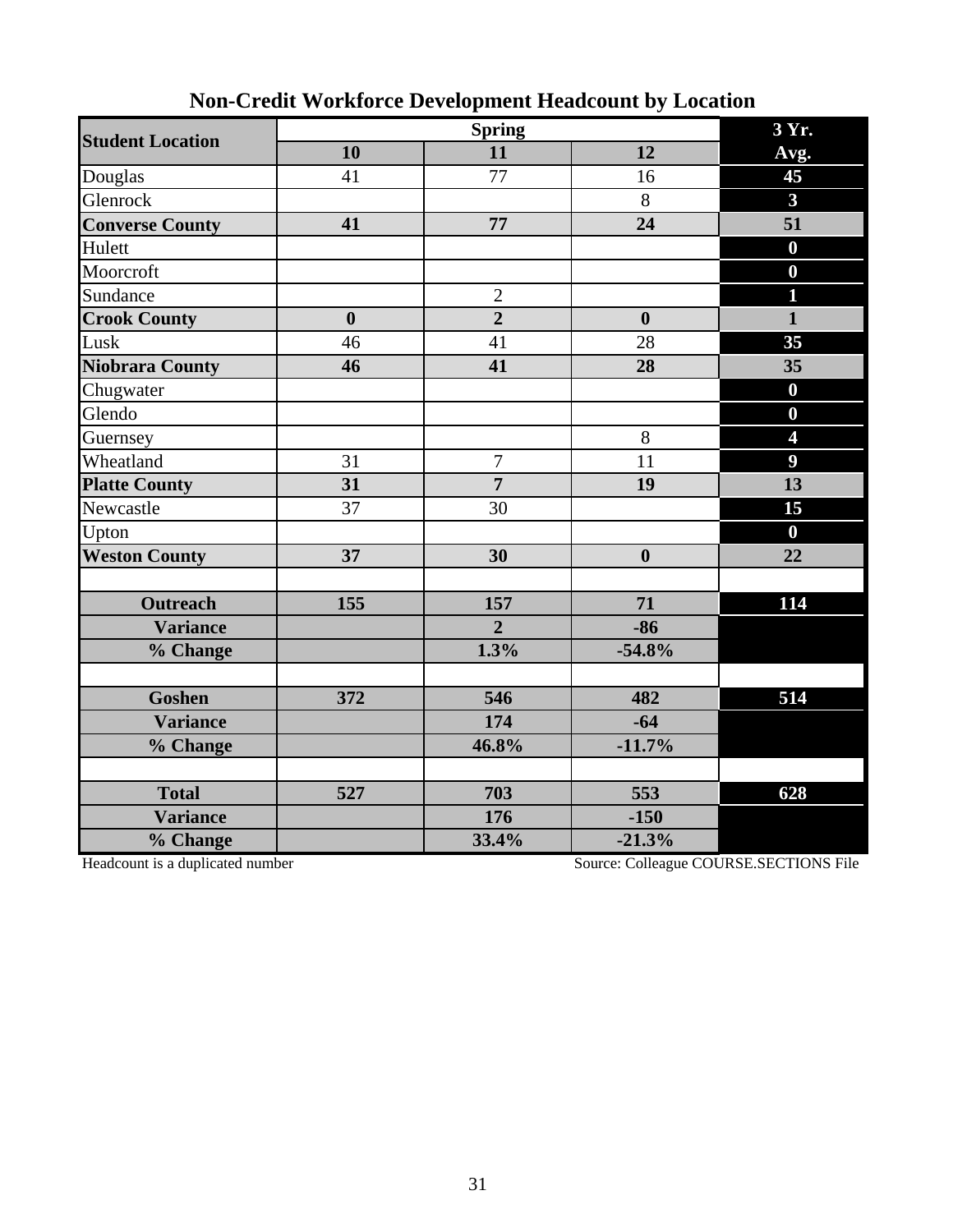